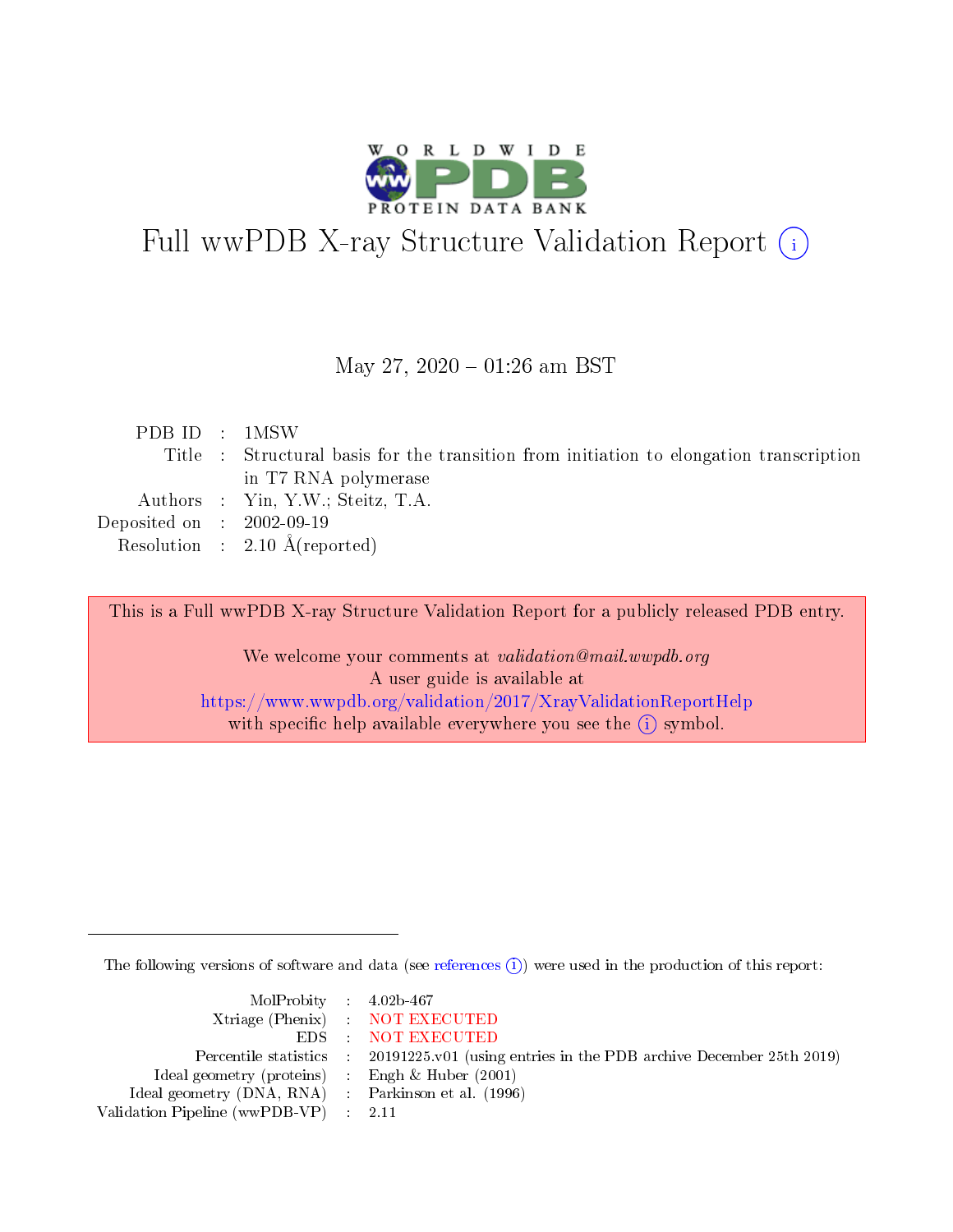## 1 [O](https://www.wwpdb.org/validation/2017/XrayValidationReportHelp#overall_quality)verall quality at a glance  $(i)$

The following experimental techniques were used to determine the structure: X-RAY DIFFRACTION

The reported resolution of this entry is 2.10 Å.

Percentile scores (ranging between 0-100) for global validation metrics of the entry are shown in the following graphic. The table shows the number of entries on which the scores are based.



| Metric                | Whole archive<br>$(\#\text{Entries})$ | Similar resolution<br>$(\#\text{Entries}, \text{resolution range}(\AA))$ |
|-----------------------|---------------------------------------|--------------------------------------------------------------------------|
| Clashscore            | 141614                                | $5710(2.10-2.10)$                                                        |
| Ramachandran outliers | 138981                                | $5647(2.10-2.10)$                                                        |
| Sidechain outliers    | 138945                                | $5648$ $(2.10-2.10)$                                                     |
| RNA backbone          | 3102                                  | $1000(2.54-1.66)$                                                        |

The table below summarises the geometric issues observed across the polymeric chains and their fit to the electron density. The red, orange, yellow and green segments on the lower bar indicate the fraction of residues that contain outliers for  $\geq=3$ , 2, 1 and 0 types of geometric quality criteria respectively. A grey segment represents the fraction of residues that are not modelled. The numeric value for each fraction is indicated below the corresponding segment, with a dot representing fractions  $\epsilon = 5\%$ 

Note EDS was not executed.

| Mol            |         | $\lceil$ Chain $\lceil$ Length | Quality of chain |     |     |     |    |  |  |  |  |  |  |  |  |  |
|----------------|---------|--------------------------------|------------------|-----|-----|-----|----|--|--|--|--|--|--|--|--|--|
|                | m       | 20                             | 5%               | 60% |     | 30% | 5% |  |  |  |  |  |  |  |  |  |
| ച              | Ν       | 17                             | 18%              |     | 82% |     |    |  |  |  |  |  |  |  |  |  |
| 3              | $\rm R$ | 10                             | 20%              |     | 80% |     |    |  |  |  |  |  |  |  |  |  |
| $\overline{4}$ |         | 883                            |                  | 44% | 46% |     | 7% |  |  |  |  |  |  |  |  |  |

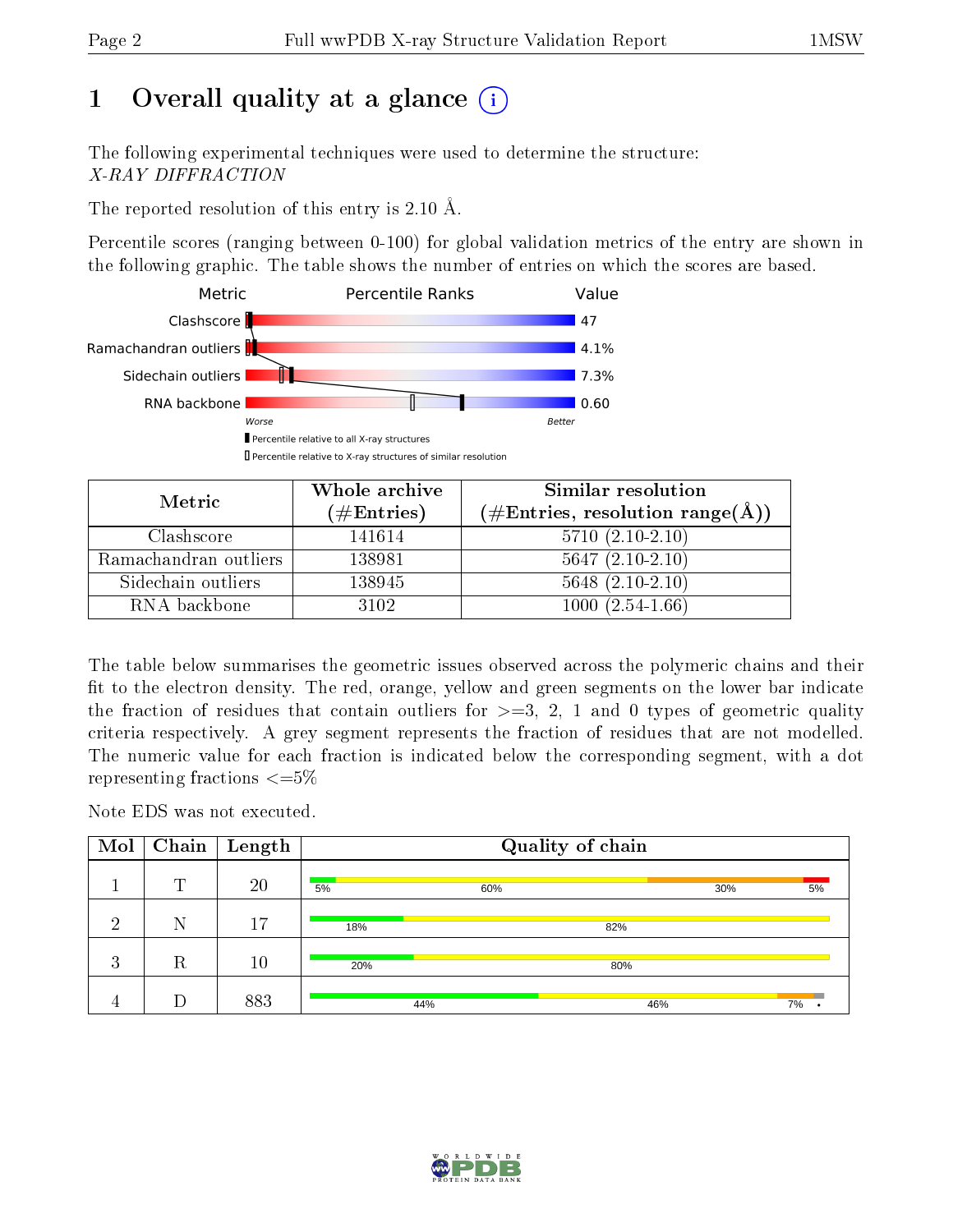## 2 Entry composition (i)

There are 5 unique types of molecules in this entry. The entry contains 7956 atoms, of which 0 are hydrogens and 0 are deuteriums.

In the tables below, the ZeroOcc column contains the number of atoms modelled with zero occupancy, the AltConf column contains the number of residues with at least one atom in alternate conformation and the Trace column contains the number of residues modelled with at most 2 atoms.

Molecule 1 is a DNA chain called Template DNA.

| Mol | ${\rm Chain}$ | $\,$ Residues |                         |     | Atoms |  | $\text{ZeroOcc}$   AltConf   Trace |  |  |  |
|-----|---------------|---------------|-------------------------|-----|-------|--|------------------------------------|--|--|--|
|     | $\sqrt{ }$    | 20            | $\tau_{\rm ota}$<br>405 | 193 |       |  |                                    |  |  |  |

• Molecule 2 is a DNA chain called Non-Template DNA.

| Mol | Chain   Residues |              |     | Atoms |     | $ZeroOcc \mid AltConf \mid Trace$ |  |  |  |
|-----|------------------|--------------|-----|-------|-----|-----------------------------------|--|--|--|
|     | . .              | Total<br>344 | 165 | 60    | 103 | 16                                |  |  |  |

• Molecule 3 is a RNA chain called RNA message.

| Mol | Chain | $\mid$ Residues |                    |    | Atoms |    | $\text{ZeroOcc} \mid \text{AltConf} \mid \text{Trace}$ |  |  |  |
|-----|-------|-----------------|--------------------|----|-------|----|--------------------------------------------------------|--|--|--|
|     |       |                 | $\rm Total$<br>215 | 97 | 44    | 65 |                                                        |  |  |  |

• Molecule 4 is a protein called DNA-directed RNA polymerase.

| Mol | Chain | $\,$ Residues |               |      | $\rm{Atoms}$ |      |     | $ZeroOcc \   \ AltConf \  $ | $\mid$ Trace $\mid$ |
|-----|-------|---------------|---------------|------|--------------|------|-----|-----------------------------|---------------------|
|     |       | 863           | Total<br>6802 | 4333 | 1182         | 1251 | -36 |                             |                     |

• Molecule 5 is water.

| Mol |   | Chain   Residues | Atoms                                            | $ZeroOcc \mid AltConf \mid$ |
|-----|---|------------------|--------------------------------------------------|-----------------------------|
| 5   |   | 13               | Total<br>$\left($<br>13<br>13                    |                             |
| 5   |   | 2                | Total<br>$\left( \right)$<br>2<br>$\overline{2}$ |                             |
| 5   | R | 9                | Total<br>$\left( \right)$<br>9                   |                             |
| 5   |   | 166              | Total<br>$\left( \right)$<br>166<br>166          |                             |

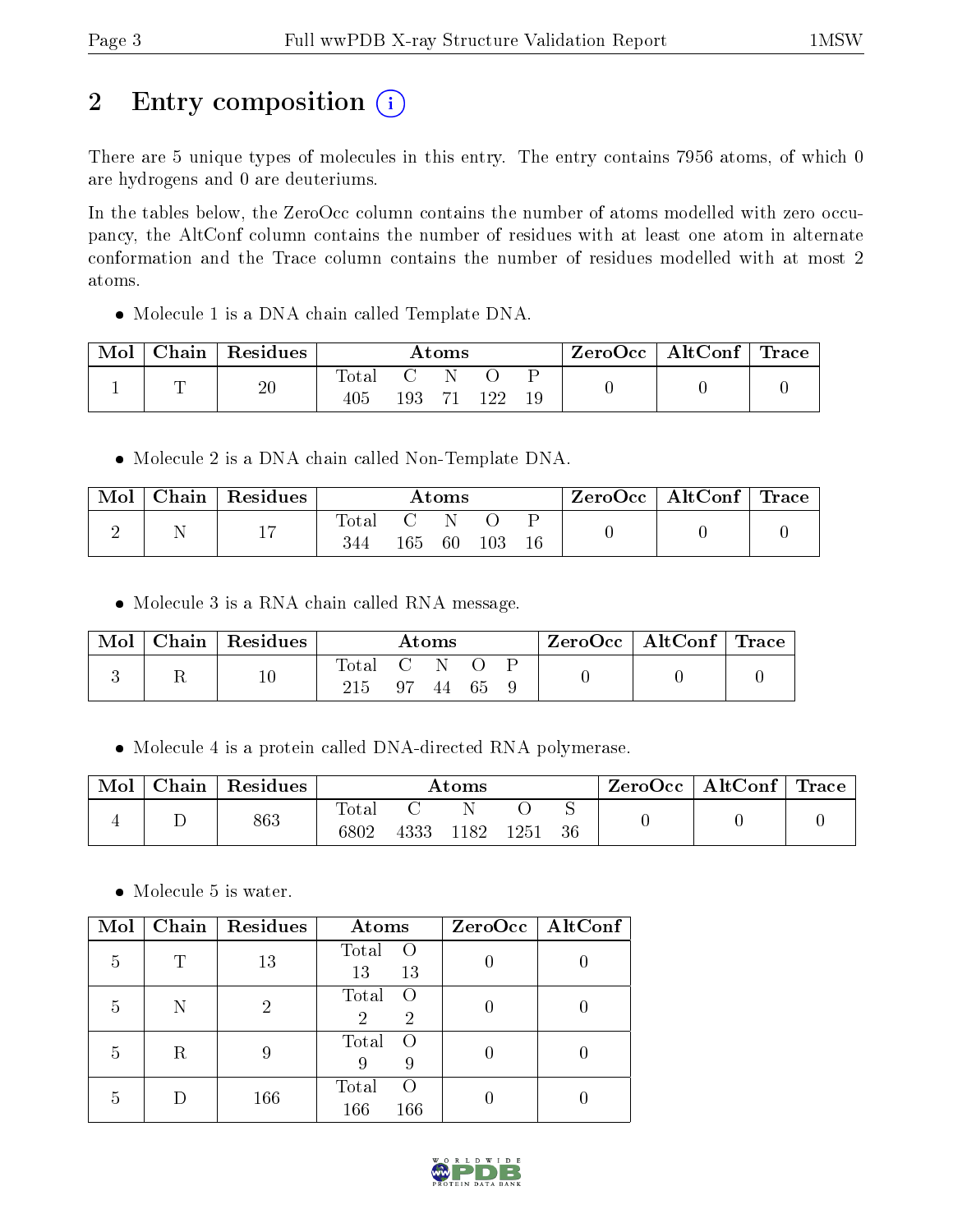V214 R215

C216 I217 E218 M219 L220 I221

 $\frac{22}{2}$ S223 M226  $v_{27}$ S228 L229 os<br>Saddyddiaeth

I244 E245 L246  $\frac{47}{2}$ Y250 I254 A255  $\frac{1261}{2}$ I264 S265 P266 M267 P270 P275 K276  $\frac{277}{2}$ W278 I281 T282 G285 Y286 W287 A288 N289 G290

## 3 Residue-property plots (i)

These plots are drawn for all protein, RNA and DNA chains in the entry. The first graphic for a chain summarises the proportions of the various outlier classes displayed in the second graphic. The second graphic shows the sequence view annotated by issues in geometry. Residues are colorcoded according to the number of geometric quality criteria for which they contain at least one outlier: green  $= 0$ , yellow  $= 1$ , orange  $= 2$  and red  $= 3$  or more. Stretches of 2 or more consecutive residues without any outlier are shown as a green connector. Residues present in the sample, but not in the model, are shown in grey.

Note EDS was not executed.

• Molecule 1: Template DNA

| Chain T: $\frac{1}{5\%}$             |                                                                     | 60%                                       |                                              | 30%                | 5%                                               |  |  |  |  |  |  |  |  |  |  |
|--------------------------------------|---------------------------------------------------------------------|-------------------------------------------|----------------------------------------------|--------------------|--------------------------------------------------|--|--|--|--|--|--|--|--|--|--|
|                                      |                                                                     |                                           |                                              |                    |                                                  |  |  |  |  |  |  |  |  |  |  |
|                                      | • Molecule 2: Non-Template DNA                                      |                                           |                                              |                    |                                                  |  |  |  |  |  |  |  |  |  |  |
| Chain N:                             | 18%                                                                 |                                           | 82%                                          |                    |                                                  |  |  |  |  |  |  |  |  |  |  |
| THETS BOSSSSSSS                      |                                                                     |                                           |                                              |                    |                                                  |  |  |  |  |  |  |  |  |  |  |
|                                      | • Molecule 3: RNA message                                           |                                           |                                              |                    |                                                  |  |  |  |  |  |  |  |  |  |  |
| Chain R:                             | 20%                                                                 |                                           | 80%                                          |                    |                                                  |  |  |  |  |  |  |  |  |  |  |
| <mark>ដ្ឋិ ខ្លួន ខ្លួន ខ្លួ ដ</mark> |                                                                     |                                           |                                              |                    |                                                  |  |  |  |  |  |  |  |  |  |  |
|                                      |                                                                     | • Molecule 4: DNA-directed RNA polymerase |                                              |                    |                                                  |  |  |  |  |  |  |  |  |  |  |
| Chain D:                             | 44%                                                                 |                                           | 46%                                          |                    | 7%                                               |  |  |  |  |  |  |  |  |  |  |
|                                      | $\frac{2}{3}$ $\frac{2}{1}$ $\frac{2}{1}$ $\frac{2}{1}$<br><b>N</b> | ğ                                         | <u>다 8</u><br>3월 3월<br>뙱<br>H <sub>41</sub>  |                    |                                                  |  |  |  |  |  |  |  |  |  |  |
| 5 <sub>1</sub><br>$\frac{88}{5}$     | ន្ត្រី និង និង និង និង និង និង និង និង                              | 1104<br><b>P107</b><br><b>S</b>           | <mark>gggagagagaga</mark><br>halalalalalalan |                    | nas<br>En En En Esta<br>En En Esta<br>137<br>138 |  |  |  |  |  |  |  |  |  |  |
|                                      |                                                                     |                                           | <b>88888</b>                                 | 88<br>1987<br>1988 | v213<br><mark>0213</mark>                        |  |  |  |  |  |  |  |  |  |  |
|                                      |                                                                     |                                           |                                              |                    |                                                  |  |  |  |  |  |  |  |  |  |  |

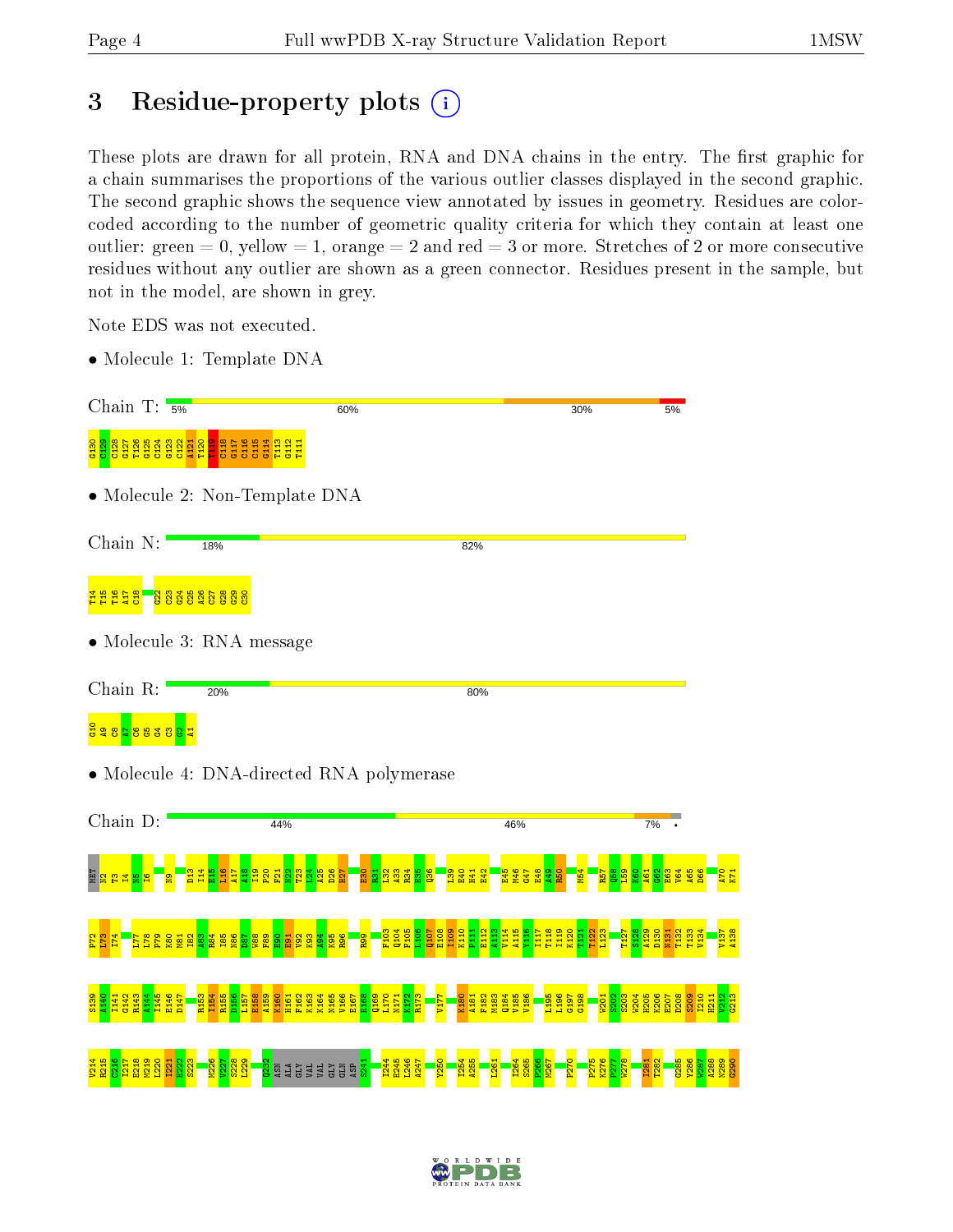| R291        |                         |           |     |                                  | $\frac{1}{1300}$ | 301<br>K302<br>K303                                    |                                                                           | <b>ROST</b>                       |                     | <b>80EX</b>                        |                             | <b>1312</b><br>1312 |              |              | <mark>ន្ទ្រី ខ្លួ</mark>                                                                                                                                                                                                                  |             | <b>N321</b><br>1322 | <b>A323</b>  | 0324<br>1025     |             | <b>I330</b>          |             |             | ន <mark>ិង មិន មិន មិន មិន មិន</mark><br>និង មិន មិន មិន មិន មិន មិន  |              |                     |            |                     | <mark>ाउँ स</mark><br>१९४५                                                                                                                                                                                                                                                                                                                                      |      |              | <mark>용능 용용</mark><br>옵션옵션 |             | 1 <mark>352</mark><br>P353 |      | <b>A354</b><br>I355                                  | <b>E356</b>  | <b>R357</b>         | 358                 | E359<br>1360                                                                    | P361                 | 1362                                             | <b>B</b><br>BEB                                |              |
|-------------|-------------------------|-----------|-----|----------------------------------|------------------|--------------------------------------------------------|---------------------------------------------------------------------------|-----------------------------------|---------------------|------------------------------------|-----------------------------|---------------------|--------------|--------------|-------------------------------------------------------------------------------------------------------------------------------------------------------------------------------------------------------------------------------------------|-------------|---------------------|--------------|------------------|-------------|----------------------|-------------|-------------|-----------------------------------------------------------------------|--------------|---------------------|------------|---------------------|-----------------------------------------------------------------------------------------------------------------------------------------------------------------------------------------------------------------------------------------------------------------------------------------------------------------------------------------------------------------|------|--------------|----------------------------|-------------|----------------------------|------|------------------------------------------------------|--------------|---------------------|---------------------|---------------------------------------------------------------------------------|----------------------|--------------------------------------------------|------------------------------------------------|--------------|
| ASP         | ASP<br>변                | <b>EI</b> | ASN | <b>GLU</b><br><b>BE</b>          | <b>ALA</b>       | LEU                                                    | 1375<br>A376                                                              | <b>LEP</b>                        |                     | K378<br>R379                       |                             |                     |              |              |                                                                                                                                                                                                                                           |             | R391                |              |                  |             |                      |             |             |                                                                       |              |                     |            |                     |                                                                                                                                                                                                                                                                                                                                                                 |      | 1415         | F416<br>P417               | <b>Y418</b> | N419                       | M420 | D421                                                 | W422<br>R423 | 6424                |                     | 82PM<br>V429                                                                    |                      |                                                  | <b>1933</b><br>P434<br>Q <sup>4</sup> 35       |              |
|             | <u> 28일</u><br>대학<br>학학 | 3442      |     | 1445<br>1455<br>1455             | 1446             |                                                        | P451                                                                      | <b>I452</b>                       | <b>G453</b><br>K454 |                                    | Y458                        |                     | K461<br>I462 | <b>H463</b>  | <b>G464</b>                                                                                                                                                                                                                               | <b>A468</b> |                     | <b>HTL</b>   | K472             | V473        | <b>P474</b>          | <b>E477</b> |             | 요 <u>요</u><br><mark>대한 영화</mark><br><u>대한 학</u>                       |              | 06秒<br>1489<br>1480 | <b>491</b> |                     | <b>S495</b>                                                                                                                                                                                                                                                                                                                                                     |      | 0094<br>E65M |                            | 0505        | <b>P508</b>                |      | 1512<br>A513                                         |              | <b>F514</b><br>C515 | F516                | <b>E517</b>                                                                     | L532                 | <mark>ន្ទន្ទ្រ</mark><br><mark>ន្ទ្រន្ទ្រ</mark> |                                                | <b>D537</b>  |
| G538        | 0583<br>0540            |           |     | a<br><mark>Banas</mark><br>Banas |                  |                                                        | <mark>ទ្ធិទ្ធិដ្ឋាន</mark><br>ម្ <mark>និ</mark> ធិធ្ <mark>និទ្ធិ</mark> |                                   |                     | E553                               |                             | R557                | <b>N560</b>  |              | <mark>1562</mark>                                                                                                                                                                                                                         | <b>T566</b> | V567                |              |                  |             |                      |             |             | <b>DENSITA</b><br>1920<br>1930<br>1940<br>1950<br>1950                |              |                     |            |                     | <b>1888 x 1886</b><br>1888 x 1886 x 1888 x 1898<br>1988 x 1888 x 1888 x 1898                                                                                                                                                                                                                                                                                    |      |              |                            |             | 1593<br>1594<br>1595       |      | T602                                                 | 603          | E604<br>1605        |                     | <b>S606</b>                                                                     | E603<br>K603<br>V609 |                                                  | K610                                           | L611<br>G612 |
| T613        | K614<br>A615            | L616      |     | Q619<br><b>M620</b>              | L621             | A622                                                   | <b>Y623</b>                                                               |                                   |                     | ■ <mark><br/><sub>路設設</sub></mark> | <b>ABREAR</b><br>BREAR      |                     |              |              | <b>Read</b><br>Read<br>Read                                                                                                                                                                                                               | 651         |                     | E652<br>D653 | <b>I654</b>      | <b>I655</b> |                      |             |             |                                                                       |              |                     |            |                     | $\begin{array}{l} \textbf{5.58} \textbf{8.69} \textbf{2.88} \textbf{3.89} \textbf{4.89} \textbf{5.80} \textbf{6.81} \textbf{7.81} \textbf{8.83} \textbf{8.84} \textbf{9.85} \textbf{1.86} \textbf{1.87} \textbf{1.88} \textbf{1.89} \textbf{1.89} \textbf{1.80} \textbf{1.81} \textbf{1.81} \textbf{1.82} \textbf{1.83} \textbf{1.83} \textbf{1.84} \textbf{1.$ | 0672 |              | <b>876</b>                 | K679        |                            |      | <mark>ិន្ទី និង</mark><br><mark>ខ្លួន និង</mark> និង |              |                     | V687                |                                                                                 |                      |                                                  | <mark>sa 1<br/><mark>998</mark><br/>998</mark> |              |
| <b>L69M</b> |                         |           |     | <b>1706</b>                      |                  | 012/3<br>802 <mark>.802.</mark><br>202. <mark>8</mark> |                                                                           | K711                              | G716                |                                    | <b>R720</b><br>K721<br>R722 |                     |              |              | <b>ENDA DE SENSE DE</b><br>ENDA DE SENSE DE SENSE DE SENSE DE SENSE DE SENSE DE SENSE DE SENSE DE SENSE DE SENSE DE SENSE DE SENSE DE SEN<br>ENDAN DE SENSE DE SENSE DE SENSE DE SENSE DE SENSE DE SENSE DE SENSE DE SENSE DE SENSE DE SE |             |                     |              | P <sub>730</sub> |             | <b>REZE</b><br>PEZSE |             | <b>98ZM</b> | K741<br>P742                                                          | 1743<br>Q744 |                     |            |                     | 8일 2월 2월 2월 2월<br>19일 2월 2월 2월<br>19일 2월 2월 2일                                                                                                                                                                                                                                                                                                                  |      |              | $6753$<br>$0754$           |             | <b>F755</b><br>R756        |      | eszd<br><u>Lisz</u><br>Lisz                          |              |                     | <b>E263</b><br>N764 | <b>K765</b><br>D766                                                             | <b>Z97S</b>          |                                                  | 0774                                           | <b>E778</b>  |
|             | 824<br>887<br>87<br>872 |           |     | <b>P82A</b>                      |                  | 06215<br>08215<br>1821                                 |                                                                           | L791                              |                     | T <sub>794</sub>                   | V795<br>V796                | <b>L6ZM</b>         |              | <b>K801</b>  | $\frac{8}{2}$ $\frac{8}{2}$ $\frac{8}{2}$ $\frac{8}{2}$ $\frac{8}{2}$ $\frac{8}{2}$                                                                                                                                                       |             |                     |              | F807             |             | <b>Ran</b><br>Bar    |             |             | <u>ន្ត្រី ដូ ដូ ដូ ដូ ដូ ងូ ងូ ន</u><br>នេះ ដូ ដូ ដូ ដូ ដូ ងូ ងូ នូ ន |              |                     |            | <b>R826</b><br>A827 | <b>V828</b>                                                                                                                                                                                                                                                                                                                                                     |      | R829<br>E830 | V833                       | <b>D834</b> |                            | E837 | F845                                                 |              |                     |                     | <b>0881<br/><i>LEBE</i></b><br><b><i>SEBE</i></b><br><b>SEBE</b><br><b>SEBE</b> | <b>D851</b>          |                                                  | <b>8885</b><br>8888                            |              |
| S856        | 8987<br>L958            |           |     | \$868                            | 02.871           | 178M<br>1972                                           |                                                                           | aza<br><mark>22588</mark><br>2388 |                     |                                    | 1877<br>188                 |                     |              | F882<br>A883 |                                                                                                                                                                                                                                           |             |                     |              |                  |             |                      |             |             |                                                                       |              |                     |            |                     |                                                                                                                                                                                                                                                                                                                                                                 |      |              |                            |             |                            |      |                                                      |              |                     |                     |                                                                                 |                      |                                                  |                                                |              |

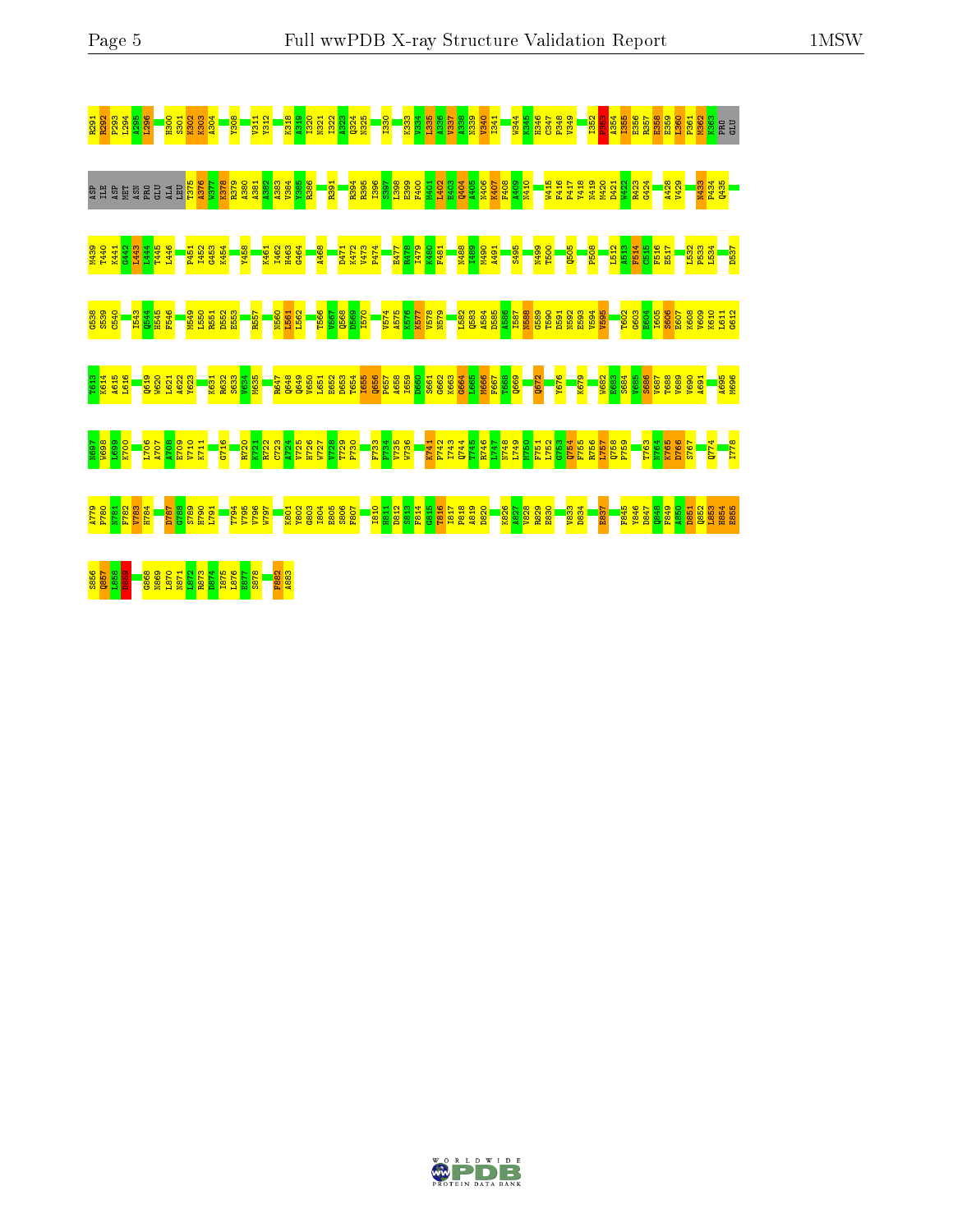## 4 Data and refinement statistics  $(i)$

Xtriage (Phenix) and EDS were not executed - this section is therefore incomplete.

| Property                               | <b>Value</b>                                    | Source    |
|----------------------------------------|-------------------------------------------------|-----------|
| Space group                            | C2221                                           | Depositor |
| Cell constants                         | 142.91Å<br>145.46Å<br>$145.60\text{\AA}$        | Depositor |
| a, b, c, $\alpha$ , $\beta$ , $\gamma$ | $90.00^\circ$<br>$90.00^\circ$<br>$90.00^\circ$ |           |
| Resolution $(A)$                       | 20.00<br>-2.10                                  | Depositor |
| % Data completeness                    | 85.0 (20.00-2.10)                               | Depositor |
| (in resolution range)                  |                                                 |           |
| $\mathrm{R}_{merge}$                   | (Not available)                                 | Depositor |
| $\mathrm{R}_{sym}$                     | (Not available)                                 | Depositor |
| Refinement program                     | <b>CNS</b>                                      | Depositor |
| $R, R_{free}$                          | 0.275<br>0.241<br>$\Delta$                      | Depositor |
| Estimated twinning fraction            | No twinning to report.                          | Xtriage   |
| Total number of atoms                  | 7956                                            | wwPDB-VP  |
| Average B, all atoms $(A^2)$           | 75.0                                            | wwPDB-VP  |

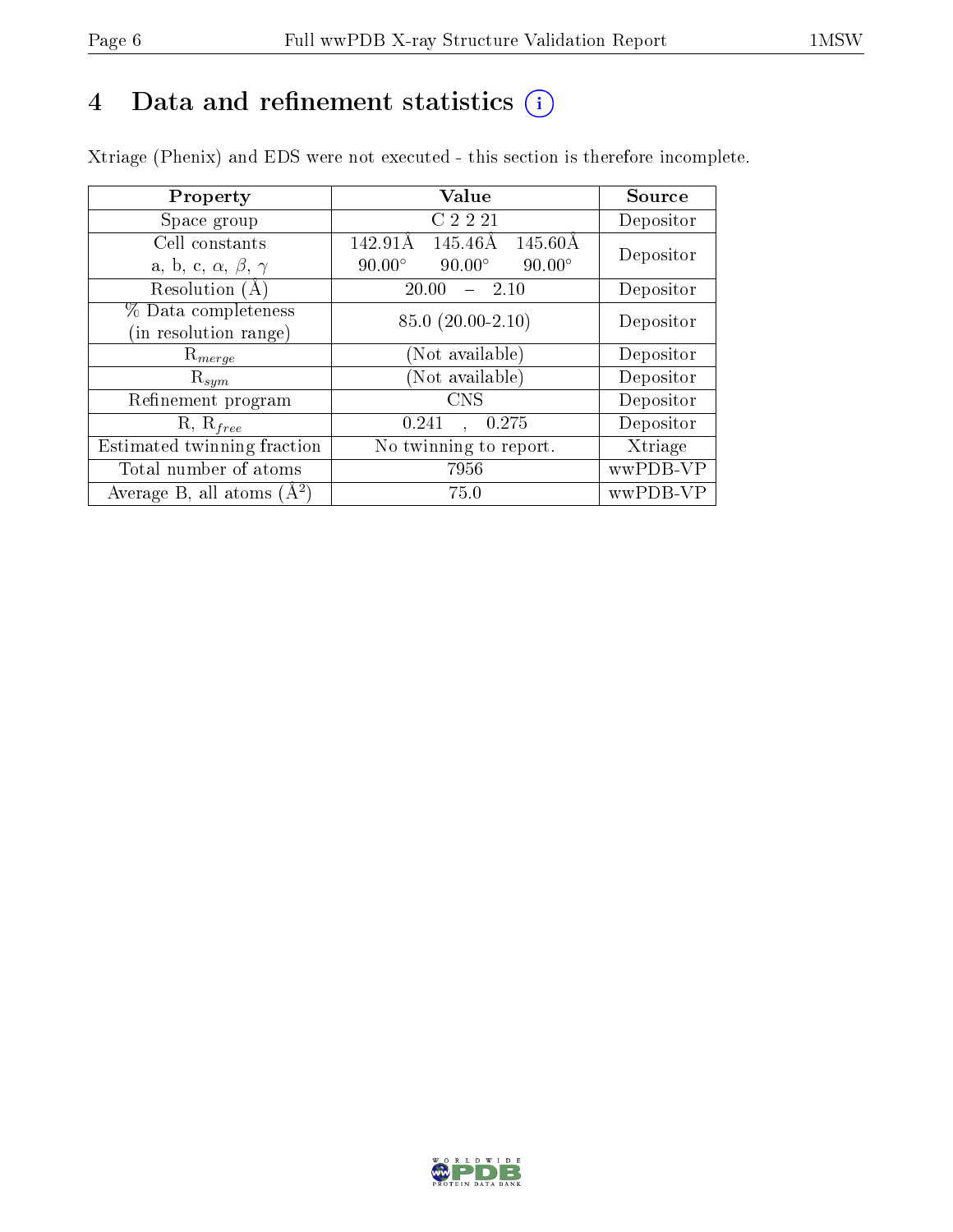## 5 Model quality  $(i)$

### 5.1 Standard geometry  $(i)$

The Z score for a bond length (or angle) is the number of standard deviations the observed value is removed from the expected value. A bond length (or angle) with  $|Z| > 5$  is considered an outlier worth inspection. RMSZ is the root-mean-square of all Z scores of the bond lengths (or angles).

| Mol | Chain |      | Bond lengths       | Bond angles |                      |  |
|-----|-------|------|--------------------|-------------|----------------------|--|
|     |       | RMSZ | # $ Z >5$          | RMSZ        | # $ Z >5$            |  |
|     |       | 0.46 | 0/452              | 0.90        | $2/696$ $(0.3\%)$    |  |
| 2   | N     | 0.31 | 0/384              | 0.67        | $0\, / 591$          |  |
| 3   |       | 0.47 | 0/241              | 0.80        | 0/375                |  |
|     |       | 0.48 | $1/6955(0.0\%)$    | 0.65        | 0/9407               |  |
| All |       | 0.47 | $(0.0\%)$<br>/8032 | 0.67        | 2/11069<br>$(0.0\%)$ |  |

Chiral center outliers are detected by calculating the chiral volume of a chiral center and verifying if the center is modelled as a planar moiety or with the opposite hand.A planarity outlier is detected by checking planarity of atoms in a peptide group, atoms in a mainchain group or atoms of a sidechain that are expected to be planar.

|  | $\boxed{\text{Mol}\mid\text{Chain}}$   $\#\text{Chirality outliers}$   $\#\text{Planarity outliers}$ ' |
|--|--------------------------------------------------------------------------------------------------------|
|  |                                                                                                        |

All (1) bond length outliers are listed below:

|  |  |                            | $\mid$ Mol $\mid$ Chain $\mid$ Res $\mid$ Type $\mid$ Atoms $\mid$ Z $\mid$ Observed(Å) $\mid$ Ideal(Å) $\mid$ |  |
|--|--|----------------------------|----------------------------------------------------------------------------------------------------------------|--|
|  |  | $407$   LYS   CD-CE   5.13 | 1.64                                                                                                           |  |

All (2) bond angle outliers are listed below:

| Mol | $\mid$ Chain $\mid$ Res $\mid$ Type |     |     | Atoms         |         | Observed $(°)$ | Ideal $(°)$ |
|-----|-------------------------------------|-----|-----|---------------|---------|----------------|-------------|
|     |                                     |     |     | $N1-C1'-C2'$  | $-5.28$ | 102.57         | 112.60      |
|     |                                     | 110 | DT. | $C5'-C4'-C3'$ | $-5.10$ | 104.92         | 114-10      |

There are no chirality outliers.

All (7) planarity outliers are listed below:

| Mol | Chain | Res | Type | Group     |
|-----|-------|-----|------|-----------|
|     |       | 114 | DG   | Sidechain |
|     |       | 115 | DC   | Sidechain |
|     |       | 116 | DC   | Sidechain |

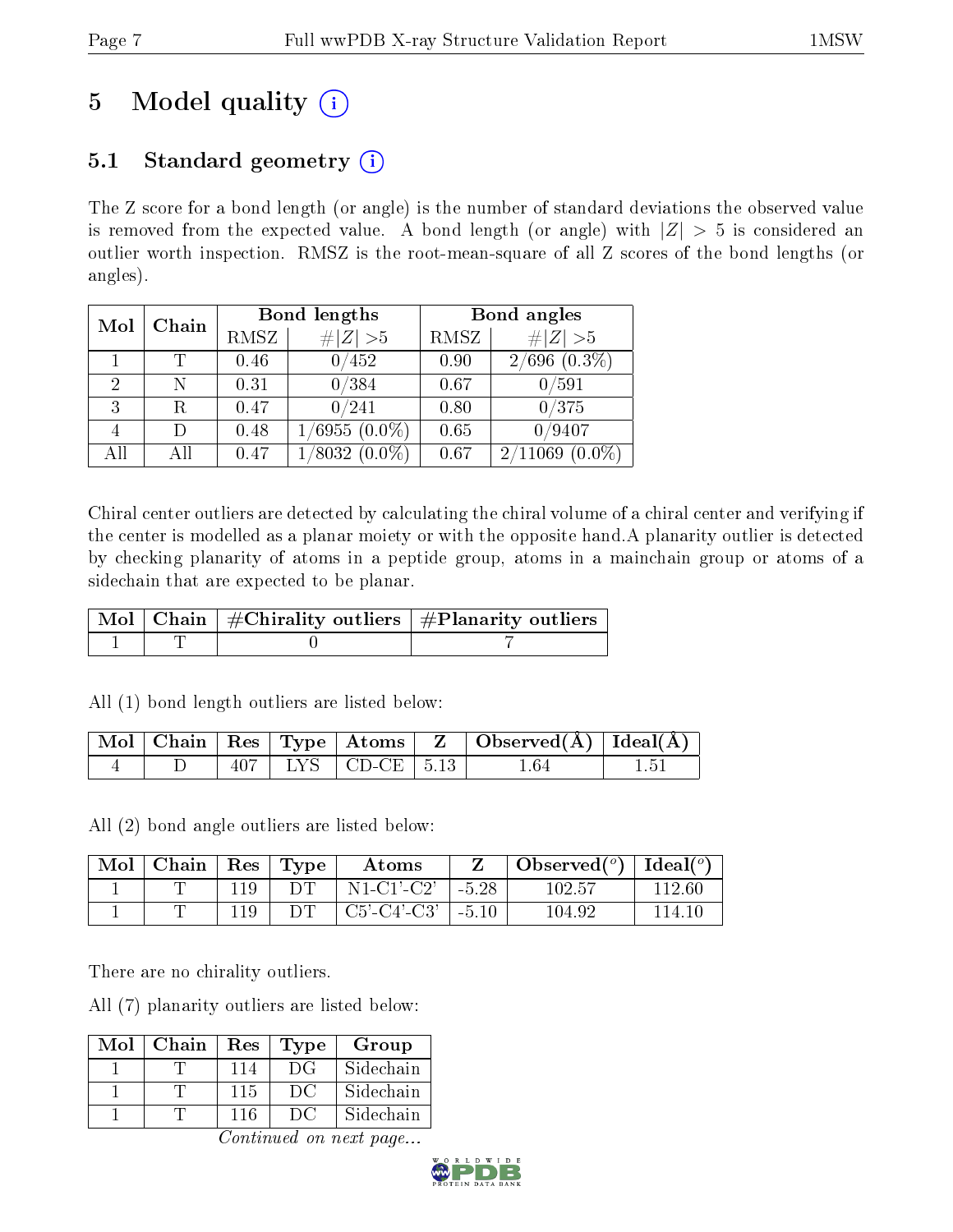Continued from previous page...

| Mol | Chain | Res | Type      | Group     |
|-----|-------|-----|-----------|-----------|
|     |       | 117 | DG        | Sidechain |
|     |       | 118 | DC        | Sidechain |
|     |       | 119 | <b>DT</b> | Sidechain |
|     |       | 121 | 1 ) A     | Sidechain |

### 5.2 Too-close contacts  $(i)$

In the following table, the Non-H and H(model) columns list the number of non-hydrogen atoms and hydrogen atoms in the chain respectively. The H(added) column lists the number of hydrogen atoms added and optimized by MolProbity. The Clashes column lists the number of clashes within the asymmetric unit, whereas Symm-Clashes lists symmetry related clashes.

| Mol |     |      | Chain   Non-H   $H (model)$ | H(added) | <b>Clashes</b> | <b>Symm-Clashes</b> |
|-----|-----|------|-----------------------------|----------|----------------|---------------------|
|     | ௱   | 405  |                             | 227      | 49             |                     |
| 2   | N   | 344  |                             | 194      | 17             |                     |
| 3   | R   | 215  |                             | 112      | 15             |                     |
|     | Ð   | 6802 |                             | 6770     | 645            |                     |
| 5   |     | 166  |                             |          | 246            |                     |
| 5   |     | ٠,   |                             |          |                |                     |
| 5   | R   |      |                             |          |                |                     |
| 5   | ௱   | 13   |                             |          | 27             |                     |
| All | All | 7956 |                             | 7303     | 715            |                     |

The all-atom clashscore is defined as the number of clashes found per 1000 atoms (including hydrogen atoms). The all-atom clashscore for this structure is 47.

All (715) close contacts within the same asymmetric unit are listed below, sorted by their clash magnitude.

| Atom-1             | Atom-2            | Interatomic<br>distance $(A)$ | Clash<br>overlap $(A)$ |
|--------------------|-------------------|-------------------------------|------------------------|
| 4:D:360:LEU:HB2    | 5:D:968:HOH:O     | 1.29                          | 1.29                   |
| 4:D:104:GLN:HB3    | 5: D:979: HOH:O   | 1.23                          | 1.27                   |
| 4:D:276:LYS:HE2    | 5:D:1032:HOH:O    | 1.22                          | 1.26                   |
| 4:D:217:ILE:O      | 4:D:221:ILE:HD13  | 1.24                          | 1.24                   |
| 4:D:428:ALA:HA     | 5:D:944:HOH:O     | 1.39                          | 1.22                   |
| 3:R:5:G:H3'        | 5:R:99:HOH:O      | 1.43                          | 1.18                   |
| 4:D:383:ALA:HB3    | 5:D:986:HOH:O     | 1.42                          | 1.18                   |
| 4:D:648:GLN:HA     | 5: D: 1028: HOH:O | 1.44                          | 1 1 7                  |
| 4:D:647:ARG:HG2    | 5:D:958:HOH:O     | 1.42                          | 1.17                   |
| 4:D:647:ARG:HD3    | 5:D:913:HOH:O     | 1.44                          | 1.15                   |
| 1: T: 111: DT: H3' | 5: T: 132: HOH:O  | 1.50                          | 1.12                   |

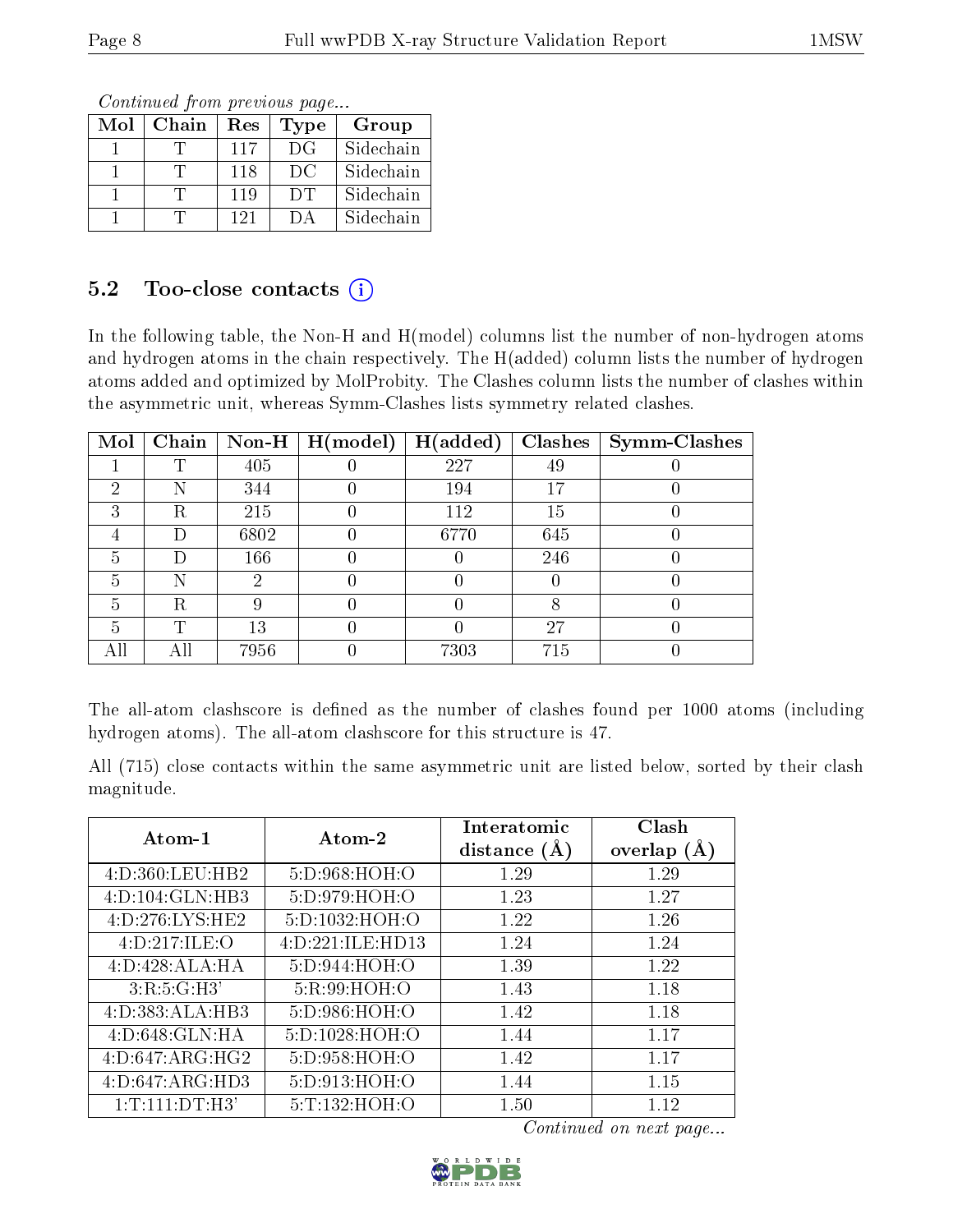| Conning Carlotte providue pugo |                              | Interatomic    | Clash           |
|--------------------------------|------------------------------|----------------|-----------------|
| Atom-1                         | Atom-2                       | distance $(A)$ | overlap $(\AA)$ |
| 4:D:360:LEU:HD23               | 5:D:917:HOH:O                | 1.49           | 1.11            |
| 4:D:386:ARG:HG3                | 5:D:933:HOH:O                | 1.52           | 1.08            |
| 4:D:285:GLY:HA2                | 5:D:928:HOH:O                | 1.54           | 1.07            |
| 4:D:312:TYR:HB3                | 5:D:976:HOH:O                | 1.51           | 1.06            |
| 4:D:735:VAL:HG12               | 5:D:1012:HOH:O               | 1.53           | $1.05\,$        |
| 1: T: 119: DT: H71             | 5:T:141:HOH:O                | 1.55           | 1.05            |
| 1: T: 111: DT: C3'             | 5:T:132:HOH:O                | 2.02           | 1.04            |
| 4:D:794:THR:HB                 | 5:D:892:HOH:O                | 1.55           | 1.04            |
| 4: D: 330: ILE: HD13           | 5:D:895:HOH:O                | 1.54           | 1.04            |
| 4:D:817:ILE:HD11               | 5:D:947:HOH:O                | 1.55           | 1.03            |
| 4:D:141:ILE:O                  | 4:D:145:ILE:HD13             | 1.57           | 1.03            |
| 4:D:344:TRP:CB                 | 5:D:1015:HOH:O               | 2.06           | 1.02            |
| 4: D: 96: ARG: HG3             | 5:D:891:HOH:O                | 1.60           | 1.01            |
| 4:D:451:PRO:HD3                | 5:D:1001:HOH:O               | 1.59           | 1.01            |
| 4:D:445:THR:HA                 | 5:D:974:HOH:O                | 1.60           | 1.00            |
| 4:D:4:ILE:HG21                 | 5:D:942:HOH:O                | 1.60           | $1.00\,$        |
| 4:D:733:PHE:CZ                 | 5: D: 1002: HOH:O            | 2.15           | 1.00            |
| 4:D:344:TRP:HB2                | 5:D:1015:HOH:O               | 1.63           | 0.97            |
| 4:D:344:TRP:O                  | 4:D:355:ILE:HD11             | 1.62           | 0.97            |
| 4:D:177:VAL:O                  | 4:D:180:LYS:HG3              | 1.64           | 0.97            |
| 4:D:296:LEU:HD21               | 4:D:320:ILE:HD13             | 1.45           | 0.97            |
| 4:D:664:GLY:HA2                | 5:D:1031:HOH:O               | 1.66           | 0.95            |
| 4: D:65: ALA: HA               | 5:D:1017:HOH:O               | 1.65           | 0.94            |
| 4:D:118:THR:O                  | 4:D:122:THR:HG23             | 1.67           | 0.94            |
| 4: D:664: GLY:CA               | 5:D:1031:HOH:O               | 2.14           | 0.94            |
| 4:D:270:PRO:HD3                | 5:D:935:HOH:O                | 1.69           | 0.93            |
| 4:D:796:VAL:HB                 | 5:D:1016:HOH:O               | 1.67           | 0.93            |
| 4:D:795:VAL:N                  | 5:D:892:HOH:O                | 2.00           | 0.93            |
| 4: D:816: THR:CG2              | 5:D:989:HOH:O                | 2.18           | 0.92            |
| 4:D:132:THR:CG2                | 5:D:983:HOH:O                | 2.17           | 0.92            |
| 4:D:464:GLY:HA3                | 5:D:1036:HOH:O               | 1.69           | 0.91            |
| 4:D:289:ASN:C                  | 5:D:960:HOH:O                | 2.07           | 0.91            |
| 4:D:74:ILE:HG13                | 5:D:1017:HOH:O               | 1.70           | 0.90            |
| 4:D:355:ILE:HD13               | 4:D:355:ILE:H                | 1.35           | 0.90            |
| 3:R:10:G:N3                    | 5:R:46:HOH:O                 | 2.05           | 0.90            |
| 3:R:9:A:H1'                    | $4:D:756:ARG:\overline{NH2}$ | 1.87           | 0.90            |
| 4:D:433:ASN:HD22               | 4:D:435:GLN:H                | 1.15           | 0.90            |
| 4:D:746:ARG:HE                 | 4:D:754:GLN:HE22             | 1.14           | 0.89            |
| 4: D: 816: THR: HG22           | 5:D:989:HOH:O                | 1.72           | 0.89            |
| 4:D:302:LYS:O                  | 4:D:304:ALA:N                | 2.04           | 0.89            |
| 4:D:378:LYS:HD2                | 4: D: 379: ARG: N            | 1.88           | 0.88            |

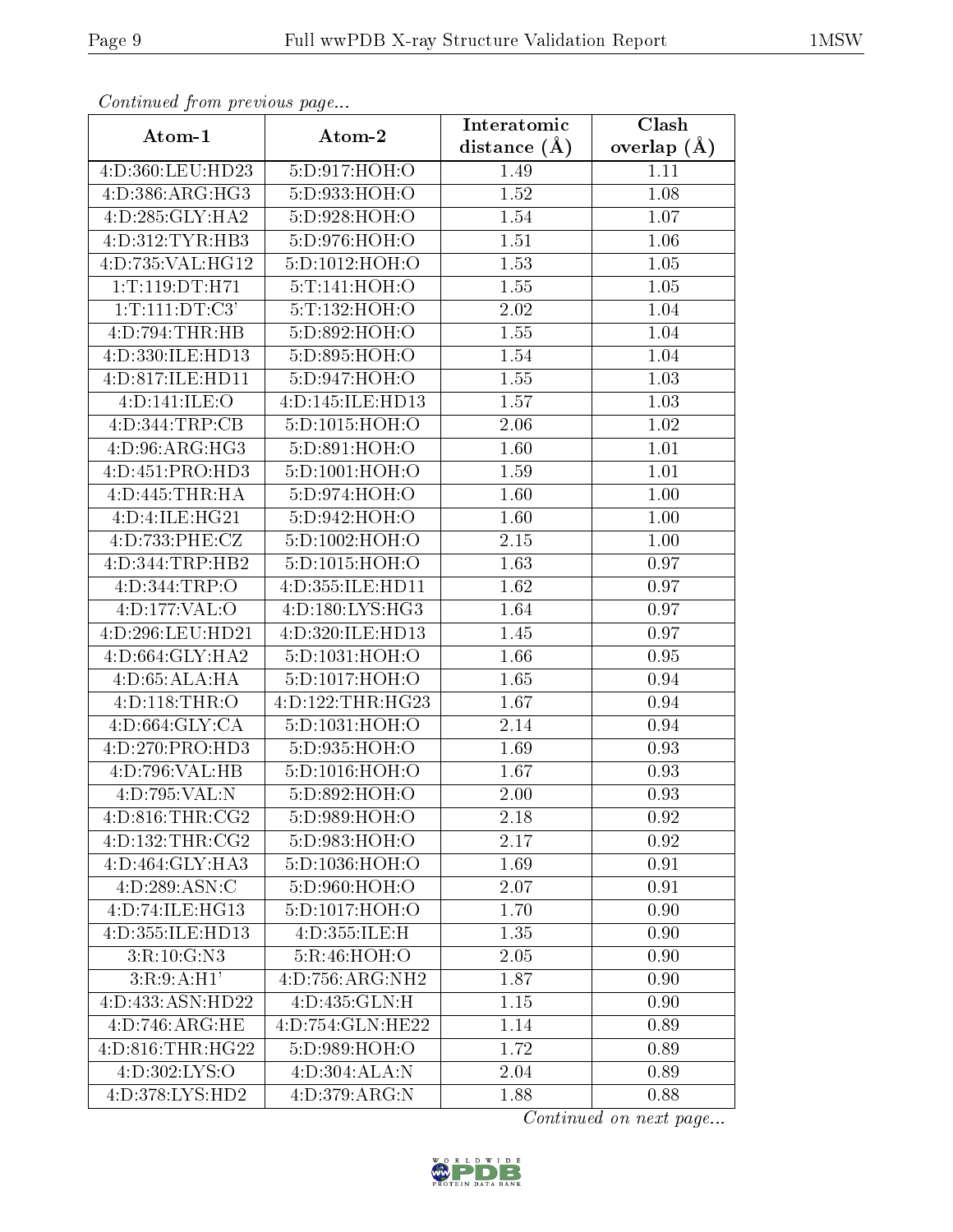| Continuatu jibin previous puge                     |                    | Interatomic       | Clash           |
|----------------------------------------------------|--------------------|-------------------|-----------------|
| Atom-1                                             | Atom-2             | distance $(\AA)$  | overlap $(\AA)$ |
| 4:D:830:GLU:HB2                                    | 5:D:910:HOH:O      | 1.71              | 0.88            |
| 4:D:270:PRO:CG                                     | 5:D:935:HOH:O      | 2.21              | 0.88            |
| 4:D:137:VAL:HG21                                   | 4:D:244:ILE:HD11   | 1.54              | 0.88            |
| 4:D:491:ALA:HB1                                    | 4:D:499:ASN:ND2    | 1.90              | 0.87            |
| 4: D: 419: ASN: C                                  | 5:D:957:HOH:O      | 2.10              | 0.87            |
| 3:R:10:G:C2                                        | 5:R:46:HOH:O       | 2.26              | 0.87            |
| 4:D:217:ILE:N                                      | 5: D: 1005: HOH:O  | 2.08              | 0.87            |
| 4:D:546:PHE:HB3                                    | 5:D:909:HOH:O      | 1.74              | 0.86            |
| 4: D: 118: THR: CA                                 | 5:D:955:HOH:O      | 2.23              | 0.86            |
| $4:\overline{D}:468:\overline{ALA}:\overline{HB2}$ | 5:D:987:HOH:O      | 1.74              | 0.86            |
| 4:D:118:THR:HA                                     | 5:D:955:HOH:O      | 1.74              | 0.85            |
| 4:D:129:ALA:HB3                                    | 5:D:1045:HOH:O     | 1.75              | 0.85            |
| 4:D:292:ARG:HA                                     | 4:D:292:ARG:HE     | 1.40              | 0.85            |
| 4:D:720:ARG:CZ                                     | 5:D:1029:HOH:O     | 2.22              | 0.85            |
| 4:D:359:GLU:HA                                     | 5:D:917:HOH:O      | 1.75              | 0.85            |
| 3:R:9:A:H1'                                        | 4:D:756:ARG:HH21   | 1.42              | 0.85            |
| 4:D:118:THR:N                                      | 5:D:955:HOH:O      | $2.10\,$          | 0.84            |
| 4:D:441:LYS:N                                      | 5:D:967:HOH:O      | 2.11              | 0.84            |
| 4:D:876:LEU:HD12                                   | 5:D:1018:HOH:O     | 1.78              | 0.83            |
| 3:R:3:C:H5                                         | 5:R:91:HOH:O       | 1.76              | 0.83            |
| 4:D:360:LEU:N                                      | 5:D:917:HOH:O      | 2.02              | 0.83            |
| 4: D: 3: THR: HA                                   | 5:D:985:HOH:O      | 1.78              | 0.83            |
| 4:D:361:PRO:HD2                                    | 5:D:968:HOH:O      | 1.78              | 0.83            |
| 4:D:441:LYS:HG3                                    | 5:D:967:HOH:O      | 1.80              | 0.82            |
| 1: T: 126: DT:H2"                                  | 1: T: 125: DG:H5'  | 1.58              | 0.82            |
| 4:D:780:PRO:CD                                     | 5:D:1010:HOH:O     | 2.26              | 0.82            |
| 4:D:59:LEU:HD12                                    | $4:$ D:64:VAL:HG22 | 1.60              | 0.82            |
| 4:D:875:ILE:HG13                                   | 5:D:1014:HOH:O     | $\overline{1}.80$ | 0.82            |
| 4:D:270:PRO:CD                                     | 5:D:935:HOH:O      | 2.26              | 0.81            |
| 4:D:428:ALA:CB                                     | 5:D:944:HOH:O      | 2.24              | 0.81            |
| 4:D:359:GLU:CA                                     | 5:D:917:HOH:O      | 2.27              | 0.81            |
| 4:D:281:ILE:HG12                                   | 4:D:282:THR:HG23   | 1.62              | 0.81            |
| 4:D:632:ARG:HB3                                    | 5:D:916:HOH:O      | 1.80              | 0.81            |
| 4:D:873:ARG:HD3                                    | 5:D:1018:HOH:O     | 1.79              | 0.81            |
| 4:D:361:PRO:CD                                     | 5:D:968:HOH:O      | 2.29              | 0.81            |
| 4:D:741:LYS:HZ2                                    | 4:D:742:PRO:HD3    | 1.45              | 0.81            |
| 4:D:270:PRO:HG3                                    | 5:D:935:HOH:O      | 1.81              | 0.81            |
| 4:D:733:PHE:HZ                                     | 5:D:1002:HOH:O     | 1.53              | 0.80            |
| 4:D:780:PRO:HG3                                    | 5:D:1010:HOH:O     | 1.81              | 0.80            |
| 1: T: 121: DA: H1'                                 | 5:T:135:HOH:O      | 1.81              | 0.80            |
| 4:D:473:VAL:HG22                                   | 4:D:474:PRO:HD2    | 1.63              | 0.80            |

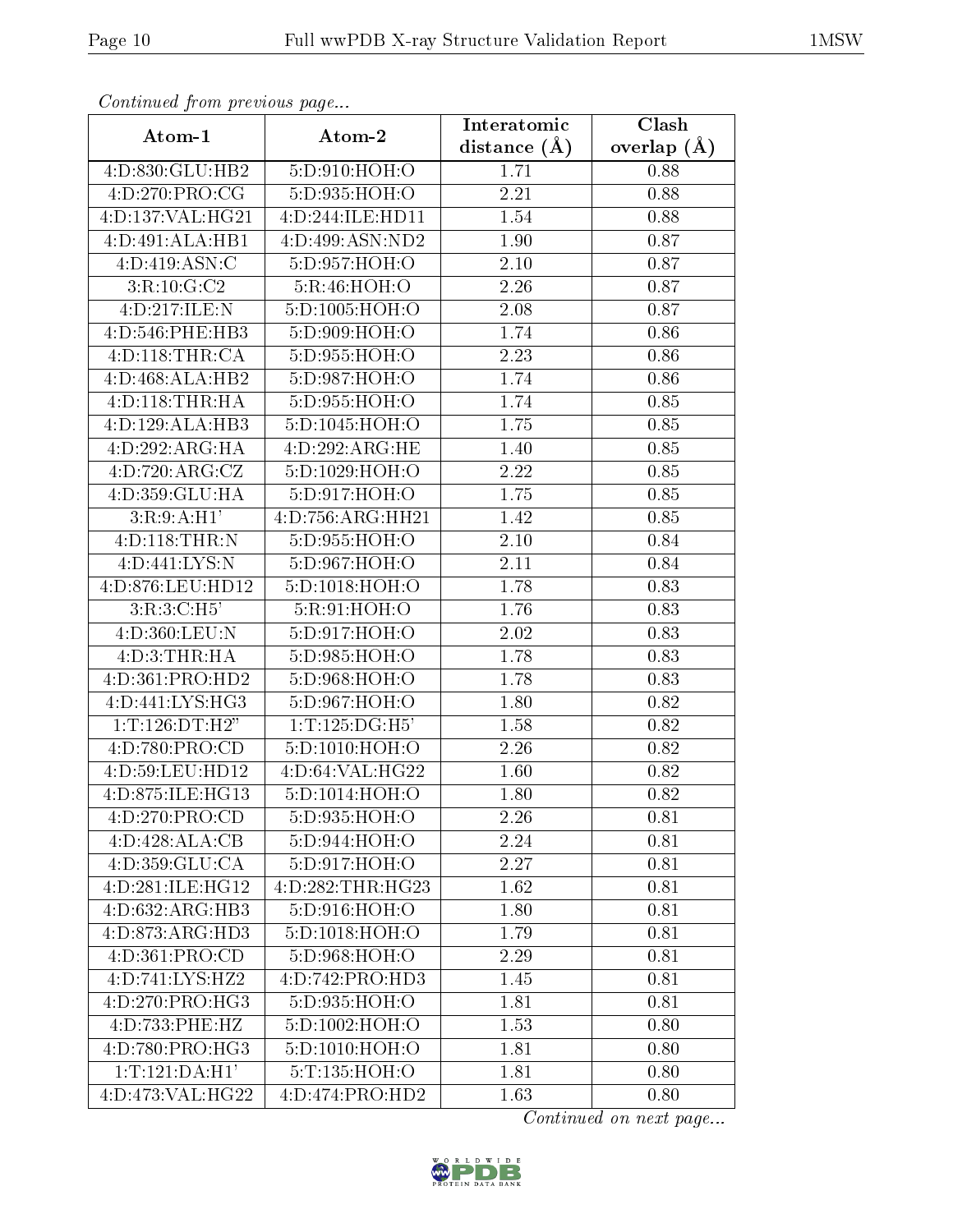| Continuati pont previous page |                     | Interatomic    | Clash           |
|-------------------------------|---------------------|----------------|-----------------|
| Atom-1                        | Atom-2              | distance $(A)$ | overlap $(\AA)$ |
| 4:D:276:LYS:HG2               | 5:D:1032:HOH:O      | 1.80           | 0.80            |
| 4:D:856:SER:HB3               | 5:D:884:HOH:O       | 1.82           | 0.80            |
| 4:D:157:LEU:HG                | 4: D: 158: GLU: HG2 | 1.63           | 0.80            |
| 4: D: 115: ALA: O             | 4:D:119:ILE:HG13    | 1.82           | 0.80            |
| 4:D:780:PRO:CG                | 5: D: 1010: HOH:O   | 2.31           | 0.79            |
| 4:D:741:LYS:HZ2               | 4:D:741:LYS:HA      | 1.47           | 0.79            |
| 4:D:790:HIS:CD2               | 5:D:995:HOH:O       | 2.36           | 0.79            |
| 4:D:505:GLN:OE1               | 5:D:1046:HOH:O      | 2.00           | 0.78            |
| 4:D:561:LEU:O                 | 5:D:1014:HOH:O      | 2.01           | 0.78            |
| 1: T: 128: DC:H1'             | 1:T:127:DG:N7       | 1.97           | 0.78            |
| 4:D:361:PRO:N                 | 5:D:968:HOH:O       | 2.17           | 0.78            |
| 4:D:119:ILE:O                 | 4:D:123:LEU:HB2     | 1.85           | 0.77            |
| 4:D:756:ARG:HH11              | 4: D: 756: ARG: HG3 | 1.48           | 0.77            |
| 3:R:5:G:CS                    | 5:R:99:HOH:O        | 2.37           | 0.77            |
| 4: D:214: VAL:O               | 4:D:218:GLU:HG3     | 1.85           | 0.77            |
| 4:D:716:GLY:O                 | 5:D:1013:HOH:O      | 2.02           | 0.77            |
| 4: D: 454: LYS: HE3           | 5:D:948:HOH:O       | 1.85           | 0.76            |
| 1: T: 121: DA: C1'            | 5:T:135:HOH:O       | 2.33           | 0.76            |
| 4:D:433:ASN:ND2               | 4:D:435:GLN:H       | 1.84           | 0.76            |
| 4:D:817:ILE:CD1               | 5:D:947:HOH:O       | 2.23           | 0.76            |
| 1: T: 127: DG:H1'             | 1: T: 126: DT: H5'  | 1.66           | 0.76            |
| 4:D:255:ALA:HA                | 5:D:942:HOH:O       | 1.84           | 0.76            |
| 4: D: 514: PHE: CE2           | 5:D:1036:HOH:O      | 2.39           | 0.76            |
| 4:D:137:VAL:O                 | 4:D:141:ILE:HD12    | 1.85           | 0.76            |
| 4:D:289:ASN:CA                | 5:D:960:HOH:O       | 2.33           | 0.75            |
| 4:D:791:LEU:O                 | 5:D:892:HOH:O       | 2.04           | 0.75            |
| 1: T: 125: DG:H1'             | 1: T: 124: DC: H5'  | 1.67           | 0.75            |
| 4:D:741:LYS:NZ                | 4:D:742:PRO:HD3     | 2.01           | 0.75            |
| 4:D:820:ASP:OD2               | 5:D:989:HOH:O       | 2.05           | 0.75            |
| 4:D:117:ILE:C                 | 5:D:955:HOH:O       | 2.25           | 0.75            |
| 4:D:428:ALA:CA                | 5: D:944: HOH: O    | 2.08           | 0.74            |
| 4:D:468:ALA:CB                | 5: D:987: HOH:O     | 2.33           | 0.74            |
| 4:D:594:VAL:O                 | 4:D:607:GLU:HB2     | 1.87           | 0.74            |
| 4:D:688:THR:O                 | 5:D:1007:HOH:O      | 2.04           | 0.74            |
| 5:T:139:HOH:O                 | 4:D:780:PRO:HB2     | 1.87           | 0.74            |
| 4: D:873: ARG:CA              | 5:D:1018:HOH:O      | 2.35           | 0.74            |
| 4:D:103:PHE:HB3               | 5:D:946:HOH:O       | 1.87           | 0.74            |
| 4:D:291:ARG:O                 | 4:D:293:PRO:HD3     | 1.88           | 0.74            |
| 4:D:748:ASN:OD1               | 4:D:754:GLN:HB3     | 1.86           | 0.74            |
| 4:D:453:GLY:HA3               | 5:D:980:HOH:O       | 1.86           | 0.74            |
| 4: D: 213: GLY:O              | 4:D:217:ILE:HGI2    | 1.88           | 0.73            |

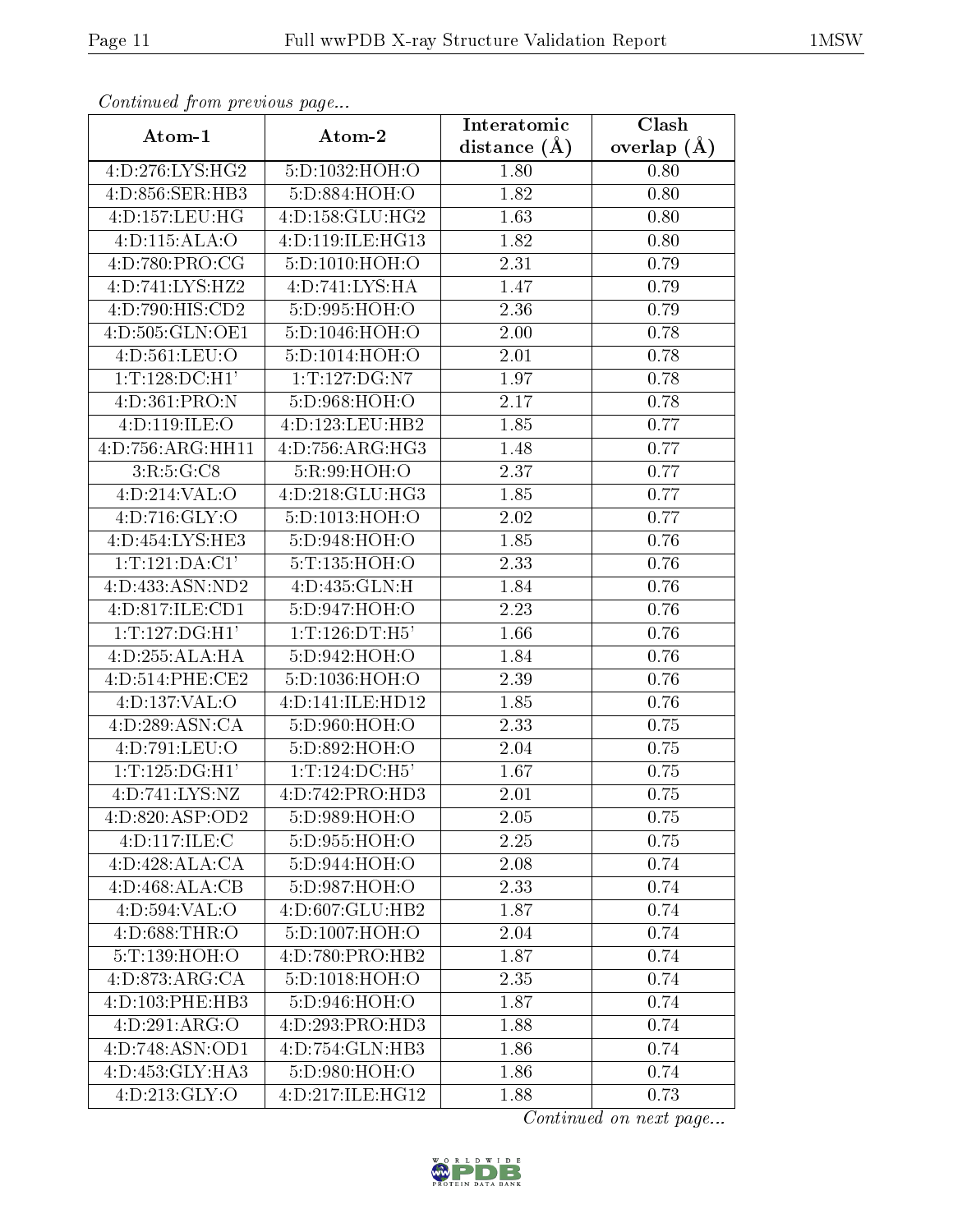| Continuation providus page |                  | Interatomic    | Clash           |
|----------------------------|------------------|----------------|-----------------|
| Atom-1                     | Atom-2           | distance $(A)$ | overlap $(\AA)$ |
| 4:D:729:THR:HA             | 5:D:1041:HOH:O   | 1.88           | 0.73            |
| 4: D: 441: LYS: CG         | 5:D:967:HOH:O    | 2.35           | 0.73            |
| 4:D:454:LYS:O              | 5:D:951:HOH:O    | 2.06           | 0.73            |
| 4:D:691:ALA:HB1            | 5:D:909:HOH:O    | 1.87           | 0.73            |
| 1:T:128:DC:O2              | 5:T:134:HOH:O    | 2.05           | 0.73            |
| 4:D:129:ALA:O              | 5:D:983:HOH:O    | 2.04           | 0.73            |
| 4:D:552:ASP:HB2            | 4:D:691:ALA:HB2  | 1.68           | 0.73            |
| 4:D:587:ILE:O              | 4:D:588:ASN:HB2  | 1.88           | 0.73            |
| 4:D:787:ASP:HB3            | 5:D:1026:HOH:O   | 1.87           | 0.73            |
| 4:D:54:MET:HG3             | 4:D:57:ARG:NH2   | 2.04           | 0.73            |
| 4:D:352:ILE:HG22           | 4:D:352:ILE:O    | 1.89           | 0.73            |
| 4:D:355:ILE:H              | 4:D:355:ILE:CD1  | 1.97           | 0.73            |
| 4:D:360:LEU:H              | 4:D:360:LEU:HD23 | 1.53           | 0.72            |
| 4: D: 289: ASN: N          | 5:D:960:HOH:O    | 2.21           | 0.72            |
| 4:D:452:ILE:O              | 5:D:980:HOH:O    | 2.07           | 0.72            |
| 4:D:88:TRP:O               | 4:D:92:VAL:HG12  | 1.89           | 0.72            |
| 4:D:819:ALA:HB3            | 5:D:947:HOH:O    | 1.88           | 0.72            |
| 4:D:804:ILE:HD11           | 5:D:1004:HOH:O   | 1.88           | 0.72            |
| 4:D:141:ILE:O              | 4:D:145:ILE:CD1  | 2.36           | 0.72            |
| 4:D:247:ALA:HB3            | 4:D:250:TYR:HD2  | 1.55           | 0.72            |
| 4:D:795:VAL:HG23           | 5:D:892:HOH:O    | 1.90           | 0.71            |
| 4:D:420:MET:HE2            | 4:D:424:GLY:HA2  | 1.73           | 0.71            |
| 4:D:682:TRP:O              | 4:D:686:SER:HB2  | 1.91           | 0.71            |
| 3:R:5:G:O5'                | 5:R:99:HOH:O     | 2.09           | 0.71            |
| 4:D:594:VAL:HA             | 4: D:608: LYS:O  | 1.90           | 0.71            |
| 4:D:875:ILE:N              | 5:D:1014:HOH:O   | 2.23           | 0.71            |
| 4:D:107:GLN:OE1            | 5:D:1011:HOH:O   | 2.09           | 0.70            |
| 4:D:117:ILE:HG22           | 5:D:955:HOH:O    | 1.91           | 0.70            |
| 4: D: 585: ASP:O           | 4:D:614:LYS:HG2  | 1.91           | 0.70            |
| 4:D:217:ILE:O              | 4:D:221:ILE:CD1  | 2.20           | 0.70            |
| 4: D:70: ALA:O             | 4:D:74:ILE:HG12  | 1.90           | 0.70            |
| 4:D:577:LYS:NZ             | 4:D:577:LYS:HB2  | 2.06           | 0.70            |
| 4:D:741:LYS:HD3            | 4:D:742:PRO:HD2  | 1.73           | 0.70            |
| 4:D:73:LEU:HD23            | 4:D:74:ILE:N     | 2.06           | 0.69            |
| 4:D:278:TRP:H              | 4:D:321:ASN:HD21 | 1.38           | 0.69            |
| 4:D:454:LYS:CD             | 5:D:948:HOH:O    | 2.40           | 0.69            |
| 4:D:423:ARG:HH12           | 4:D:784:HIS:HD2  | 1.39           | 0.69            |
| 4:D:488:ASN:ND2            | 5:D:993:HOH:O    | 2.24           | 0.69            |
| 4:D:4:ILE:N                | 5:D:985:HOH:O    | 2.05           | 0.69            |
| 4: D: 538: GLY: O          | 5:D:984:HOH:O    | 2.09           | 0.69            |
| 1: T: 111: DT: C2'         | 5:T:132:HOH:O    | 2.36           | 0.69            |

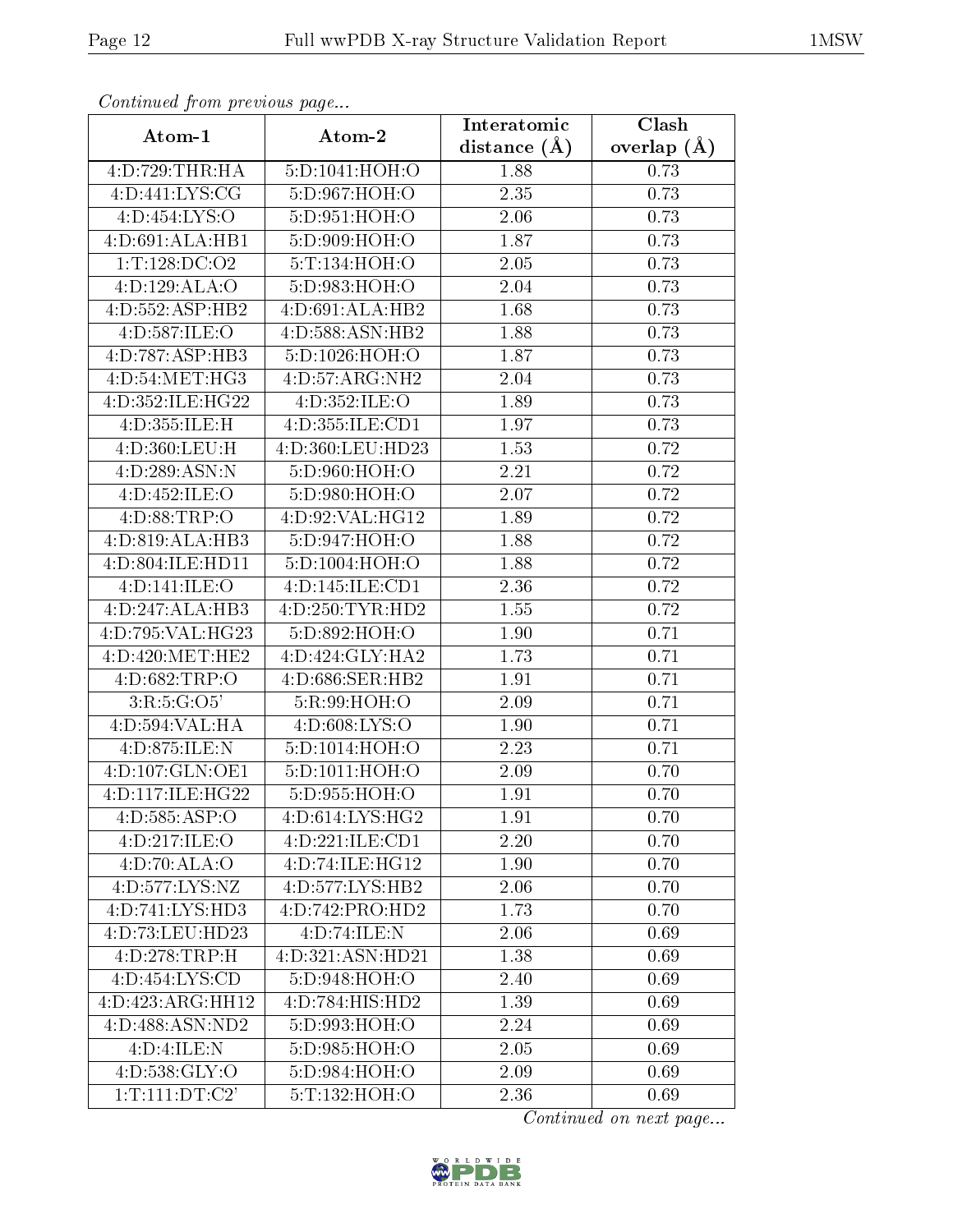| Conningea from previous page  |                     | Interatomic    | Clash           |
|-------------------------------|---------------------|----------------|-----------------|
| Atom-1                        | Atom-2              | distance $(A)$ | overlap $(\AA)$ |
| 4:D:859:ASP:O                 | 5:D:988:HOH:O       | 2.11           | 0.69            |
| 2:N:14:DT:H2"                 | 2:N:15:DT:OP1       | 1.93           | 0.69            |
| 4:D:420:MET:CB                | 5:D:957:HOH:O       | 2.41           | 0.69            |
| 4:D:873:ARG:HA                | 5:D:1018:HOH:O      | 1.92           | 0.69            |
| 4:D:473:VAL:CG2               | 4:D:474:PRO:HD2     | 2.23           | 0.69            |
| 4:D:93:LYS:NZ                 | 5:D:1011:HOH:O      | 2.26           | 0.69            |
| 4:D:146:GLU:OE2               | 5:D:971:HOH:O       | 2.10           | 0.69            |
| 4:D:709:GLU:CA                | 5:D:940:HOH:O       | 2.41           | 0.68            |
| 4:D:730:PRO:HD3               | 5:D:1041:HOH:O      | 1.93           | 0.68            |
| 3:R:1:A:H5"                   | 5:R:75:HOH:O        | 1.93           | 0.68            |
| 4:D:324:GLN:HB3               | 4:D:418:TYR:HDI     | 1.58           | 0.68            |
| 4:D:765:LYS:HD3               | 4: D: 766: ASP: N   | 2.09           | 0.68            |
| 4:D:587:ILE:HA                | 4:D:614:LYS:HE3     | 1.76           | 0.68            |
| 4:D:324:GLN:NE2               | 5:D:928:HOH:O       | 2.27           | 0.67            |
| 4:D:546:PHE:O                 | 5:D:909:HOH:O       | 2.11           | 0.67            |
| 4:D:709:GLU:HA                | 5:D:940:HOH:O       | 1.93           | 0.67            |
| 4:D:109:ILE:HD13              | 4: D: 114: VAL: CG2 | 2.25           | 0.67            |
| 4:D:755:PHE:HB2               | 5:D:1024:HOH:O      | 1.95           | 0.67            |
| 4:D:803:GLY:O                 | 5:D:966:HOH:O       | 2.13           | 0.67            |
| 4: D:74: ILE: CG1             | 5:D:1017:HOH:O      | 2.36           | 0.67            |
| 4:D:281:ILE:HD13              | 4:D:281:ILE:H       | 1.59           | 0.67            |
| 1: T: 130: DG: HO5'           | 1:T:130:DG:H8       | 1.41           | 0.67            |
| 4:D:804:ILE:HD12              | 4:D:820:ASP:CG      | 2.15           | 0.66            |
| 4:D:354:ALA:HB3               | 4:D:391:ARG:HD2     | 1.77           | 0.66            |
| 4: D:81: MET:O                | 4:D:85:ILE:HG12     | 1.95           | 0.66            |
| 4:D:458:TYR:O                 | 4:D:462:ILE:HD12    | 1.95           | 0.66            |
| 4:D:655:ILE:HD12              | 4:D:655:ILE:H       | 1.60           | 0.66            |
| 4:D:78:LEU:HD13               | 4:D:119:ILE:HD12    | 1.77           | 0.66            |
| 4:D:209:SER:OG                | 5:D:971:HOH:O       | 2.12           | 0.66            |
| 1:T:127:DG:C5                 | 5:T:134:HOH:O       | 2.47           | 0.66            |
| 4:D:137:VAL:HG12              | 4:D:141:ILE:HD11    | 1.78           | 0.66            |
| 4:D:546:PHE:C                 | 5:D:909:HOH:O       | 2.33           | 0.66            |
| 4:D:857:GLN:HA                | 4:D:857:GLN:OE1     | 1.95           | 0.66            |
| $4:D:134:V\overline{AL:HG12}$ | 4:D:244:ILE:HG23    | 1.77           | 0.66            |
| 4:D:756:ARG:NH1               | 4: D: 756: ARG: HG3 | 2.07           | 0.66            |
| 4:D:797:TRP:N                 | 5:D:1016:HOH:O      | 2.27           | 0.66            |
| 4: D:95: LYS:O                | 5:D:902:HOH:O       | 2.12           | 0.66            |
| 4:D:505:GLN:HB3               | 5:D:952:HOH:O       | 1.94           | 0.66            |
| 4:D:807:PHE:O                 | 5:D:941:HOH:O       | 2.13           | 0.66            |
| 4:D:196:LEU:H                 | 4:D:196:LEU:HD22    | 1.61           | 0.66            |
| 4:D:4:ILE:CG2                 | 5:D:942:HOH:O       | 2.30           | 0.66            |

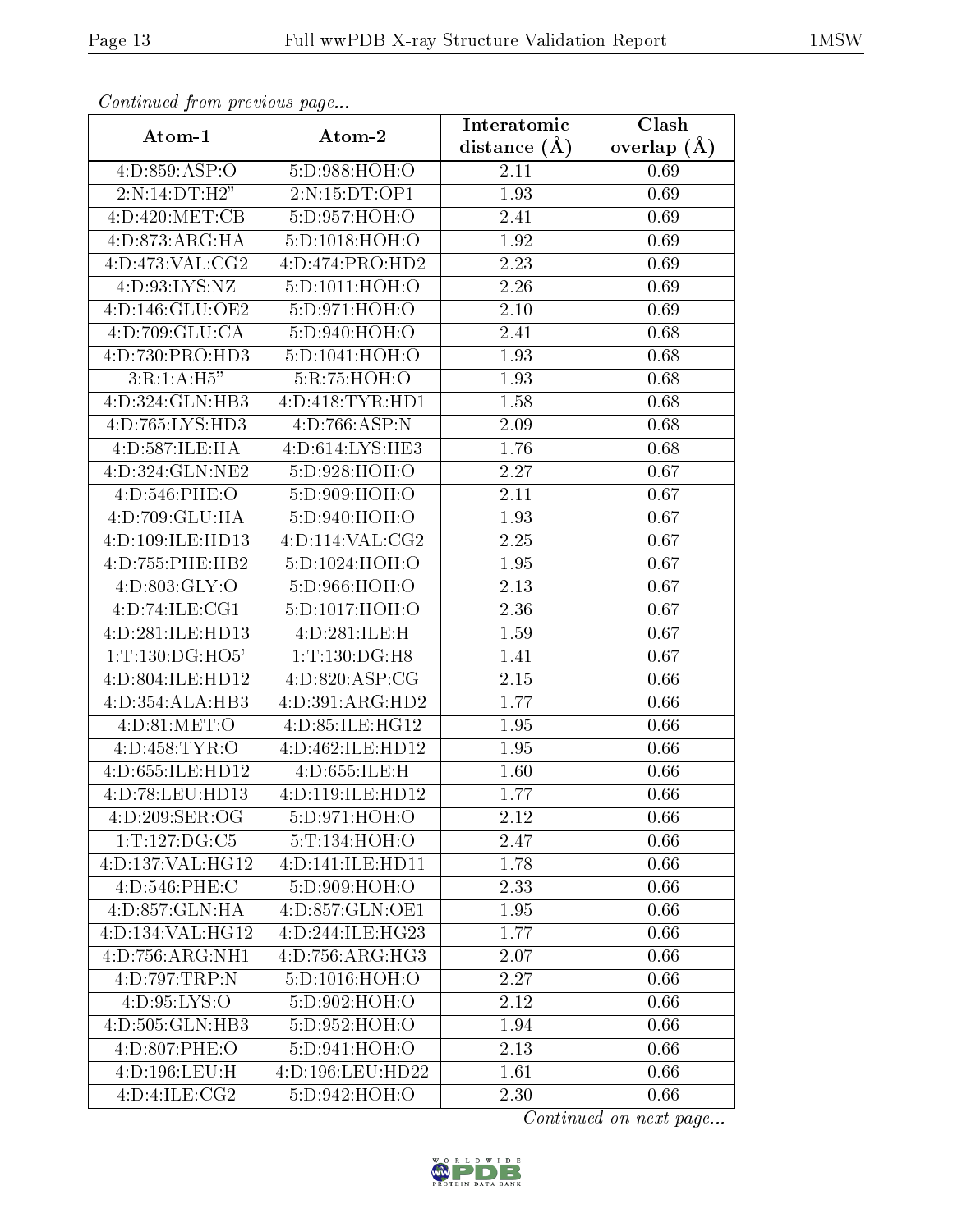| Continuum from proctowe pugo  |                    | Interatomic       | Clash           |
|-------------------------------|--------------------|-------------------|-----------------|
| Atom-1                        | Atom-2             | distance $(A)$    | overlap $(\AA)$ |
| 4:D:344:TRP:CE3               | 5:D:1015:HOH:O     | 2.50              | 0.65            |
| 4:D:537:ASP:OD2               | 5:D:984:HOH:O      | 2.13              | 0.65            |
| 4:D:217:ILE:HD13              | 5:D:1005:HOH:O     | 1.95              | 0.65            |
| 4:D:352:ILE:O                 | 4:D:353:PRO:O      | 2.15              | 0.65            |
| 4:D:308:TYR:O                 | 4:D:311:VAL:HG12   | 1.97              | 0.65            |
| 4:D:54:MET:HG3                | 4:D:57:ARG:HH21    | 1.61              | 0.65            |
| 4:D:779:ALA:O                 | 4:D:783:VAL:HG23   | $\overline{1.96}$ | 0.65            |
| 5: T: 139: HOH:O              | 4:D:780:PRO:HG2    | 1.97              | 0.65            |
| 4:D:829:ARG:NH2               | 4:D:882:PHE:HA     | 2.11              | 0.65            |
| 4:D:25:ALA:HA                 | 5:D:937:HOH:O      | 1.96              | 0.65            |
| 1: T: 119: DT: O4'            | 5:T:139:HOH:O      | 2.13              | 0.65            |
| 4: D:500: THR:OG1             | 5: D: 1009: HOH:O  | 2.15              | 0.65            |
| 4:D:593:GLU:HG2               | 4:D:594:VAL:H      | 1.62              | 0.65            |
| 4:D:228:SER:HB3               | 4:D:245:GLU:OE1    | 1.96              | 0.64            |
| 4:D:488:ASN:CG                | 5:D:993:HOH:O      | 2.36              | 0.64            |
| 4:D:360:LEU:N                 | 4:D:360:LEU:HD23   | 2.13              | 0.64            |
| 4:D:650:VAL:HG12              | 4:D:655:ILE:CD1    | 2.27              | 0.64            |
| 4:D:669:GLN:HG3               | 4:D:672:GLN:HB2    | 1.79              | 0.64            |
| 4:D:250:TYR:O                 | 4:D:254:ILE:HD12   | 1.97              | 0.64            |
| 4:D:355:ILE:HD13              | 4:D:355:ILE:N      | 2.09              | 0.64            |
| 5:T:139:HOH:O                 | 4:D:780:PRO:CG     | 2.46              | 0.63            |
| 4:D:490:MET:HE3               | 5:D:926:HOH:O      | 1.97              | 0.63            |
| 4:D:787:ASP:CB                | 5: D: 1026: HOH:O  | 2.43              | 0.63            |
| 1: T: 126: DT: C4             | 5:T:134:HOH:O      | 2.51              | 0.63            |
| 4: D:99: ARG:O                | 5:D:982:HOH:O      | 2.15              | 0.63            |
| 4:D:595:VAL:HB                | 4: D:607: GLU: HA  | 1.81              | 0.63            |
| 4:D:71:LYS:HA                 | 5:D:1034:HOH:O     | 1.98              | 0.63            |
| 4:D:664:GLY:HA3               | 5: D: 1031:HOH: O  | 1.88              | 0.63            |
| 4:D:746:ARG:HE                | 4:D:754:GLN:NE2    | 1.92              | 0.63            |
| 4:D:720:ARG:NH2               | 5:D:1029:HOH:O     | 2.31              | 0.63            |
| 4:D:353:PRO:HG3               | 4:D:394:ARG:HB2    | 1.80              | 0.63            |
| 4:D:532:LEU:O                 | 4:D:818:PRO:HD3    | 1.99              | 0.63            |
| 4:D:423:ARG:HH12              | 4:D:784:HIS:CD2    | 2.16              | 0.62            |
| 4:D:579:ASN:HA                | 4:D:582:LEU:HB2    | 1.81              | 0.62            |
| 4:D:74:ILE:CD1                | 5:D:1017:HOH:O     | 2.47              | 0.62            |
| 4: D:806: SER:O               | 4:D:816:THR:HG23   | 1.99              | 0.62            |
| 1:T:119:DT:P                  | 5: T: 141: HOH: O  | 2.57              | 0.62            |
| 4:D:207:GLU:HG2               | 4:D:211:HIS:HE1    | 1.65              | 0.62            |
| 4:D:445:THR:CB                | 5:D:974:HOH:O      | 2.47              | 0.62            |
| 1: T: 119: DT: OP2            | 5:T:141:HOH:O      | 2.16              | 0.62            |
| $1: T: \overline{123:DG:H2"}$ | 1: T: 122: DC: H5' | 1.82              | 0.62            |

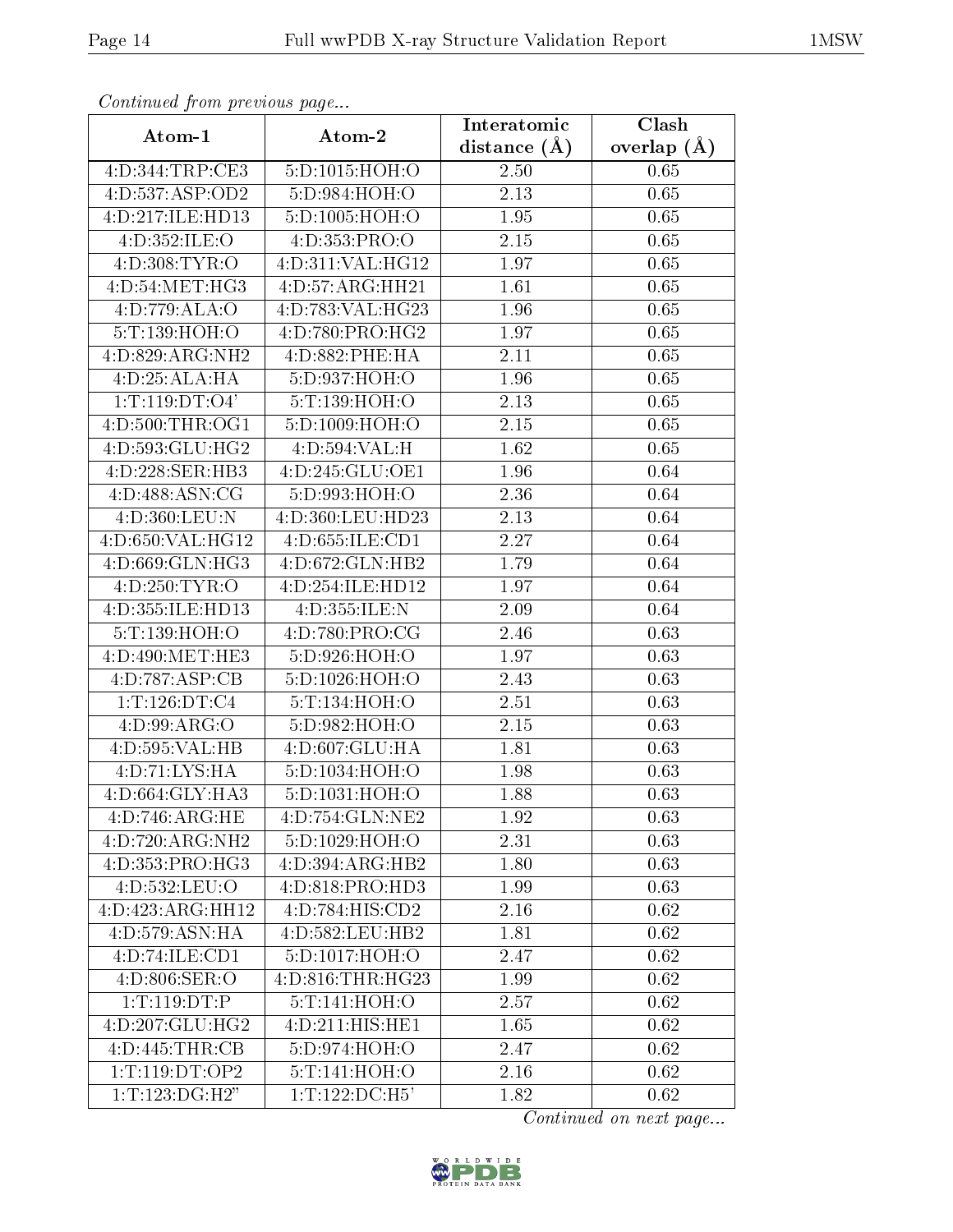| Continuea from previous page |                    | Interatomic       | Clash         |
|------------------------------|--------------------|-------------------|---------------|
| Atom-1                       | Atom-2             | distance $(\AA)$  | overlap $(A)$ |
| 4:D:562:LEU:HD21             | 4:D:870:LEU:CD1    | 2.30              | 0.62          |
| 4:D:14:ILE:HG23              | 4:D:288:ALA:HB1    | 1.81              | 0.61          |
| 4:D:180:LYS:HD2              | 4:D:181:ALA:N      | 2.15              | 0.61          |
| 1: T: 126: DT: C5            | 5:T:134:HOH:O      | 2.52              | 0.61          |
| 4:D:340:VAL:CG2              | 4:D:341:ILE:N      | 2.64              | 0.61          |
| 4:D:725:VAL:HG23             | 4:D:774:GLN:NE2    | $2.15\,$          | 0.61          |
| 4:D:117:ILE:HG21             | 4:D:145:ILE:HD12   | 1.80              | 0.61          |
| 4:D:25:ALA:O                 | 4:D:26:ASP:HB2     | 2.00              | 0.61          |
| 4:D:50:ARG:NH2               | 4:D:267:MET:HG2    | 2.15              | 0.61          |
| 4:D:104:GLN:N                | 5:D:946:HOH:O      | 2.17              | 0.61          |
| 4:D:330:ILE:HD12             | 4:D:330:ILE:N      | 2.16              | 0.61          |
| 1:T:120:DT:H1'               | 1:T:119:DT:H71     | 1.81              | 0.61          |
| 4:D:710:VAL:HG13             | 4:D:720:ARG:H      | 1.64              | 0.60          |
| 4:D:330:ILE:HD13             | 4:D:408:PHE:O      | 1.99              | 0.60          |
| 4:D:666:MET:HE1              | 5:D:1031:HOH:O     | 2.01              | 0.60          |
| $4:D:790:HIS:H\overline{D2}$ | 5:D:995:HOH:O      | 1.80              | 0.60          |
| 4:D:264:ILE:HB               | 4:D:292:ARG:HD2    | 1.83              | 0.60          |
| 3:R:4:G:O3'                  | 4:D:394:ARG:NH1    | 2.33              | 0.60          |
| 4:D:420:MET:N                | 5:D:957:HOH:O      | 2.28              | 0.60          |
| 4:D:797:TRP:CE2              | 5:D:910:HOH:O      | 2.51              | 0.60          |
| 2:N:25:DC:H1'                | 2:N:26:DA:H5"      | 1.83              | 0.60          |
| 4: D:873: ARG: O             | 5:D:1018:HOH:O     | 2.17              | 0.60          |
| 4:D:746:ARG:NE               | 4:D:754:GLN:HE22   | 1.94              | 0.60          |
| 4:D:19:ILE:HB                | 4:D:20:PRO:HD3     | 1.82              | 0.60          |
| 4:D:292:ARG:HA               | 4:D:292:ARG:NE     | 2.14              | 0.60          |
| 4:D:445:THR:CA               | 5:D:974:HOH:O      | $\overline{2}.33$ | 0.60          |
| 4:D:816:THR:HG21             | 5:D:989:HOH:O      | 1.94              | 0.60          |
| 1: T: 119: DT: C4'           | 5:T:139:HOH:O      | 2.49              | 0.60          |
| 4:D:141:ILE:CD1              | 4:D:217:ILE:HD11   | 2.32              | 0.60          |
| 4: D:82: ILE: HG12           | 4:D:112:GLU:HA     | 1.83              | 0.59          |
| 1: T: 117: DG:H2"            | 1: T: 116: DC: H5' | 1.82              | 0.59          |
| 4:D:157:LEU:HD23             | 4:D:196:LEU:HD12   | 1.83              | 0.59          |
| 4:D:320:ILE:HD11             | 4:D:420:MET:SD     | 2.41              | 0.59          |
| 4:D:360:LEU:HB3              | 4:D:384:VAL:HG21   | 1.83              | 0.59          |
| 4:D:765:LYS:HA               | 4:D:765:LYS:HZ3    | 1.68              | 0.59          |
| 4:D:539:SER:O                | 4:D:540:CYS:HB2    | 2.03              | 0.59          |
| 4:D:796:VAL:CB               | 5:D:1016:HOH:O     | 2.36              | 0.59          |
| 4: D: 16: LEU: HG            | 4:D:20:PRO:HB2     | 1.85              | 0.59          |
| 4:D:141:ILE:HD13             | 4:D:217:ILE:HD11   | 1.84              | 0.59          |
| 4:D:439:MET:HB2              | 5:D:934:HOH:O      | 2.03              | 0.59          |
| 4:D:857:GLN:HE22             | 4:D:859:ASP:HB2    | 1.67              | 0.59          |

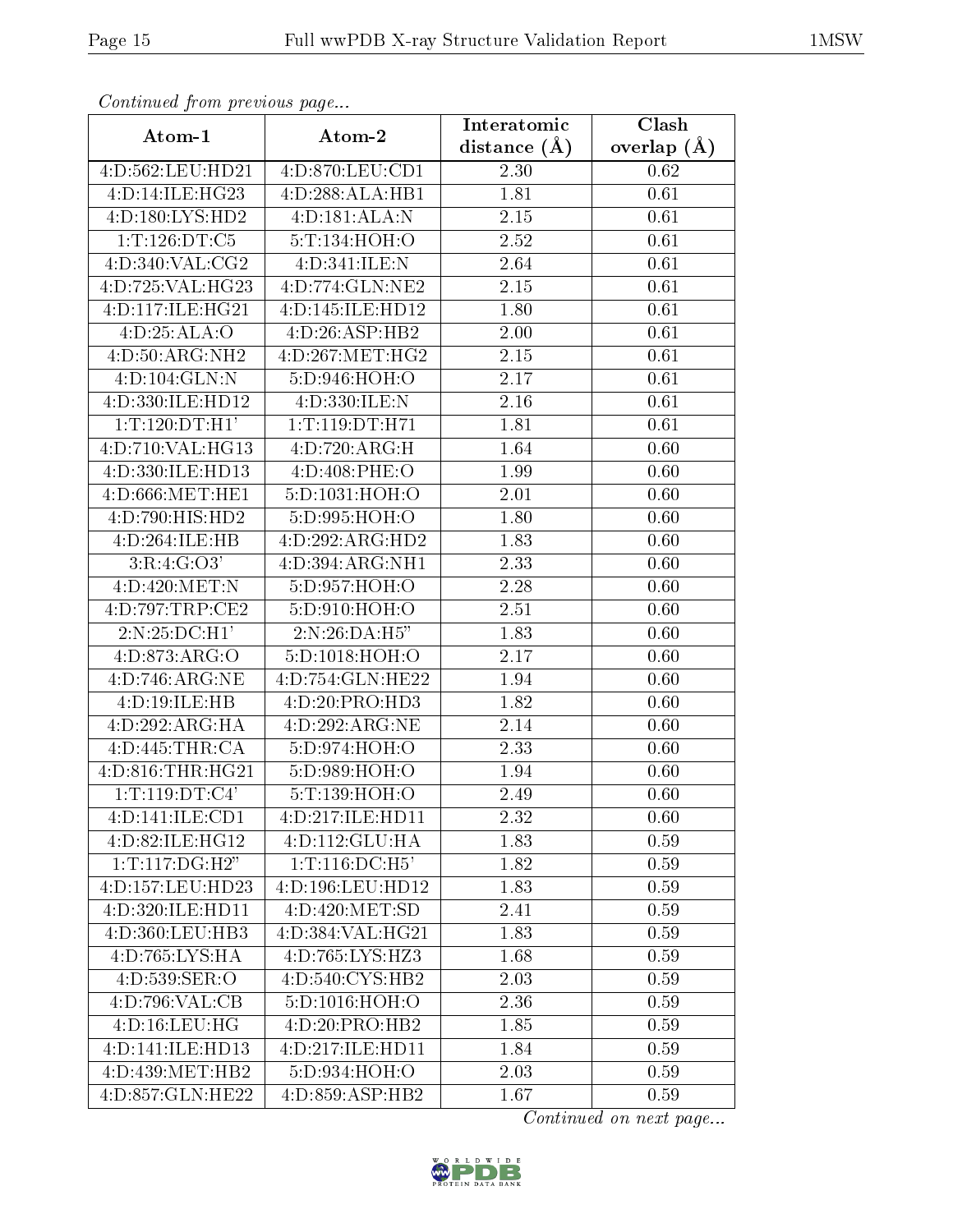| Comunaca jiom previous page |                    | Interatomic    | Clash           |
|-----------------------------|--------------------|----------------|-----------------|
| Atom-1                      | Atom-2             | distance $(A)$ | overlap $(\AA)$ |
| 4:D:404:GLN:N               | 5:D:973:HOH:O      | 2.35           | 0.58            |
| 4:D:655:ILE:O               | 4:D:658:ALA:N      | 2.34           | 0.58            |
| 1:T:119:DT:H6               | 5:T:141:HOH:O      | 1.85           | 0.58            |
| 4: D: 13: ASP: CG           | 4:D:14:ILE:HD12    | 2.24           | 0.58            |
| 4:D:157:LEU:O               | 4:D:159:ALA:N      | 2.35           | 0.58            |
| 4:D:169:GLN:H               | 4:D:169:GLN:CD     | 2.07           | 0.58            |
| 3:R:9:A:H2                  | 5:D:991:HOH:O      | 1.86           | 0.58            |
| 1: T: 119: DT: C7           | 5: T: 141: HOH: O  | 2.32           | 0.58            |
| 4:D:826:LYS:HE2             | 4:D:830:GLU:OE2    | 2.04           | 0.58            |
| 4: D:85: ILE: HA            | 4:D:219:MET:HE1    | 1.86           | 0.58            |
| 2:N:17:DA:H3'               | 2:N:18:DC:H5"      | 1.85           | 0.58            |
| 4: D: 337: VAL: HG11        | 4:D:512:LEU:HD21   | 1.86           | 0.58            |
| 4:D:562:LEU:HD21            | 4:D:870:LEU:HD12   | 1.84           | 0.58            |
| 4:D:80:LYS:O                | 5:D:1048:HOH:O     | 2.16           | 0.58            |
| 4:D:153:ARG:O               | 4:D:157:LEU:HB3    | 2.04           | 0.58            |
| 4:D:153:ARG:C               | 4:D:155:ARG:H      | 2.06           | 0.58            |
| 4:D:25:ALA:CA               | 5:D:937:HOH:O      | 2.52           | 0.58            |
| 3:R:10:G:H8                 | 4:D:301:SER:OG     | 1.87           | 0.58            |
| 4:D:812:ASP:OD2             | 5:D:984:HOH:O      | 2.17           | 0.58            |
| 4: D:85: ILE: HA            | 4:D:219:MET:CE     | 2.34           | 0.58            |
| 4:D:340:VAL:HG23            | 4:D:341:ILE:N      | 2.19           | 0.58            |
| 4: D: 344: TRP: HB3         | 5:D:1015:HOH:O     | 1.88           | 0.57            |
| 4:D:130:ASP:C               | 4:D:132:THR:H      | 2.07           | 0.57            |
| 4:D:318:LYS:O               | 4:D:322:ILE:HG12   | 2.03           | 0.57            |
| 4:D:137:VAL:HG12            | 4:D:141:ILE:CD1    | 2.34           | 0.57            |
| 4:D:420:MET:HB3             | 5:D:957:HOH:O      | 2.04           | 0.57            |
| 4: D: 454: LYS: CE          | 5:D:948:HOH:O      | 2.45           | 0.57            |
| 4:D:557:ARG:O               | 4:D:568:GLN:HG3    | 2.04           | 0.57            |
| 4:D:611:LEU:HD22            | 4: D:615: ALA: HB1 | 1.85           | 0.57            |
| 4:D:633:SER:HA              | 4:D:649:GLN:HE22   | 1.69           | 0.57            |
| 4:D:729:THR:HG22            | 5:D:1041:HOH:O     | 2.03           | 0.57            |
| 4:D:154:ILE:HD11            | 4:D:183:MET:CE     | 2.33           | 0.57            |
| 4:D:420:MET:CE              | 4:D:424:GLY:HA2    | 2.34           | 0.57            |
| 4:D:335:LEU:HD22            | 4:D:339:ASN:ND2    | 2.19           | 0.57            |
| 4:D:404:GLN:CA              | 5:D:973:HOH:O      | 2.53           | 0.57            |
| 4:D:727:TRP:NE1             | 5:D:1037:HOH:O     | 2.38           | 0.57            |
| 4:D:110:LYS:HB3             | 4:D:112:GLU:OE2    | 2.05           | 0.57            |
| 4:D:420:MET:HE3             | 4: D:424: GLY:O    | 2.05           | 0.57            |
| 4: D:589: GLY: C            | 4:D:614:LYS:HG3    | 2.25           | 0.57            |
| 4: D:689: VAL:C             | 5:D:972:HOH:O      | 2.42           | 0.57            |
| 4:D:797:TRP:CZ3             | 4:D:801:LYS:HE3    | 2.40           | 0.57            |

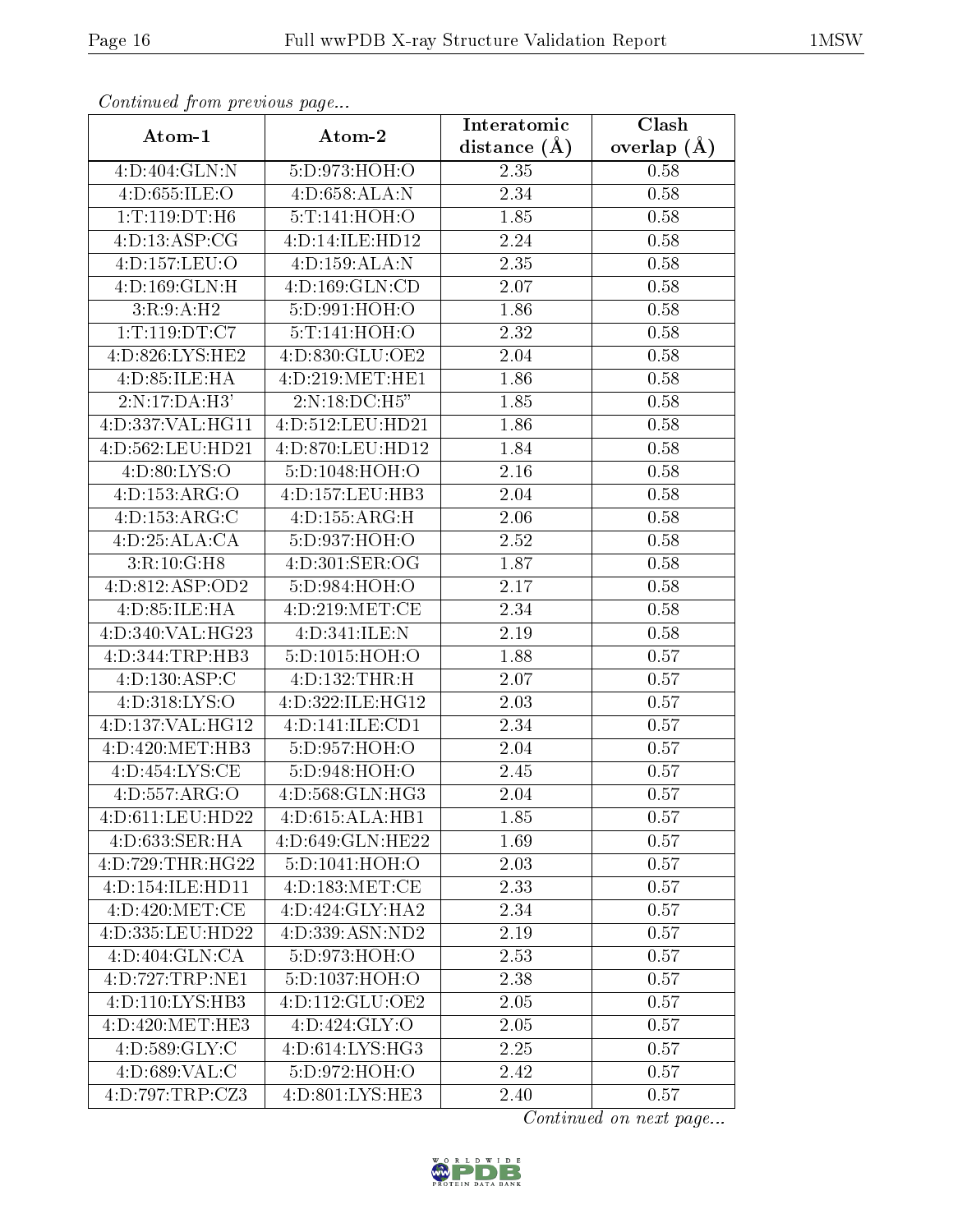| Commaca jibin previous page |                            | Interatomic       | Clash         |
|-----------------------------|----------------------------|-------------------|---------------|
| Atom-1                      | Atom-2                     | distance $(A)$    | overlap $(A)$ |
| 4:D:14:ILE:HG13             | 4:D:290:GLY:HA2            | 1.87              | 0.57          |
| 4:D:851:ASP:O               | 4: D: 853: LEU: N          | 2.38              | 0.57          |
| 4:D:407:LYS:HB2             | 5:D:973:HOH:O              | 2.04              | 0.56          |
| 2:N:22:DG:H2"               | 2:N:23:DC:C6               | 2.40              | 0.56          |
| 1: T: 120: DT:H1'           | 5:T:141:HOH:O              | 2.04              | 0.56          |
| 4:D:208:ASP:C               | 4:D:210:ILE:H              | 2.09              | 0.56          |
| 4:D:25:ALA:HB2              | 5:D:937:HOH:O              | 2.03              | 0.56          |
| 4:D:30:GLU:N                | 5:D:937:HOH:O              | 2.38              | 0.56          |
| 4:D:440:THR:HG22            | 5:D:967:HOH:O              | 2.04              | 0.56          |
| 4:D:710:VAL:N               | 5:D:940:HOH:O              | 2.38              | 0.56          |
| 4:D:147:ASP:HB3             | 4:D:751:PHE:HE2            | 1.70              | 0.56          |
| 4:D:281:ILE:CD1             | 4:D:281:ILE:H              | $\overline{2.19}$ | 0.56          |
| 4:D:344:TRP:HE3             | 5:D:1015:HOH:O             | 1.87              | 0.56          |
| 1: T: 111: DT: OP2          | 1: T: 111: DT: H3'         | 2.05              | 0.56          |
| 5:T:139:HOH:O               | 4:D:780:PRO:CB             | 2.50              | 0.56          |
| 4:D:517:GLU:HG3             | 4: D: 532: LEU: HB2        | 1.86              | 0.56          |
| 4:D:325:ASN:HB3             | 5:D:919:HOH:O              | 2.06              | 0.56          |
| 4:D:360:LEU:CB              | 5:D:968:HOH:O              | 2.12              | 0.56          |
| 4:D:780:PRO:CB              | 5:D:975:HOH:O              | 2.54              | 0.56          |
| 4:D:797:TRP:NE1             | 5:D:910:HOH:O              | 2.38              | 0.56          |
| 4:D:684:SER:O               | 4:D:687:VAL:HG22           | 2.06              | 0.56          |
| 4:D:454:LYS:HD3             | 5:D:948:HOH:O              | 2.05              | 0.56          |
| 4:D:221:ILE:CD1             | $4:D:221:ILE:\overline{N}$ | 2.69              | 0.55          |
| 4:D:255:ALA:CA              | 5:D:942:HOH:O              | 2.49              | 0.55          |
| 4:D:25:ALA:CB               | 5:D:937:HOH:O              | 2.54              | 0.55          |
| 4:D:134:VAL:HG11            | 4:D:229:LEU:CD2            | 2.36              | 0.55          |
| 4:D:300:HIS:O               | 4:D:301:SER:HB2            | 2.06              | 0.55          |
| 1:T:114:DG:H4'              | 4:D:396:ILE:HG21           | 1.88              | 0.55          |
| 4:D:710:VAL:CG1             | 4:D:720:ARG:HB3            | 2.37              | 0.55          |
| 4:D:726:HIS:HB2             | 4:D:736:TRP:CD1            | 2.41              | 0.55          |
| 4:D:804:ILE:CD1             | 5:D:1004:HOH:O             | 2.50              | 0.55          |
| 4:D:264:ILE:HD12            | 4:D:264:ILE:O              | 2.05              | 0.55          |
| 4:D:471:ASP:OD1             | 4:D:472:LYS:HE2            | 2.06              | 0.55          |
| 4:D:593:GLU:HG2             | 4:D:594:VAL:N              | 2.22              | 0.55          |
| 4:D:619:GLN:OE1             | 4: D:667: PHE: HA          | 2.06              | 0.55          |
| 1:T:127:DG:H1'              | 1:T:126:DT:C5'             | 2.36              | 0.55          |
| 4: D: 16: LEU: CG           | 4:D:20:PRO:HB2             | 2.37              | 0.55          |
| 4:D:689:VAL:HG23            | 4:D:689:VAL:O              | 2.06              | 0.55          |
| 3:R:10:G:N2                 | 5:R:46:HOH:O               | 2.31              | 0.55          |
| 4:D:154:ILE:HD11            | 4:D:183:MET:HE3            | 1.89              | 0.55          |
| 4:D:779:ALA:O               | 4:D:783:VAL:CG2            | 2.55              | 0.55          |

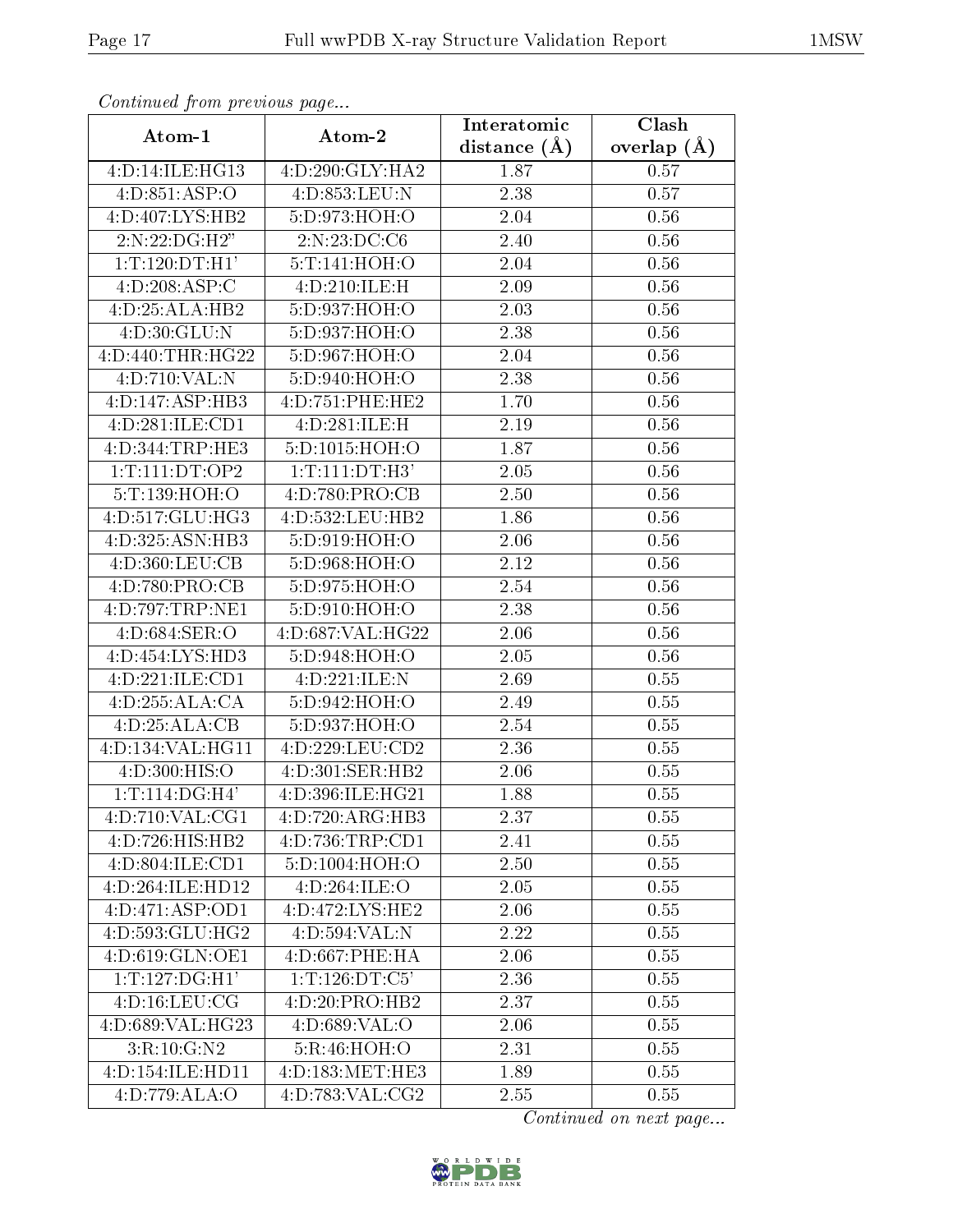| Continuea from previous page |                              | Interatomic       | Clash           |
|------------------------------|------------------------------|-------------------|-----------------|
| Atom-1                       | Atom-2                       | distance $(A)$    | overlap $(\AA)$ |
| 4:D:830:GLU:CB               | 5:D:910:HOH:O                | 2.43              | 0.55            |
| 4:D:428:ALA:HB1              | 5:D:944:HOH:O                | 1.97              | 0.55            |
| 4:D:829:ARG:NH1              | 4:D:878:SER:O                | 2.40              | 0.55            |
| 4:D:420:MET:CG               | 5:D:957:HOH:O                | 2.54              | 0.55            |
| 4:D:543:ILE:HD12             | 4:D:543:ILE:H                | 1.71              | 0.54            |
| 4:D:655:ILE:O                | 4: D:656: GLN: C             | 2.44              | 0.54            |
| 4:D:590:THR:HG22             | 4:D:591:ASP:N                | 2.22              | 0.54            |
| 4:D:160:LYS:HD3              | 4:D:163:LYS:HD2              | 1.88              | 0.54            |
| 4:D:853:LEU:O                | 4:D:854:HIS:HB2              | 2.08              | 0.54            |
| 4:D:545:HIS:O                | 4:D:549:MET:HG2              | 2.07              | 0.54            |
| 4:D:651:LEU:HG               | 4:D:656:GLN:HE21             | 1.73              | $0.54\,$        |
| 4:D:157:LEU:CD2              | 4:D:196:LEU:HD12             | $\overline{2.37}$ | 0.54            |
| 4:D:553:GLU:HB3              | 5:D:893:HOH:O                | 2.06              | 0.54            |
| 4:D:13:ASP:OD2               | 4:D:14:ILE:HD12              | 2.07              | 0.54            |
| 4:D:347:CYS:HA               | 5:D:1015:HOH:O               | 2.06              | 0.54            |
| 4:D:400:PHE:O                | 4:D:404:GLN:HB2              | 2.07              | 0.54            |
| 4:D:570:ILE:O                | 4:D:574:VAL:HG23             | 2.08              | 0.54            |
| 4:D:160:LYS:HZ3              | 4:D:160:LYS:HB2              | 1.73              | 0.53            |
| 4:D:810:ILE:HD12             | 4:D:810:ILE:N                | 2.23              | 0.53            |
| 4:D:292:ARG:CA               | 4:D:292:ARG:HE               | 2.18              | 0.53            |
| 4:D:410:ASN:N                | $5: D:903: \overline{HOH:O}$ | 2.21              | 0.53            |
| 4:D:806:SER:HB2              | 5: D: 1008: HOH:O            | 2.07              | 0.53            |
| 4:D:160:LYS:CD               | 4:D:163:LYS:HD2              | 2.39              | 0.53            |
| 4:D:335:LEU:CD2              | 4:D:339:ASN:ND2              | 2.72              | 0.53            |
| 4:D:791:LEU:HA               | 4:D:814:PHE:HE2              | 1.73              | 0.53            |
| 4:D:92:VAL:HG11              | 4:D:103:PHE:CD1              | 2.43              | 0.53            |
| 4:D:196:LEU:HD22             | 4:D:196:LEU:N                | 2.23              | 0.53            |
| 4:D:2:ASN:O                  | 4:D:127:THR:HA               | 2.09              | 0.53            |
| 1: T: 126: DT: C2'           | 1: T: 125: DG:H5'            | 2.33              | 0.53            |
| 4:D:790:HIS:HD2              | 5:D:904:HOH:O                | 1.92              | 0.53            |
| 4:D:141:ILE:C                | 4:D:145:ILE:HD13             | 2.25              | 0.52            |
| 4:D:6:ILE:HD12               | 4:D:6:ILE:N                  | 2.24              | 0.52            |
| 4:D:810:ILE:CD1              | 5:D:932:HOH:O                | 2.57              | 0.52            |
| 4:D:153:ARG:NH2              | 4:D:201:TRP:HB2              | 2.24              | 0.52            |
| 5: T: 131: HOH: O            | 4:D:421:ASP:HB2              | 2.08              | 0.52            |
| 4: D:6: ILE:H                | 4:D:6:ILE:HD12               | 1.75              | 0.52            |
| 1: T: 120: DT:H2"            | 5:T:141:HOH:O                | 2.09              | 0.52            |
| 4:D:650:VAL:HG12             | 4:D:655:ILE:HD11             | 1.91              | 0.52            |
| 4:D:780:PRO:CA               | 5:D:975:HOH:O                | 2.58              | 0.52            |
| 1: T: 122: DC: H2"           | 1:T:121:DA:O5'               | 2.10              | 0.52            |
| 4:D:335:LEU:HD21             | 4:D:406:ASN:OD1              | 2.10              | 0.52            |

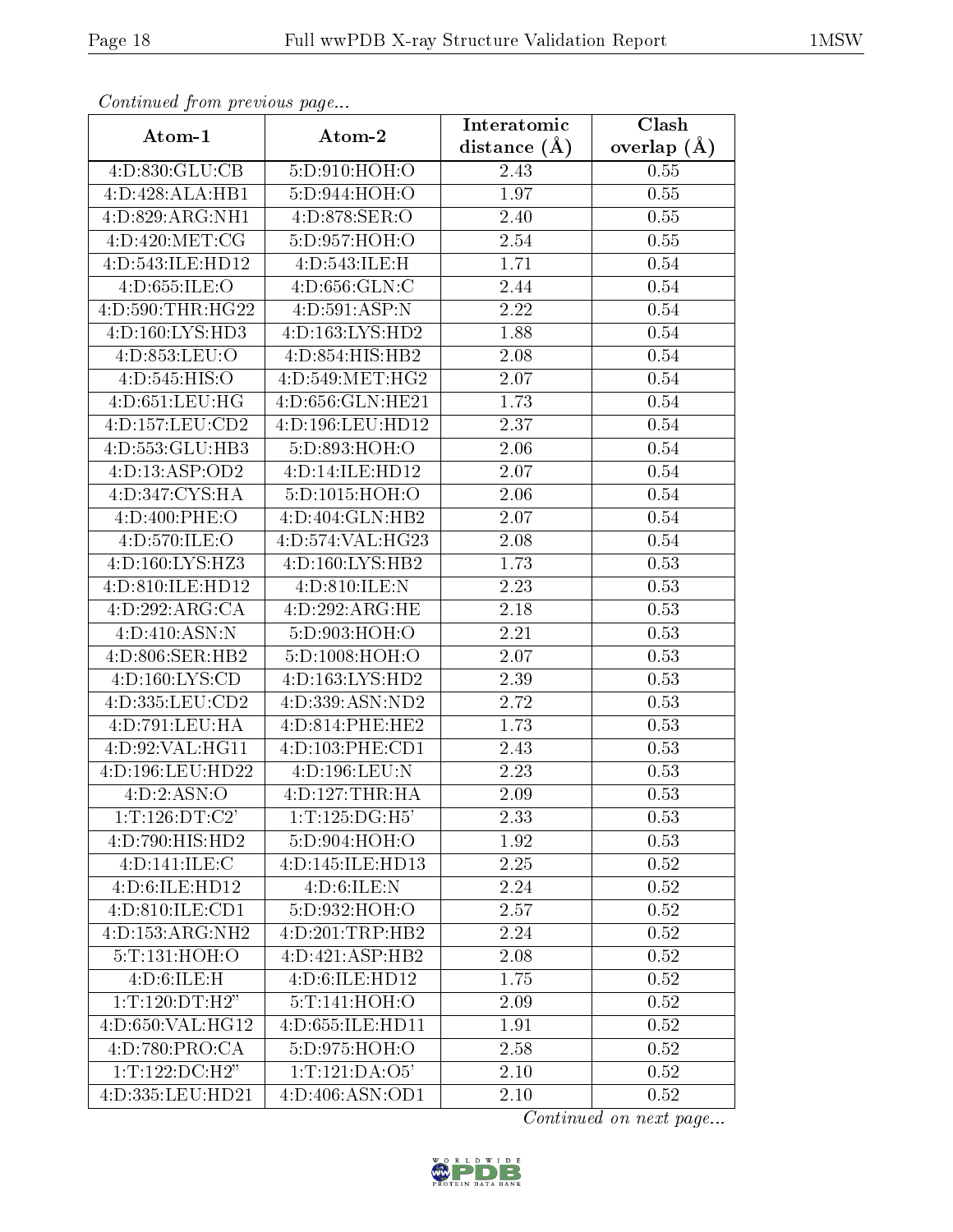| Continuati pont previous page |                              | Interatomic      | Clash           |
|-------------------------------|------------------------------|------------------|-----------------|
| Atom-1                        | Atom-2                       | distance $(\AA)$ | overlap $(\AA)$ |
| 4:D:421:ASP:O                 | 5:D:1002:HOH:O               | 2.18             | 0.52            |
| 4:D:147:ASP:HB3               | 4:D:751:PHE:CE2              | 2.45             | 0.52            |
| 4:D:226:MET:HA                | 4:D:250:TYR:CD2              | 2.44             | 0.52            |
| 4:D:727:TRP:CZ3               | 5:D:1012:HOH:O               | 2.54             | 0.52            |
| 4: D: 380: ALA:C              | 5:D:986:HOH:O                | 2.47             | 0.52            |
| 4:D:533:PRO:CD                | 5:D:974:HOH:O                | 2.57             | 0.52            |
| 4:D:610:LYS:HA                | 4:D:672:GLN:OE1              | 2.09             | $0.52\,$        |
| 4: D: 181: ALA: O             | 4:D:185:VAL:HG23             | 2.10             | 0.51            |
| 4:D:360:LEU:C                 | 5:D:968:HOH:O                | 2.44             | 0.51            |
| 3:R:10:G:CS                   | 4:D:301:SER:OG               | 2.63             | 0.51            |
| 4:D:41:HIS:O                  | 4:D:45:GLU:HG3               | 2.10             | 0.51            |
| 4:D:709:GLU:C                 | 5:D:940:HOH:O                | 2.49             | 0.51            |
| 1: T: 111: DT: H3'            | 1: T: 111: DT:P              | 2.49             | 0.51            |
| 4:D:65:ALA:CA                 | 5:D:1017:HOH:O               | 2.39             | 0.51            |
| 4:D:577:LYS:HZ3               | 4:D:577:LYS:HB2              | 1.75             | 0.51            |
| 4:D:2:ASN:OD1                 | 4:D:245:GLU:HB2              | 2.11             | 0.51            |
| 4:D:461:LYS:HA                | 5:D:1036:HOH:O               | 2.11             | 0.51            |
| 4:D:182:PHE:O                 | 4:D:186:VAL:HG23             | 2.11             | 0.51            |
| 1:T:120:DT:C2'                | 5:T:141:HOH:O                | 2.59             | 0.51            |
| 4:D:595:VAL:CG2               | 4: D:608: LYS:H              | 2.23             | 0.51            |
| 4:D:118:THR:HG22              | 4:D:220:LEU:HD12             | 1.93             | 0.51            |
| 4:D:433:ASN:HB2               | 4:D:434:PRO:CD               | 2.41             | 0.51            |
| 4: D:652: GLU:O               | 4:D:657:PRO:HD3              | 2.11             | 0.51            |
| 4:D:255:ALA:N                 | 5:D:942:HOH:O                | 2.44             | 0.50            |
| 4:D:32:LEU:HG                 | $5: D: 1047$ :HOH:O          | 2.11             | 0.50            |
| 4:D:706:LEU:HA                | 5: D: 1029: HOH:O            | 2.11             | 0.50            |
| 4:D:709:GLU:CG                | 5:D:940:HOH:O                | 2.60             | 0.50            |
| 4:D:215:ARG:O                 | 4:D:219:MET:HG3              | 2.11             | 0.50            |
| 4:D:30:GLU:HG3                | 4:D:34:ARG:HH21              | 1.76             | 0.50            |
| 4:D:339:ASN:OD1               | 4:D:402:LEU:HD11             | 2.11             | 0.50            |
| 4:D:804:ILE:HD12              | 4:D:820:ASP:HB3              | 1.93             | 0.50            |
| 4:D:210:ILE:O                 | 4:D:214:VAL:HG23             | 2.11             | 0.50            |
| 4:D:33:ALA:HB3                | 5:D:937:HOH:O                | 2.12             | 0.50            |
| 4:D:550:LEU:HB2               | 4:D:691:ALA:HB1              | 1.92             | 0.50            |
| 4:D:143:ARG:HH11              | $\overline{4:}D:143:ARG:HG2$ | 1.76             | 0.50            |
| 4:D:30:GLU:HA                 | 5:D:937:HOH:O                | 2.12             | 0.50            |
| 4:D:341:ILE:HD11              | 4:D:348:PRO:CG               | 2.40             | 0.50            |
| 4:D:804:ILE:HD12              | 4:D:820:ASP:CB               | 2.42             | 0.50            |
| 4:D:85:ILE:HG22               | 4:D:89:PHE:CE2               | 2.46             | 0.50            |
| 4:D:778:ILE:HG23              | 4:D:779:ALA:N                | 2.26             | 0.50            |
| 4:D:551:ARG:HB2               | 4:D:868:GLY:H                | 1.76             | 0.50            |

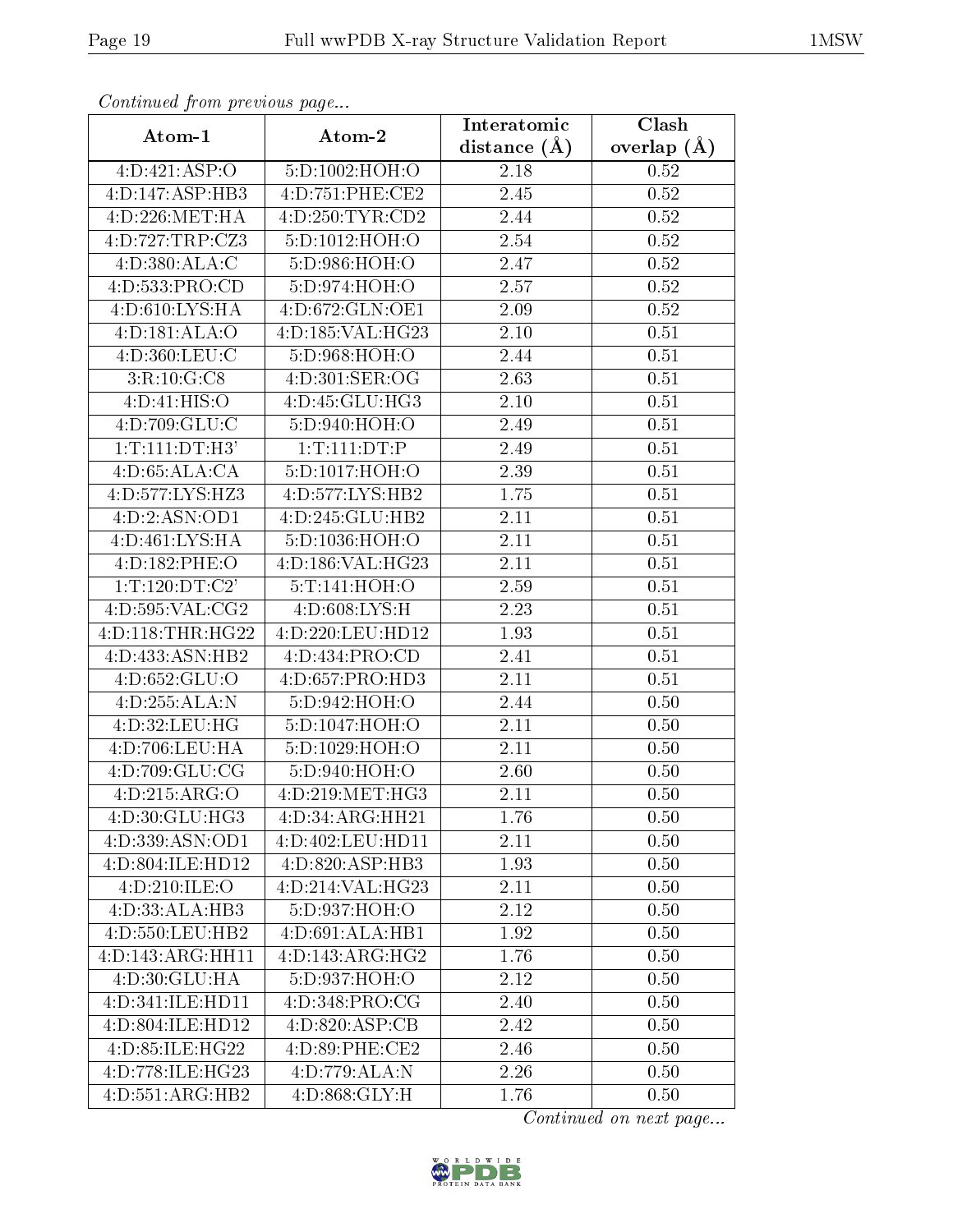| Commuca from previous page  |                    | Interatomic       | Clash         |
|-----------------------------|--------------------|-------------------|---------------|
| Atom-1                      | Atom-2             | distance $(A)$    | overlap $(A)$ |
| 4:D:655:ILE:HG23            | 4:D:659:ILE:HD13   | 1.93              | 0.50          |
| 1: T: 119: DT: C6           | 5:T:141:HOH:O      | 2.55              | 0.50          |
| 4:D:217:ILE:CA              | 5:D:1005:HOH:O     | 2.57              | 0.50          |
| 4:D:276:LYS:CE              | 5:D:1032:HOH:O     | 2.07              | 0.50          |
| 4:D:631:LYS:HD3             | 4: D: 635: MET: SD | 2.51              | 0.50          |
| 4:D:711:LYS:NZ              | 5:D:1013:HOH:O     | 2.45              | 0.50          |
| 4:D:707:ALA:O               | 4:D:722:ARG:HG2    | 2.10              | 0.50          |
| 4:D:417:PRO:HG2             | 4:D:429:VAL:HB     | 1.94              | 0.50          |
| 4:D:651:LEU:HG              | 4:D:656:GLN:NE2    | 2.26              | 0.50          |
| 4:D:312:TYR:HD2             | 5:D:976:HOH:O      | 1.94              | 0.49          |
| 4:D:379:ARG:C               | 4:D:381:ALA:H      | 2.15              | 0.49          |
| $4:D:379: \overline{ARG:C}$ | 4:D:381:ALA:N      | 2.65              | 0.49          |
| 4:D:727:TRP:CE3             | 5:D:1012:HOH:O     | 2.64              | 0.49          |
| 4:D:404:GLN:HA              | 5:D:973:HOH:O      | 2.12              | 0.49          |
| 4:D:157:LEU:HD12            | 4:D:158:GLU:H      | 1.78              | 0.49          |
| 4:D:117:ILE:HG12            | 4:D:752:LEU:HD12   | 1.95              | 0.49          |
| 4:D:875:ILE:CG1             | 5:D:1014:HOH:O     | 2.50              | 0.49          |
| 4: D: 159: ALA: HA          | 4:D:195:LEU:HD21   | 1.94              | 0.49          |
| 4:D:254:ILE:C               | 5:D:942:HOH:O      | 2.49              | 0.49          |
| 4:D:291:ARG:C               | 4:D:293:PRO:HD3    | 2.32              | 0.49          |
| 4:D:495:SER:HA              | 5:D:929:HOH:O      | 2.13              | 0.49          |
| 4:D:710:VAL:HG13            | 4:D:720:ARG:N      | 2.28              | 0.49          |
| 4:D:417:PRO:O               | 5:D:944:HOH:O      | 2.20              | 0.49          |
| 4:D:593:GLU:CG              | 4:D:594:VAL:H      | 2.25              | 0.49          |
| 4: D: 653: ASP: O           | 4:D:657:PRO:HG3    | 2.12              | 0.49          |
| $1:T:\overline{127:DG:H2"}$ | 1:T:126:DT:OP2     | $\overline{2}.13$ | 0.49          |
| 4:D:47:GLY:HA3              | 4:D:265:SER:O      | 2.12              | 0.49          |
| 4:D:352:ILE:CG2             | 4: D: 352: ILE: O  | 2.61              | 0.49          |
| 4:D:854:HIS:O               | 4:D:855:GLU:O      | 2.31              | 0.49          |
| 4: D:654:THR:O              | 4: D: 657: PRO:HG2 | 2.13              | 0.48          |
| 4:D:13:ASP:OD1              | 4:D:14:ILE:HD12    | 2.12              | 0.48          |
| 4:D:195:LEU:C               | 4:D:197:GLY:H      | 2.16              | 0.48          |
| 4:D:473:VAL:HG11            | 4:D:477:GLU:OE2    | 2.13              | 0.48          |
| 4:D:207:GLU:HG2             | 4:D:211:HIS:CE1    | 2.45              | 0.48          |
| 4:D:543:ILE:N               | 4:D:543:ILE:HD12   | 2.27              | 0.48          |
| 4:D:620:TRP:O               | 4:D:623:TYR:HB3    | 2.13              | 0.48          |
| 4:D:744:GLN:NE2             | 4:D:758:GLN:NE2    | 2.61              | 0.48          |
| 4:D:833:VAL:O               | 4:D:837:GLU:HB2    | $\overline{2.12}$ | 0.48          |
| 4:D:873:ARG:CB              | 5:D:1018:HOH:O     | 2.57              | 0.48          |
| 4:D:349:VAL:HG13            | 4: D:508: PRO:HG3  | 1.96              | 0.48          |
| 4:D:360:LEU:CD2             | 4:D:360:LEU:N      | 2.76              | 0.48          |

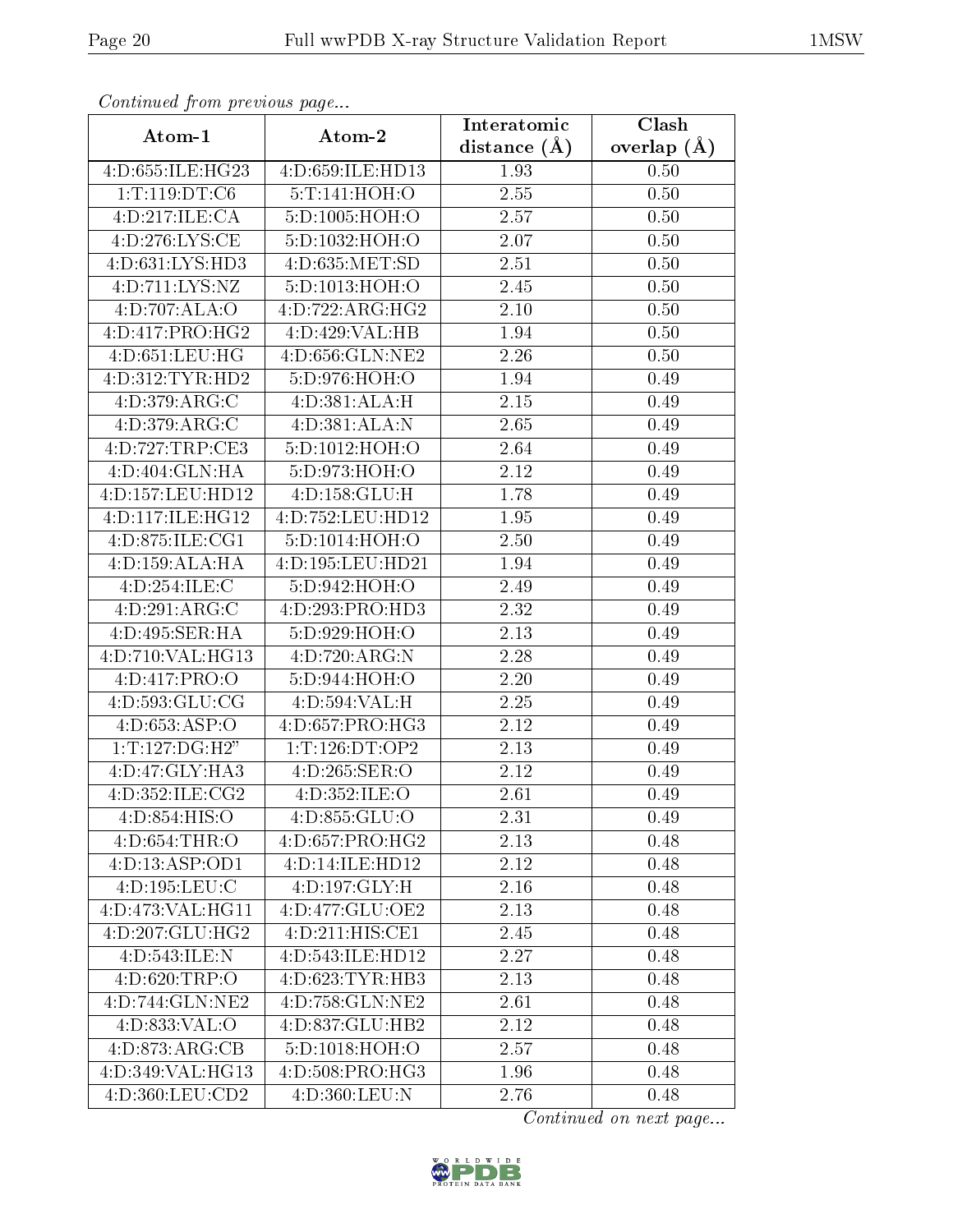| Continuea from previous page       |                     | Interatomic      | Clash         |
|------------------------------------|---------------------|------------------|---------------|
| Atom-1                             | Atom-2              | distance $(\AA)$ | overlap $(A)$ |
| 4:D:584:ALA:O                      | 4:D:588:ASN:HB3     | 2.14             | 0.48          |
| 4:D:88:TRP:O                       | 4:D:91:GLU:HG2      | 2.14             | 0.48          |
| 4:D:162:PHE:C                      | 4:D:164:LYS:H       | 2.17             | 0.48          |
| 4:D:330:ILE:CD1                    | 5:D:895:HOH:O       | 2.33             | 0.48          |
| 4:D:729:THR:CB                     | 5:D:1041:HOH:O      | 2.61             | 0.48          |
| 4:D:533:PRO:HA                     | 4: D:816: THR:O     | 2.13             | 0.48          |
| 4:D:707:ALA:O                      | 4:D:722:ARG:NH1     | 2.43             | 0.48          |
| $2:\!N:28:\!DG:\!H2"$              | 2:N:29:DG:H8        | 1.79             | 0.48          |
| 4: D: 468: ALA: HA                 | 5: D: 952: HOH:O    | 2.13             | 0.48          |
| 4:D:828:VAL:HG11                   | 4:D:882:PHE:O       | 2.13             | 0.48          |
| $2:\N:22:\D G:\H 2"$               | 2:N:23:DC:C5        | 2.48             | 0.48          |
| 4:D:276:LYS:CD                     | 5:D:1032:HOH:O      | 2.55             | 0.48          |
| 4:D:320:ILE:O                      | 4:D:324:GLN:HG2     | 2.14             | 0.48          |
| 4:D:286:TYR:CZ                     | 4:D:417:PRO:HG3     | 2.48             | 0.48          |
| $1: T:117:DG: \overline{H2''}$     | 1: T: 116: DC: C5'  | 2.43             | 0.48          |
| 4:D:278:TRP:CH2                    | 4:D:294:LEU:HB3     | 2.50             | 0.47          |
| 4: D: 595: VAL: CB                 | 4:D:607:GLU:HA      | 2.43             | 0.47          |
| 4:D:375:THR:O                      | 4:D:376:ALA:HB3     | 2.14             | 0.47          |
| 4:D:650:VAL:O                      | 4:D:655:ILE:HD12    | 2.14             | 0.47          |
| 4:D:25:ALA:C                       | 4:D:27:HIS:H        | 2.17             | 0.47          |
| 4:D:669:GLN:HG2                    | 4:D:672:GLN:NE2     | 2.30             | 0.47          |
| 4:D:537:ASP:N                      | 4:D:882:PHE:HD1     | 2.13             | 0.47          |
| 1:T:128:DC:H42                     | 2:N:27:DC:H42       | 1.61             | 0.47          |
| 3:R:6:C:H5'                        | 4:D:171:ASN:O       | 2.15             | 0.47          |
| 4:D:46:MET:O                       | 4:D:267:MET:HE2     | 2.15             | 0.47          |
| 4:D:690:VAL:N                      | 5:D:972:HOH:O       | 2.48             | 0.47          |
| 4:D:109:ILE:HD12                   | 4:D:109:ILE:H       | 1.80             | 0.47          |
| 4:D:93:LYS:HE3                     | 4:D:103:PHE:HZ      | 1.79             | 0.47          |
| 4:D:20:PRO:O                       | 4:D:23:THR:HB       | 2.14             | 0.47          |
| 4:D:330:ILE:CD1                    | 4:D:330:ILE:N       | 2.78             | 0.47          |
| 4:D:735:VAL:CG2                    | 5:D:1037:HOH:O      | 2.63             | 0.47          |
| 4:D:254:ILE:HG22                   | 5:D:942:HOH:O       | 2.15             | 0.46          |
| 4:D:676:TYR:O                      | 4:D:679:LYS:HB3     | 2.16             | 0.46          |
| 4:D:828:VAL:CG1                    | 4:D:882:PHE:O       | 2.63             | 0.46          |
| 4:D:577:LYS:HD3                    | 4: D: 687: VAL: CG2 | 2.45             | 0.46          |
| $4:D:700:\overline{\text{LYS:NZ}}$ | 4:D:700:LYS:HB3     | 2.30             | 0.46          |
| 4:D:226:MET:O                      | 4:D:246:LEU:HD12    | 2.16             | 0.46          |
| 4:D:473:VAL:HG22                   | 4:D:474:PRO:CD      | 2.40             | 0.46          |
| 4:D:4:ILE:HD13                     | 4:D:254:ILE:HG21    | 1.98             | 0.46          |
| 4:D:696:MET:O                      | 4:D:700:LYS:HG3     | 2.16             | 0.46          |
| 4:D:85:ILE:HD13                    | 4:D:219:MET:SD      | 2.55             | 0.46          |

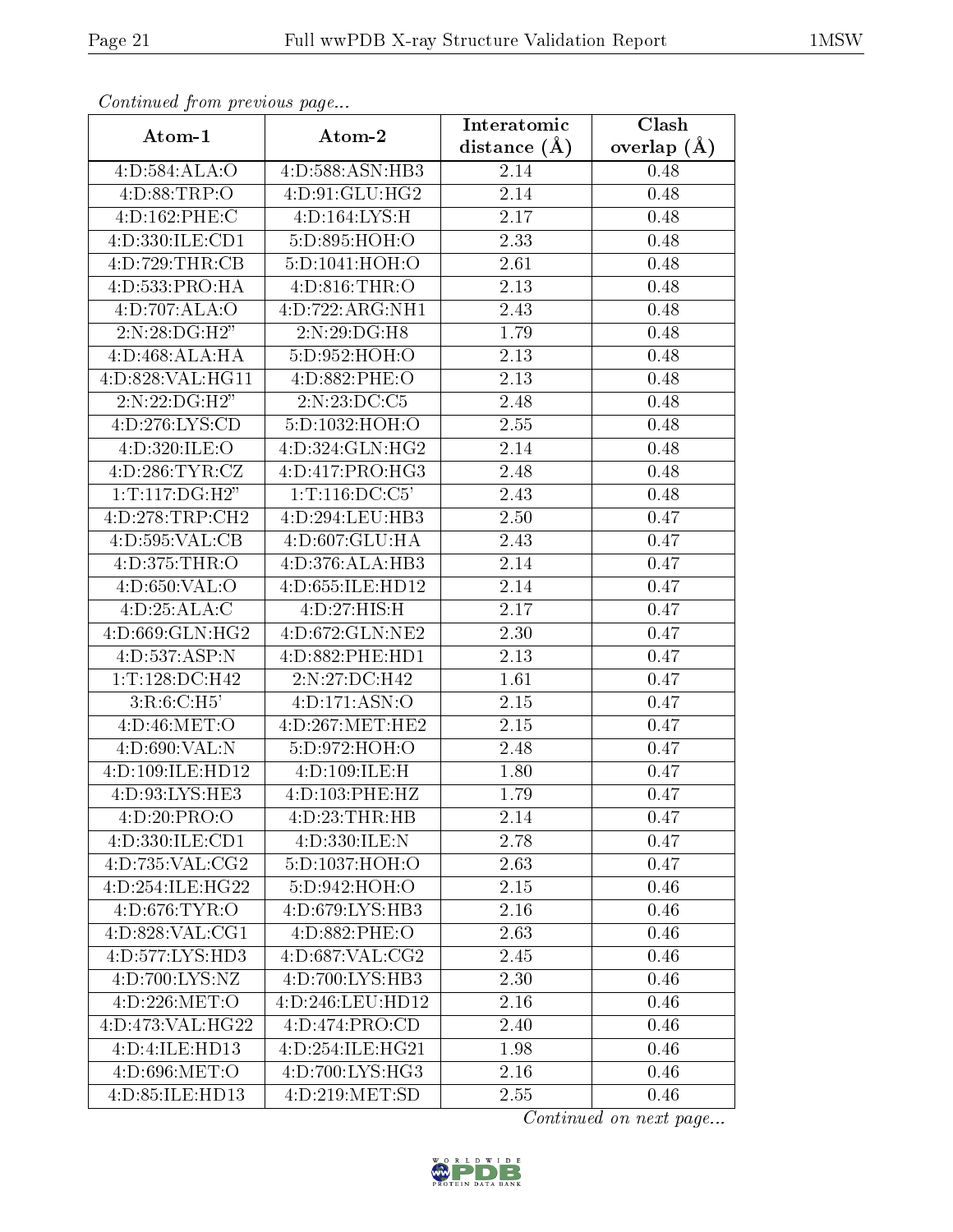| Conningea from previous page         |                    | Interatomic    | Clash           |
|--------------------------------------|--------------------|----------------|-----------------|
| Atom-1                               | Atom-2             | distance $(A)$ | overlap $(\AA)$ |
| 4:D:296:LEU:CD2                      | 4:D:320:ILE:HD13   | 2.32           | 0.46            |
| 4: D:802: TYR: OH                    | 4:D:826:LYS:HD3    | 2.15           | 0.46            |
| 4:D:817:ILE:CG1                      | 5:D:947:HOH:O      | 2.60           | 0.46            |
| 2:N:27:DC:H2"                        | 2:N:28:DG:H5"      | 1.98           | 0.46            |
| 4:D:70:ALA:HB1                       | 5:D:1017:HOH:O     | $2.15\,$       | 0.46            |
| 4:D:481:PHE:HE2                      | 5:D:987:HOH:O      | 1.98           | 0.46            |
| 4:D:765:LYS:HD3                      | 4: D:766: ASP:H    | 1.78           | 0.46            |
| 4:D:379:ARG:O                        | 5:D:986:HOH:O      | 2.21           | 0.45            |
| 4:D:669:GLN:HG2                      | 4:D:672:GLN:HE21   | 1.81           | 0.45            |
| 4:D:855:GLU:HB3                      | 4:D:856:SER:H      | 1.44           | 0.45            |
| 1: T: 126: DT:H1'                    | 1:T:125:DG:H5"     | 1.98           | 0.45            |
| 4:D:157:LEU:HG                       | 4:D:196:LEU:HD12   | 1.98           | 0.45            |
| 4:D:421:ASP:C                        | 4:D:421:ASP:OD1    | 2.54           | 0.45            |
| 4:D:763:THR:CG2                      | 5:D:962:HOH:O      | 0.76           | 0.45            |
| 4:D:360:LEU:O                        | 4:D:362:MET:SD     | 2.75           | 0.45            |
| $1:T:112:DG:\overline{N3}$           | 1: T: 112: DG: O4' | 2.50           | 0.45            |
| 4:D:505:GLN:CA                       | 5:D:952:HOH:O      | 2.64           | 0.45            |
| 1: T: 113: DT:H2'                    | 4:D:57:ARG:NH1     | 2.31           | 0.45            |
| 4:D:105:PHE:O                        | 4:D:108:GLU:HG2    | 2.17           | 0.45            |
| 4:D:169:GLN:CD                       | 4:D:169:GLN:N      | 2.69           | 0.45            |
| 4:D:577:LYS:HZ2                      | 4:D:577:LYS:HB2    | 1.80           | 0.45            |
| 4:D:659:ILE:HD11                     | 4:D:667:PHE:HD2    | 1.81           | 0.45            |
| 4:D:330:ILE:HD11                     | 4:D:408:PHE:CB     | 2.47           | 0.45            |
| 4:D:398:LEU:O                        | 4:D:402:LEU:HB2    | 2.17           | 0.45            |
| 4:D:461:LYS:HE2                      | 4:D:479:ILE:HD12   | 1.97           | 0.45            |
| 4:D:621:LEU:C                        | 4:D:623:TYR:H      | 2.19           | 0.45            |
| 4: D: 655: ILE: CG2                  | 4:D:659:ILE:HD13   | 2.47           | 0.45            |
| 4:D:74:ILE:HD11                      | 5:D:1017:HOH:O     | 2.11           | 0.45            |
| 4:D:875:ILE:CA                       | 5:D:1014:HOH:O     | 2.64           | 0.45            |
| 4:D:162:PHE:O                        | 4:D:167:GLU:N      | 2.49           | 0.45            |
| 4:D:270:PRO:CB                       | 5:D:935:HOH:O      | 2.62           | 0.45            |
| 4:D:655:ILE:N                        | 4:D:655:ILE:HD12   | 2.30           | 0.45            |
| 4:D:816:THR:HG22                     | 4:D:817:ILE:H      | 1.82           | 0.45            |
| 1: T: 126: DT:H1'                    | 1:T:125:DG:C5'     | 2.46           | 0.45            |
| 4: D: 160: LYS: C                    | 4:D:162:PHE:N      | 2.68           | 0.45            |
| 4:D:229:LEU:HD23                     | 4:D:244:ILE:HG23   | 1.98           | 0.45            |
| 4:D:321:ASN:O                        | 4:D:325:ASN:HB2    | 2.17           | 0.45            |
| 1: T: 115: DC: O5'                   | 1: T: 115: DC:H2'  | 2.17           | 0.45            |
| 4:D:727:TRP:CZ2                      | 4:D:782:PHE:HA     | 2.52           | 0.45            |
| 4:D:533:PRO:HD2                      | 5:D:974:HOH:O      | 2.16           | 0.44            |
| $4: D:633: \overline{\text{SER}:CA}$ | 4:D:649:GLN:HE22   | 2.30           | 0.44            |

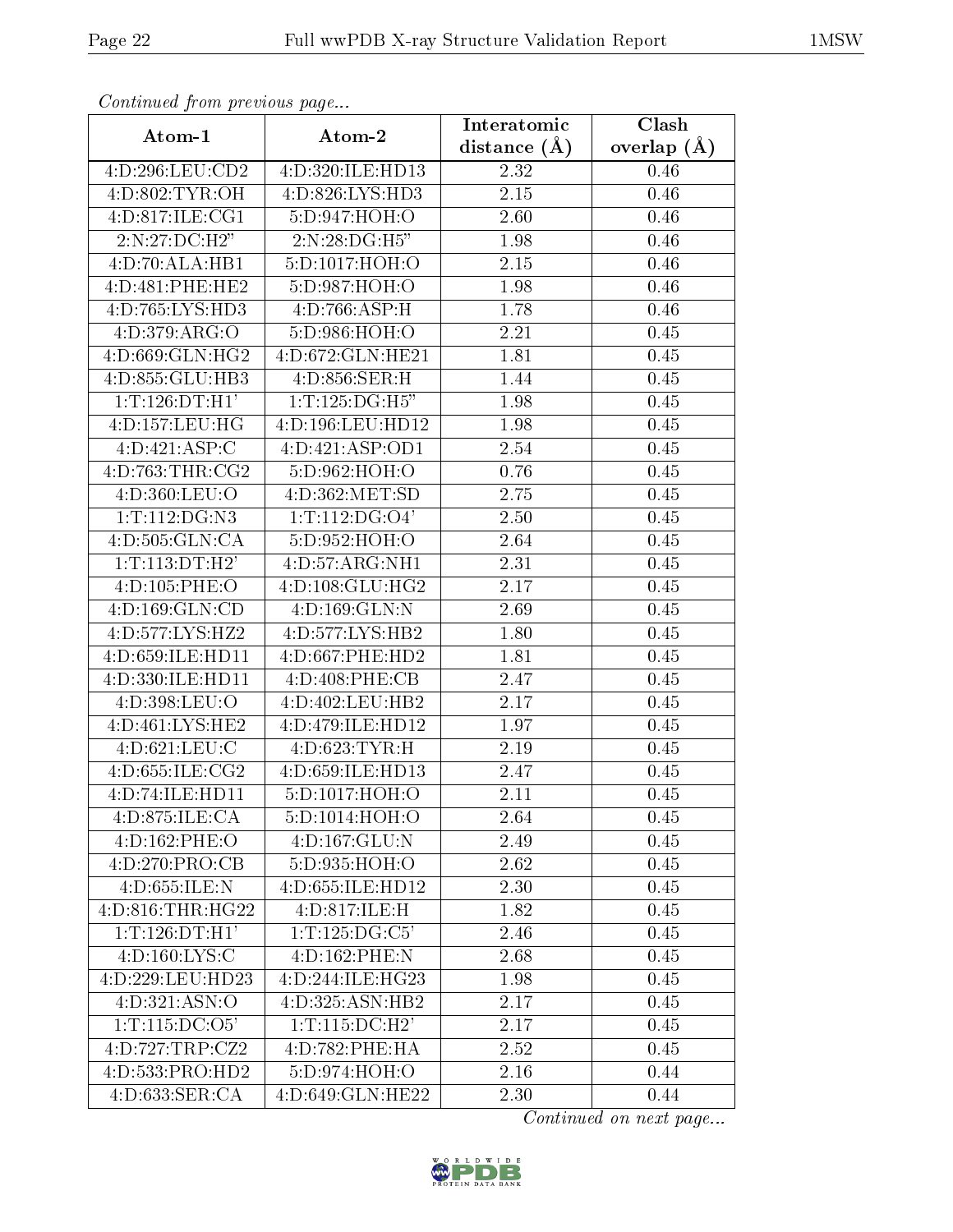| continuou provis uo pugo     |                           | Interatomic    | Clash           |
|------------------------------|---------------------------|----------------|-----------------|
| Atom-1                       | Atom-2                    | distance $(A)$ | overlap $(\AA)$ |
| 4:D:706:LEU:O                | 4:D:723:CYS:N             | 2.43           | 0.44            |
| 1:T:123:DG:H2"               | 1:T:122:DC:C5'            | 2.47           | 0.44            |
| 4:D:276:LYS:CG               | 5:D:1032:HOH:O            | 2.50           | 0.44            |
| 4:D:416:PHE:HE1              | 5:D:935:HOH:O             | 2.01           | 0.44            |
| 4:D:651:LEU:HA               | 4:D:655:ILE:HD13          | 1.99           | 0.44            |
| 4:D:73:LEU:O                 | 4:D:77:LEU:HG             | 2.17           | 0.44            |
| 2:N:17:DA:C3'                | 2:N:18:DC:H5"             | 2.46           | 0.44            |
| 4:D:154:ILE:HG22             | 4:D:196:LEU:HD21          | 2.00           | 0.44            |
| 4:D:395:ARG:O                | 4:D:399:GLU:HG3           | 2.17           | 0.44            |
| 4:D:566:THR:HG23             | 4:D:568:GLN:HE22          | 1.83           | 0.44            |
| 4:D:655:ILE:HG22             | 4:D:656:GLN:N             | 2.33           | 0.44            |
| 4:D:145:ILE:N                | 4:D:145:ILE:HD12          | 2.32           | 0.44            |
| 4:D:278:TRP:HH2              | 4:D:294:LEU:HB3           | 1.81           | 0.44            |
| 4:D:873:ARG:HH11             | 4:D:873:ARG:HG3           | 1.83           | 0.44            |
| 4:D:9:ASN:OD1                | 4:D:48:GLU:OE2            | 2.35           | 0.44            |
| 4:D:655:ILE:HG23             | 4:D:659:ILE:CD1           | 2.48           | 0.44            |
| 4:D:727:TRP:CD1              | 5:D:1037:HOH:O            | 2.56           | 0.44            |
| 1: T: 118: DC: H2"           | 1:T:117:DG:OP2            | 2.18           | 0.44            |
| 1: T: 123: DG:H1'            | 1:T:122:DC:H5"            | 1.99           | 0.44            |
| 4:D:281:ILE:HD13             | 4:D:281:ILE:N             | 2.30           | 0.44            |
| $4:D:208: \overline{ASP:O}$  | 4:D:210:ILE:N             | 2.51           | 0.44            |
| 4:D:221:ILE:H                | 4:D:221:ILE:CD1           | 2.30           | 0.44            |
| 4:D:33:ALA:CB                | 5:D:937:HOH:O             | 2.64           | 0.44            |
| $2:N:24:\overline{DG:H2"}$   | $2:N:25:\overline{DC:C6}$ | 2.53           | 0.44            |
| 4:D:153:ARG:C                | 4: D: 155: ARG: N         | 2.71           | 0.43            |
| 4:D:78:LEU:HB3               | 4:D:79:PRO:HD3            | $2.00\,$       | 0.43            |
| 4:D:109:ILE:CD1              | 4:D:109:ILE:H             | 2.30           | 0.43            |
| 4:D:275:PRO:HD3              | 4:D:415:TRP:HB3           | 2.00           | 0.43            |
| 4:D:452:ILE:HG23             | 4:D:453:GLY:N             | 2.32           | 0.43            |
| 4:D:661:SER:C                | 4:D:663:LYS:H             | 2.21           | 0.43            |
| 4: D: 117: ILE: CG2          | 4:D:145:ILE:HD12          | 2.46           | 0.43            |
| $4:D:353:PRO:H\overline{G3}$ | 4:D:394:ARG:CB            | 2.47           | 0.43            |
| 4: D:846: TYR: HA            | 4:D:849:PHE:CE1           | 2.53           | 0.43            |
| 4:D:157:LEU:O                | 4:D:158:GLU:C             | 2.55           | 0.43            |
| 4: D: 157: LEU: CG           | 4:D:196:LEU:HD12          | 2.48           | 0.43            |
| 4:D:356:GLU:HG2              | 4:D:357:ARG:N             | 2.33           | 0.43            |
| 4:D:652:GLU:OE2              | 5:D:1028:HOH:O            | 2.21           | 0.43            |
| 4:D:744:GLN:HE21             | 4:D:758:GLN:NE2           | 2.17           | 0.43            |
| 4:D:39:LEU:HD12              | 4:D:39:LEU:HA             | 1.73           | 0.43            |
| 4:D:109:ILE:HD13             | 4:D:114:VAL:HG22          | 2.00           | 0.43            |
| 4:D:180:LYS:O                | 4:D:184:GLN:HG3           | 2.18           | 0.43            |

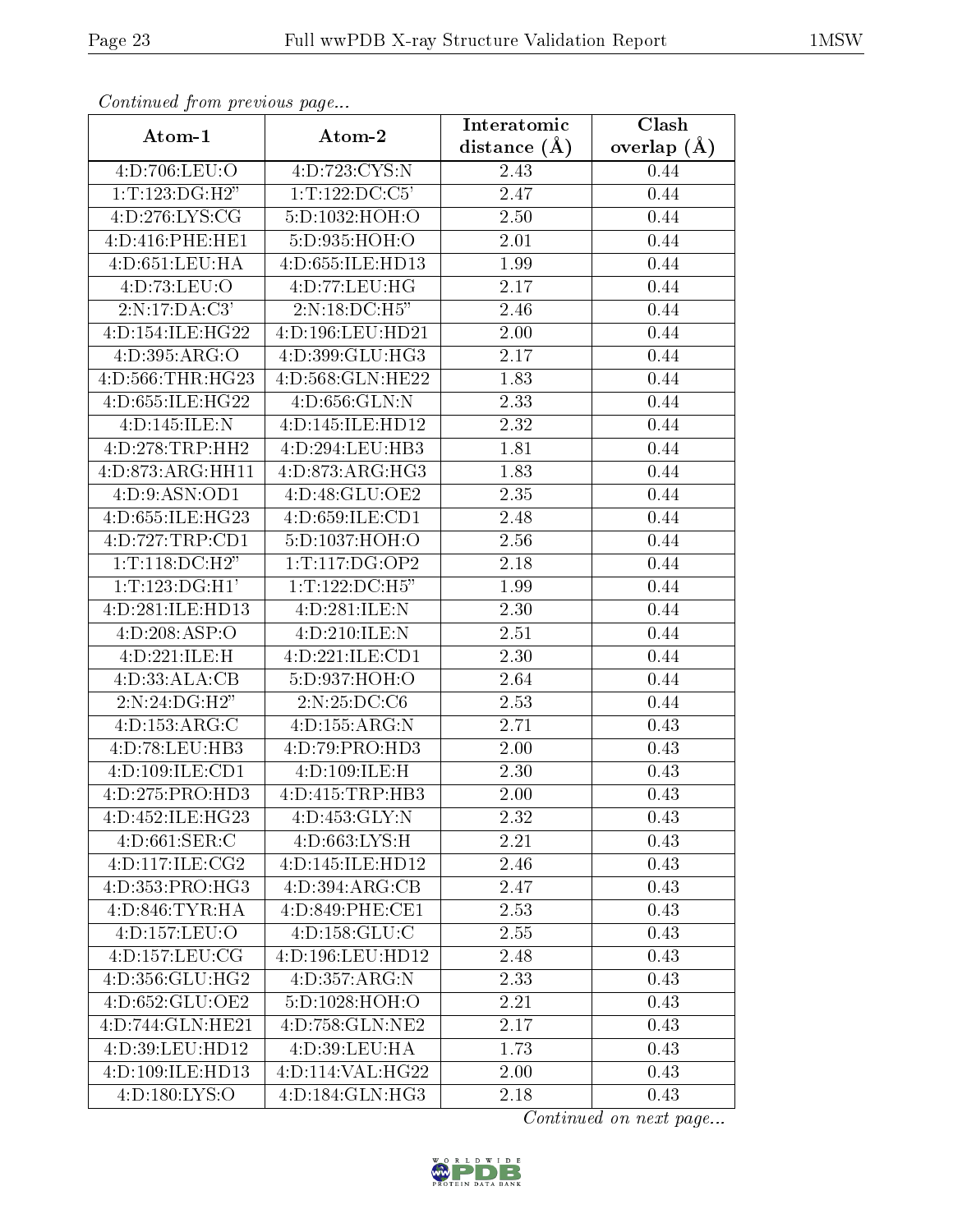| Continuatu from previous page |                           | Interatomic      | Clash           |
|-------------------------------|---------------------------|------------------|-----------------|
| Atom-1                        | Atom-2                    | distance $(\AA)$ | overlap $(\AA)$ |
| $4: D:17: \overline{ALA:O}$   | 4:D:21:PHE:HB2            | $2.18\,$         | 0.43            |
| 4: D: 386: ARG: CG            | 5:D:933:HOH:O             | 2.34             | 0.43            |
| 4:D:632:ARG:HE                | 4: D:632: ARG:HA          | 1.84             | 0.42            |
| 2:N:27:DC:C2'                 | 2:N:28:DG:H5"             | 2.49             | 0.42            |
| 1: T: 119: DT:H4'             | 5:T:139:HOH:O             | 2.15             | 0.42            |
| 4:D:204:TRP:O                 | 4:D:205:HIS:CB            | 2.66             | 0.42            |
| 4:D:324:GLN:CD                | 5:D:928:HOH:O             | 2.53             | 0.42            |
| 4:D:439:MET:O                 | 4:D:443:LEU:HD22          | 2.18             | 0.42            |
| 4: D: 579: ASN: O             | 4:D:583:GLN:HG2           | 2.18             | 0.42            |
| 4:D:582:LEU:HB3               | 4:D:621:LEU:HD21          | 2.01             | 0.42            |
| 4: D:612: GLY:O               | 4:D:615:ALA:N             | 2.52             | 0.42            |
| 4:D:160:LYS:HA                | 4:D:160:LYS:NZ            | 2.34             | 0.42            |
| 4:D:463:HIS:CB                | 4:D:534:LEU:HD22          | 2.48             | 0.42            |
| 4:D:593:GLU:CG                | 4:D:594:VAL:N             | 2.82             | 0.42            |
| 4:D:138:ALA:O                 | 4:D:213:GLY:HA3           | 2.19             | 0.42            |
| 4:D:302:LYS:HG2               | 4:D:303:LYS:N             | 2.35             | 0.42            |
| 4:D:464:GLY:CA                | 5:D:1036:HOH:O            | 2.44             | 0.42            |
| 4:D:166:VAL:HG12              | 4: D: 166: VAL: O         | $2.20\,$         | 0.42            |
| 4:D:575:ALA:O                 | 4:D:578:VAL:HB            | 2.19             | 0.42            |
| 4:D:78:LEU:HA                 | 4:D:119:ILE:HD11          | 2.02             | 0.42            |
| 4:D:32:LEU:O                  | 4: D: 33: ALA: C          | 2.58             | 0.42            |
| 4:D:64:VAL:HG21               | 4:D:127:THR:OG1           | 2.20             | 0.42            |
| 4:D:154:ILE:HD11              | 4:D:183:MET:HE1           | 1.99             | 0.42            |
| 4:D:84:ARG:HB2                | 4:D:223:SER:HB3           | 2.00             | 0.42            |
| 4:D:130:ASP:C                 | 4:D:132:THR:N             | 2.71             | 0.42            |
| 4:D:729:THR:OG1               | 4:D:733:PHE:HB3           | 2.20             | 0.42            |
| 4:D:758:GLN:HA                | 4:D:759:PRO:HD3           | 1.85             | 0.42            |
| 4:D:729:THR:HB                | 4:D:789:SER:HB2           | 2.02             | 0.42            |
| 2:N:16:DT:H2"                 | $2:N:17:\overline{DA:O5}$ | 2.20             | 0.42            |
| 2:N:26:DA:H2"                 | 2:N:27:DC:O5'             | 2.19             | 0.42            |
| 1:T:128:DC:H42                | 2:N:27:DC:N4              | 2.17             | 0.42            |
| 4:D:65:ALA:HB2                | 4:D:123:LEU:HD23          | 2.01             | 0.42            |
| 4:D:735:VAL:C                 | 5: D: 1012: HOH:O         | 2.57             | 0.42            |
| 4:D:446:LEU:HD13              | 4:D:806:SER:HB3           | 2.02             | 0.42            |
| 2:N:29:DG:H2"                 | 2:N:30:DC:H5              | 1.85             | 0.42            |
| 4:D:537:ASP:CG                | 5:D:984:HOH:O             | 2.55             | 0.42            |
| 4:D:611:LEU:HD22              | 4: D:615: ALA: CB         | 2.48             | 0.42            |
| 4:D:698:TRP:HZ3               | 4:D:845:PHE:HD2           | 1.68             | 0.42            |
| 4:D:828:VAL:HG21              | 4:D:883:ALA:HA            | 2.01             | 0.42            |
| 4: D: 17: ALA: C              | 4:D:20:PRO:HD2            | 2.40             | 0.41            |
| 4:D:330:ILE:HD11              | 4:D:408:PHE:HB2           | 2.02             | 0.41            |

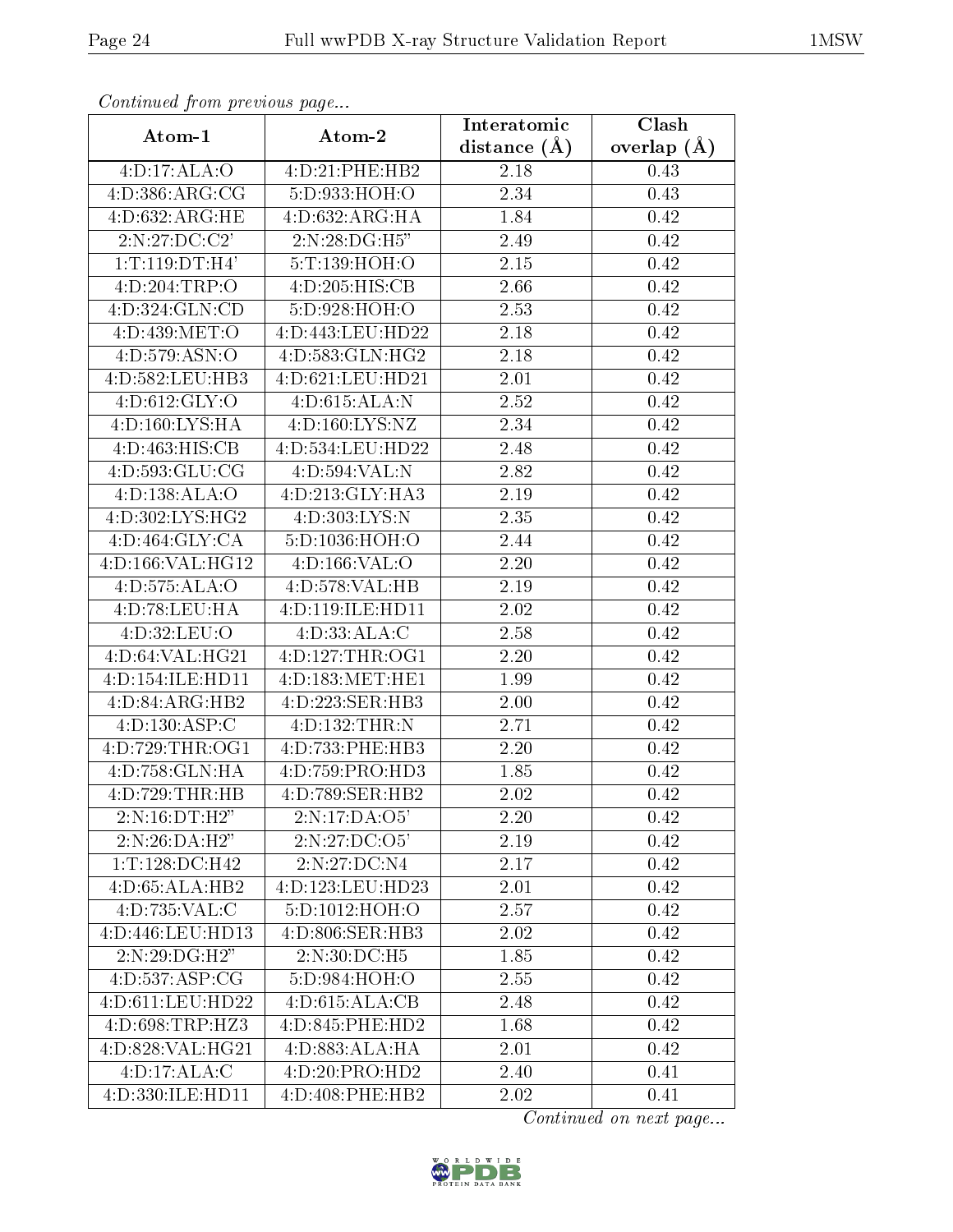| Continuata from previous page  |                              | Interatomic       | Clash           |
|--------------------------------|------------------------------|-------------------|-----------------|
| Atom-1                         | Atom-2                       | distance $(A)$    | overlap $(\AA)$ |
| 4:D:63:GLU:O                   | 4:D:66:ASP:HB2               | 2.19              | 0.41            |
| 4:D:141:ILE:HG23               | 4:D:145:ILE:HD11             | $\overline{2}.02$ | 0.41            |
| 4:D:157:LEU:HG                 | 4: D: 158: GLU: N            | 2.36              | 0.41            |
| 4:D:221:ILE:HD13               | 4:D:221:ILE:H                | 1.85              | 0.41            |
| $4: D: 41: \overline{HIS:CE1}$ | 4:D:45:GLU:OE2               | 2.72              | 0.41            |
| 4:D:86:ASN:HA                  | 4:D:86:ASN:HD22              | 1.69              | 0.41            |
| 4:D:208:ASP:C                  | 4:D:210:ILE:N                | 2.74              | 0.41            |
| 4:D:749:LEU:HD23               | 4:D:749:LEU:HA               | 1.89              | 0.41            |
| 4:D:790:HIS:CD2                | 5:D:904:HOH:O                | 2.70              | 0.41            |
| 4:D:869:ASN:N                  | 5:D:893:HOH:O                | 2.15              | 0.41            |
| 4:D:16:LEU:HD21                | 4:D:20:PRO:HB2               | 2.02              | 0.41            |
| 4: D: 560: ASN: HA             | 5:D:938:HOH:O                | 2.19              | 0.41            |
| 4:D:690:VAL:HG22               | 5:D:972:HOH:O                | 2.20              | 0.41            |
| 4:D:710:VAL:HG12               | 4:D:720:ARG:HB3              | 2.02              | 0.41            |
| 4:D:561:LEU:HD12               | 4: D: 561: LEU: HA           | 1.88              | 0.41            |
| 4:D:605:ILE:O                  | 4:D:606:SER:HB3              | 2.21              | 0.41            |
| 4:D:744:GLN:HB3                | 4:D:757:LEU:O                | 2.21              | 0.41            |
| 2:N:27:DC:H2"                  | 2:N:28:DG:OP1                | 2.21              | 0.41            |
| 4:D:333:LYS:HB3                | 4:D:516:PHE:CE1              | 2.56              | 0.41            |
| 4: D:608: LYS: HG3             | 4:D:609:VAL:N                | 2.36              | 0.41            |
| 4:D:71:LYS:N                   | 4:D:72:PRO:HD2               | 2.36              | 0.41            |
| 1:T:127:DG:N7                  | 5:T:134:HOH:O                | 2.50              | 0.41            |
| 4:D:378:LYS:HD2                | 4:D:379:ARG:H                | 1.77              | 0.41            |
| 4:D:550:LEU:HD11               | 4:D:695:ALA:HB2              | 2.02              | 0.41            |
| 4:D:828:VAL:CG2                | 4:D:883:ALA:HA               | 2.50              | 0.41            |
| 4: D: 131: ASN: C              | 4:D:133:THR:H                | 2.24              | 0.41            |
| 4:D:142:GLY:HA3                | 5:D:924:HOH:O                | 2.21              | 0.41            |
| 4:D:139:SER:O                  | 4: D: 143: ARG: HG2          | 2.20              | 0.41            |
| 4:D:161:HIS:CE1                | 4:D:165:ASN:HB2              | 2.55              | 0.41            |
| $2:N:17:\overline{DA:H2'}$     | 4:D:173:ARG:NH2              | 2.35              | 0.41            |
| 4:D:551:ARG:HD3                | 4: D: 551: ARG: HA           | 1.84              | 0.41            |
| 4:D:88:TRP:CZ2                 | 4:D:215:ARG:HD3              | 2.55              | 0.41            |
| 4:D:285:GLY:CA                 | 5:D:928:HOH:O                | 2.35              | 0.41            |
| 4:D:42:GLU:CD                  | 5:D:1035:HOH:O               | 2.59              | 0.41            |
| 4:D:595:VAL:HG23               | 4: D:608: LYS:H              | 1.84              | 0.41            |
| 4:D:622:ALA:O                  | 4:D:666:MET:HG2              | 2.21              | 0.41            |
| 4:D:360:LEU:CD2                | 5:D:917:HOH:O                | 2.31              | 0.41            |
| 4:D:404:GLN:NE2                | $4:D:404:GLN:\overline{HA}$  | 2.36              | 0.41            |
| 4:D:577:LYS:HD3                | 4:D:687:VAL:HG21             | 2.03              | 0.41            |
| 4:D:857:GLN:NE2                | $4:D:859:ASP:H\overline{B2}$ | 2.34              | 0.41            |
| 4:D:36:GLN:HE21                | 4:D:40:GLU:CG                | 2.34              | 0.40            |

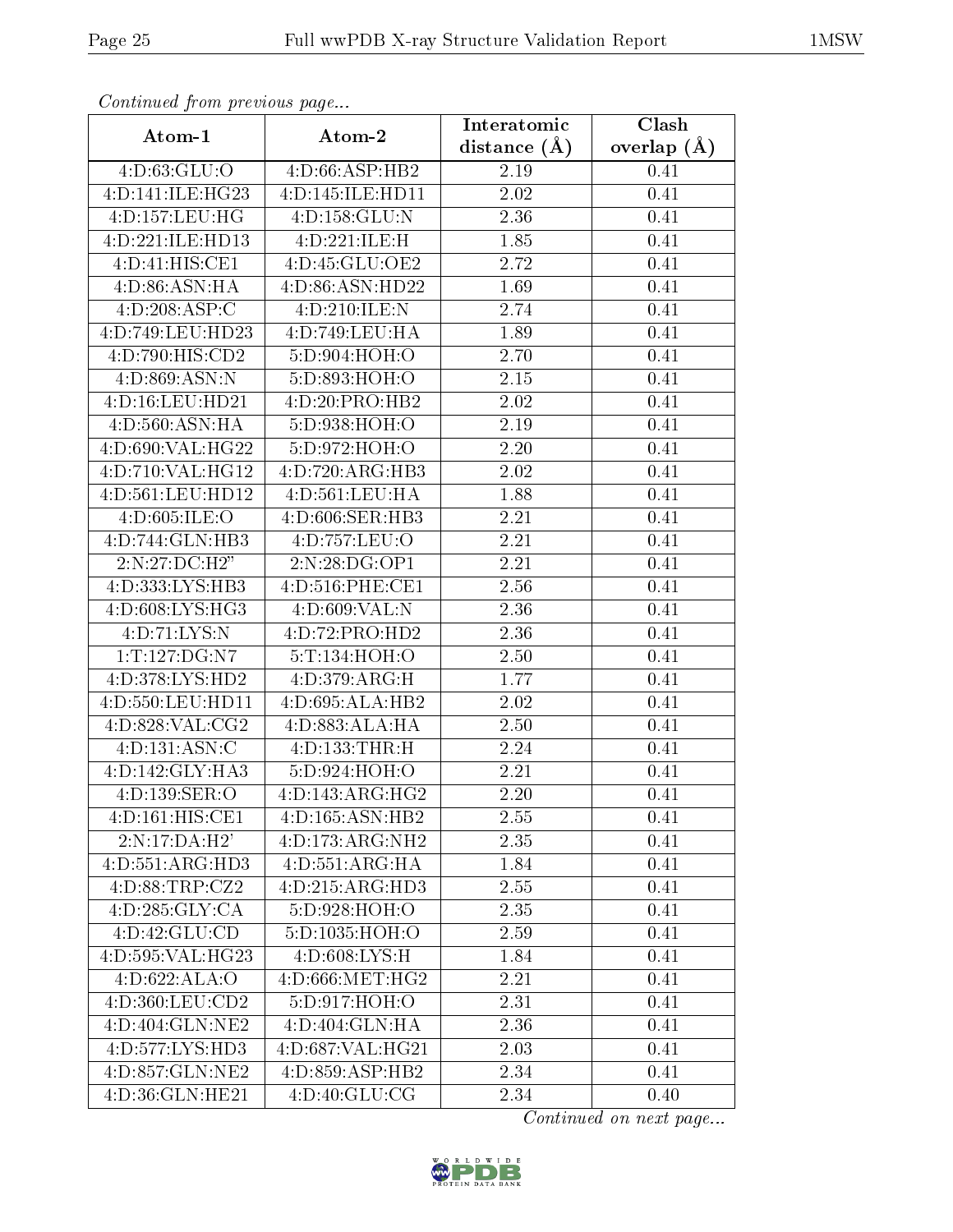| Atom-1             | Atom-2             | Interatomic<br>distance $(A)$ | Clash<br>(Å<br>overlap |
|--------------------|--------------------|-------------------------------|------------------------|
| 4:D:817:ILE:O      | 4:D:817:ILE:HG13   | 2.21                          | 0.40                   |
| 4:D:330:ILE:CD1    | 4:D:330:ILE:H      | 2.34                          | 0.40                   |
| 1: T: 125: DG: H2" | 1: T: 124: DC: OP2 | 2.20                          | 0.40                   |
| 4: D:590: THR:CG2  | 4:D:591:ASP:N      | 2.83                          | 0.40                   |
| 4:D:647:ARG:CD     | 5:D:913:HOH:O      | 2.29                          | 0.40                   |
| 4:D:74:ILE:HB      | 5:D:1034:HOH:O     | 2.21                          | 0.40                   |
| 4:D:765:LYS:C      | 4:D:765:LYS:HZ2    | 2.24                          | 0.40                   |

There are no symmetry-related clashes.

#### 5.3 Torsion angles (i)

#### 5.3.1 Protein backbone (i)

In the following table, the Percentiles column shows the percent Ramachandran outliers of the chain as a percentile score with respect to all X-ray entries followed by that with respect to entries of similar resolution.

The Analysed column shows the number of residues for which the backbone conformation was analysed, and the total number of residues.

| Mol   Chain | Analysed   Favoured   Allowed   Outliers   Percentiles |  |                               |
|-------------|--------------------------------------------------------|--|-------------------------------|
|             | $857/883$ (97\%)   736 (86\%)   86 (10\%)   35 (4\%)   |  | $\vert 3 \vert \vert 1 \vert$ |

All (35) Ramachandran outliers are listed below:

| Mol            | Chain | Res | Type                            |
|----------------|-------|-----|---------------------------------|
| 4              | I)    | 16  | LEU                             |
| $\overline{4}$ | D     | 158 | GLU                             |
| 4              | D     | 302 | <b>LYS</b>                      |
| $\overline{4}$ | D     | 303 | <b>LYS</b>                      |
| 4              | D     | 353 | PRO                             |
| $\overline{4}$ | D     | 588 | <b>ASN</b>                      |
| 4              | D     | 592 | ASN                             |
| $\overline{4}$ | D     | 655 | ILE                             |
| $\overline{4}$ | D     | 852 | <b>GLN</b>                      |
| $\overline{4}$ | D     | 854 | <b>HIS</b>                      |
| $\overline{4}$ | Ð     | 855 | $\operatorname{GLU}$            |
| $\overline{4}$ | Ð     | 61  | ALA                             |
| $\overline{4}$ | Ð     | 203 | SER                             |
| 4              |       | 206 | $\overline{\text{L}} \text{YS}$ |

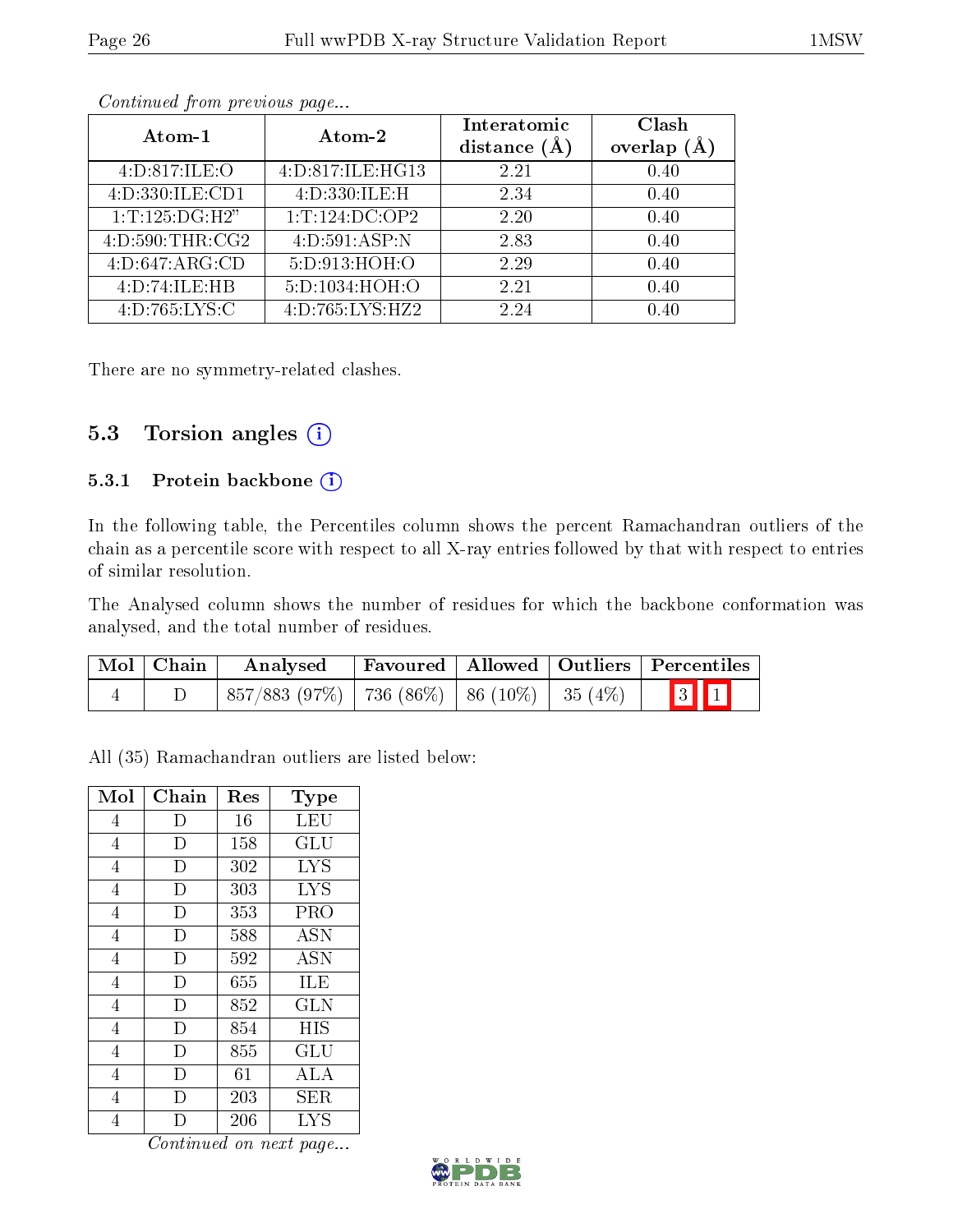| Mol            | Chain              | Res              | <b>Type</b>             |
|----------------|--------------------|------------------|-------------------------|
| $\overline{4}$ | D                  | 209              | <b>SER</b>              |
| $\overline{4}$ | ${\rm D}$          | 290              | <b>GLY</b>              |
| $\overline{4}$ | $\overline{D}$     | 358              | $\overline{{\rm GLU}}$  |
| $\overline{4}$ | $\overline{D}$     | 404              | <b>GLN</b>              |
| $\overline{4}$ | $\overline{\rm D}$ | 595              | <b>VAL</b>              |
| $\overline{4}$ | $\overline{D}$     | 602              | <b>THR</b>              |
| $\overline{4}$ | $\overline{D}$     | 606              | <b>SER</b>              |
| $\overline{4}$ | $\overline{\rm D}$ | 767              | <b>SER</b>              |
| $\overline{4}$ | $\overline{D}$     | 851              | ASP                     |
| $\overline{4}$ | $\overline{\rm D}$ | 198              | $\overline{\text{GLY}}$ |
| $\overline{4}$ | $\overline{D}$     | $\overline{3}76$ | $\overline{ALA}$        |
| $\overline{4}$ | $\overline{D}$     | 853              | LEU                     |
| $\overline{4}$ | $\overline{\rm D}$ | 30               | GLU                     |
| $\overline{4}$ | $\overline{D}$     | $\overline{8}59$ | $\overline{\text{ASP}}$ |
| $\overline{4}$ | $\overline{D}$     | 882              | PHE                     |
| $\overline{4}$ | $\overline{\rm D}$ | 656              | <b>GLN</b>              |
| $\overline{4}$ | $\overline{D}$     | 662              | $\overline{\text{GLY}}$ |
| $\overline{4}$ | $\overline{\rm D}$ | 766              | <b>ASP</b>              |
| $\overline{4}$ | $\mathbf D$        | 154              | ILE                     |
| $\overline{4}$ | $\overline{\rm D}$ | 603              | $\overline{\text{GLY}}$ |
| $\overline{4}$ | $\overline{D}$     | 664              | <b>GLY</b>              |

#### 5.3.2 Protein sidechains (i)

In the following table, the Percentiles column shows the percent sidechain outliers of the chain as a percentile score with respect to all X-ray entries followed by that with respect to entries of similar resolution.

The Analysed column shows the number of residues for which the sidechain conformation was analysed, and the total number of residues.

| $\mid$ Mol $\mid$ Chain | $\boldsymbol{\mathrm{Analysed}}$         |  | Rotameric   Outliers   Percentiles |
|-------------------------|------------------------------------------|--|------------------------------------|
|                         | $711/729$ (98\%)   659 (93\%)   52 (7\%) |  | $\ 14\ $ $\ 11\ $                  |

All (52) residues with a non-rotameric sidechain are listed below:

| $\operatorname{Mol}$ | Chain | Res | Type       |
|----------------------|-------|-----|------------|
|                      |       | 27  | <b>HIS</b> |
|                      |       | 50  | $\rm{ARG}$ |
|                      |       | 73  | LEU        |
|                      |       | 91  | GLU        |
|                      |       | 107 | GLN.       |

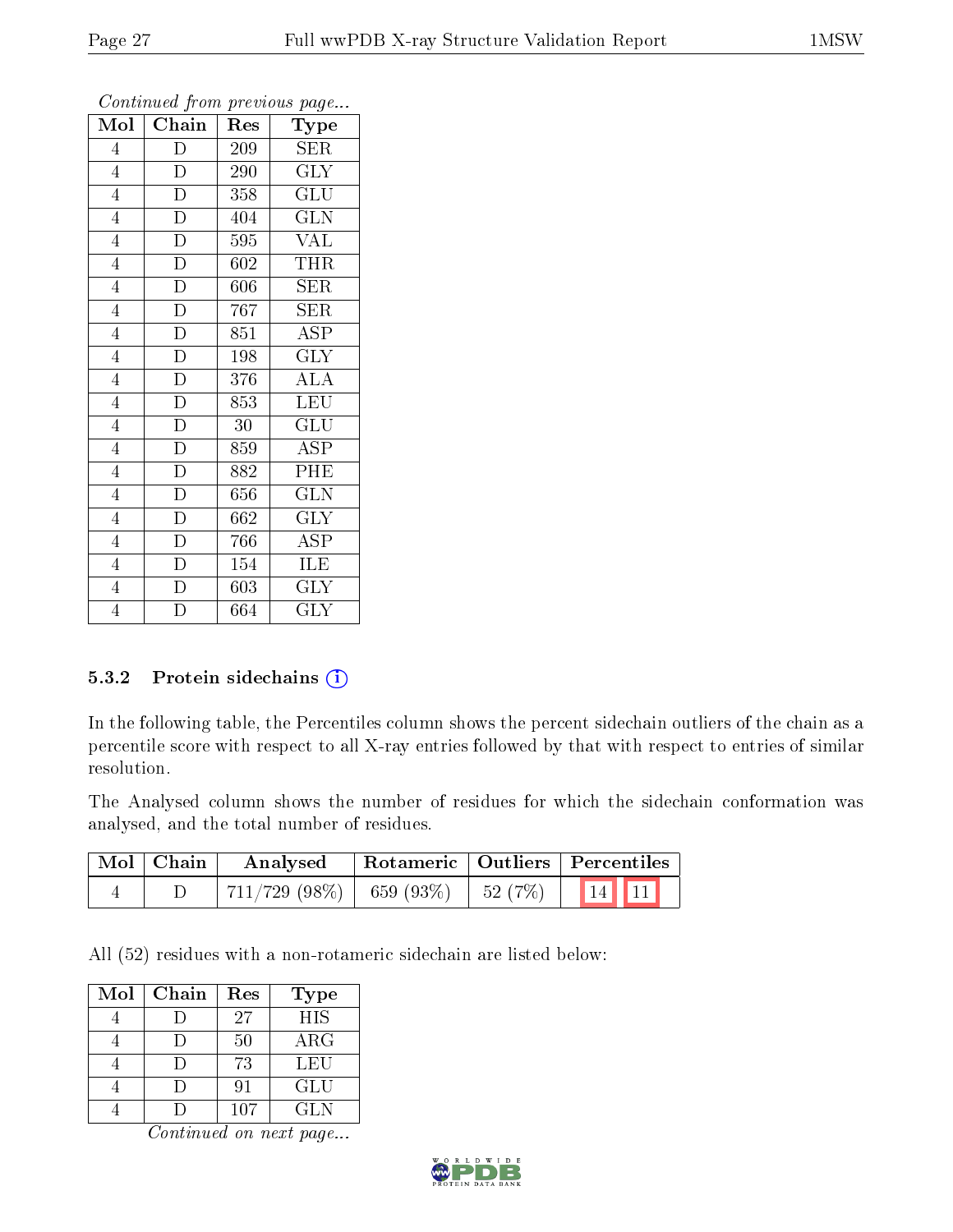| Mol            | $\boldsymbol{\cdot}$<br>$\sqrt{\frac{1}{1}}$ Chain                      | r -<br>Res       | $\mathbf{r}$ - $\mathbf{v}$<br>${\rm \bar{Type}}$ |
|----------------|-------------------------------------------------------------------------|------------------|---------------------------------------------------|
| $\overline{4}$ | $\overline{\rm D}$                                                      | 109              | ILE                                               |
| $\overline{4}$ | $\overline{D}$                                                          | 120              | $\overline{\text{LYS}}$                           |
| $\overline{4}$ | $\overline{D}$                                                          | 122              | <b>THR</b>                                        |
| $\overline{4}$ |                                                                         | 131              | $\overline{\mathrm{ASN}}$                         |
| $\overline{4}$ | $\frac{\overline{D}}{\overline{D}}$ $\frac{\overline{D}}{\overline{D}}$ | 160              | <b>LYS</b>                                        |
| $\overline{4}$ |                                                                         | 170              | $\overline{\text{LEU}}$                           |
| $\overline{4}$ |                                                                         | 180              | $\overline{\text{LYS}}$                           |
| $\overline{4}$ |                                                                         | 221              | <b>ILE</b>                                        |
| $\overline{4}$ |                                                                         | 261              | $\overline{\text{LEU}}$                           |
| $\overline{4}$ |                                                                         | 281              | ILE                                               |
| $\overline{4}$ |                                                                         | 292              | $\overline{\rm{ARG}}$                             |
| $\overline{4}$ |                                                                         | 296              | LEU                                               |
| $\overline{4}$ |                                                                         | 335              | <b>LEU</b>                                        |
| $\overline{4}$ |                                                                         | 337              | $\overline{\text{VAL}}$                           |
| $\overline{4}$ |                                                                         | 340              | $\overline{\text{VAL}}$                           |
| $\overline{4}$ |                                                                         | 346              | $\overline{HIS}$                                  |
| $\overline{4}$ |                                                                         | $\overline{353}$ | $\overline{\text{PRO}}$                           |
| $\overline{4}$ |                                                                         | 355              | ILE                                               |
| $\overline{4}$ |                                                                         | 358              | $\overline{\text{GLU}}$                           |
| $\overline{4}$ |                                                                         | 360              | <b>LEU</b>                                        |
| $\overline{4}$ |                                                                         | 362              | MET                                               |
| $\overline{4}$ |                                                                         | 378              | $\overline{\text{LYS}}$                           |
| $\overline{4}$ | $\overline{D}$                                                          | 402              | <b>LEU</b>                                        |
| $\overline{4}$ | $\frac{\overline{D}}{\overline{D}}$                                     | 433              | $\overline{\mathrm{ASN}}$                         |
| $\overline{4}$ |                                                                         | 443              | LEU                                               |
| $\overline{4}$ |                                                                         | 514              | PHE                                               |
| $\overline{4}$ | $\frac{\overline{D}}{D}$                                                | $\overline{561}$ | <b>LEU</b>                                        |
| $\overline{4}$ |                                                                         | $577\,$          | $\overline{\text{LYS}}$                           |
| $\overline{4}$ | $\overline{\rm D}$                                                      | 616              | $\overline{\text{LEU}}$                           |
| 4              | $\mathbf D$                                                             | 666              | MET                                               |
| $\overline{4}$ | $\mathbf{D}$                                                            | 672              | <b>GLN</b>                                        |
| $\overline{4}$ | $\overline{D}$                                                          | 686              | $\rm{SER}$                                        |
| $\overline{4}$ | $\overline{\rm D}$                                                      | 741              | $\overline{\text{LYS}}$                           |
| $\overline{4}$ | $\overline{\rm D}$                                                      | 743              | $\overline{\text{ILE}}$                           |
| $\overline{4}$ | $\mathbf{D}$                                                            | 754              | <b>GLN</b>                                        |
| $\overline{4}$ | $\frac{\overline{D}}{D}$                                                | 757              | $\overline{\text{LEU}}$                           |
| $\overline{4}$ |                                                                         | 765              | $\overline{\text{LYS}}$                           |
| $\overline{4}$ | $\overline{\rm D}$                                                      | 783              | $\overline{\text{VAL}}$                           |
| $\overline{4}$ | $\overline{D}$                                                          | $\overline{787}$ | $\overline{\rm ASP}$                              |
| $\overline{4}$ | $\overline{\mathbf{D}}$                                                 | 805              | $\overline{\text{GLU}}$                           |
| $\overline{4}$ | $\frac{1}{D}$                                                           | 816              | $\overline{\text{THR}}$                           |
| $\overline{4}$ | D                                                                       | 834              | $\overline{\text{ASP}}$                           |

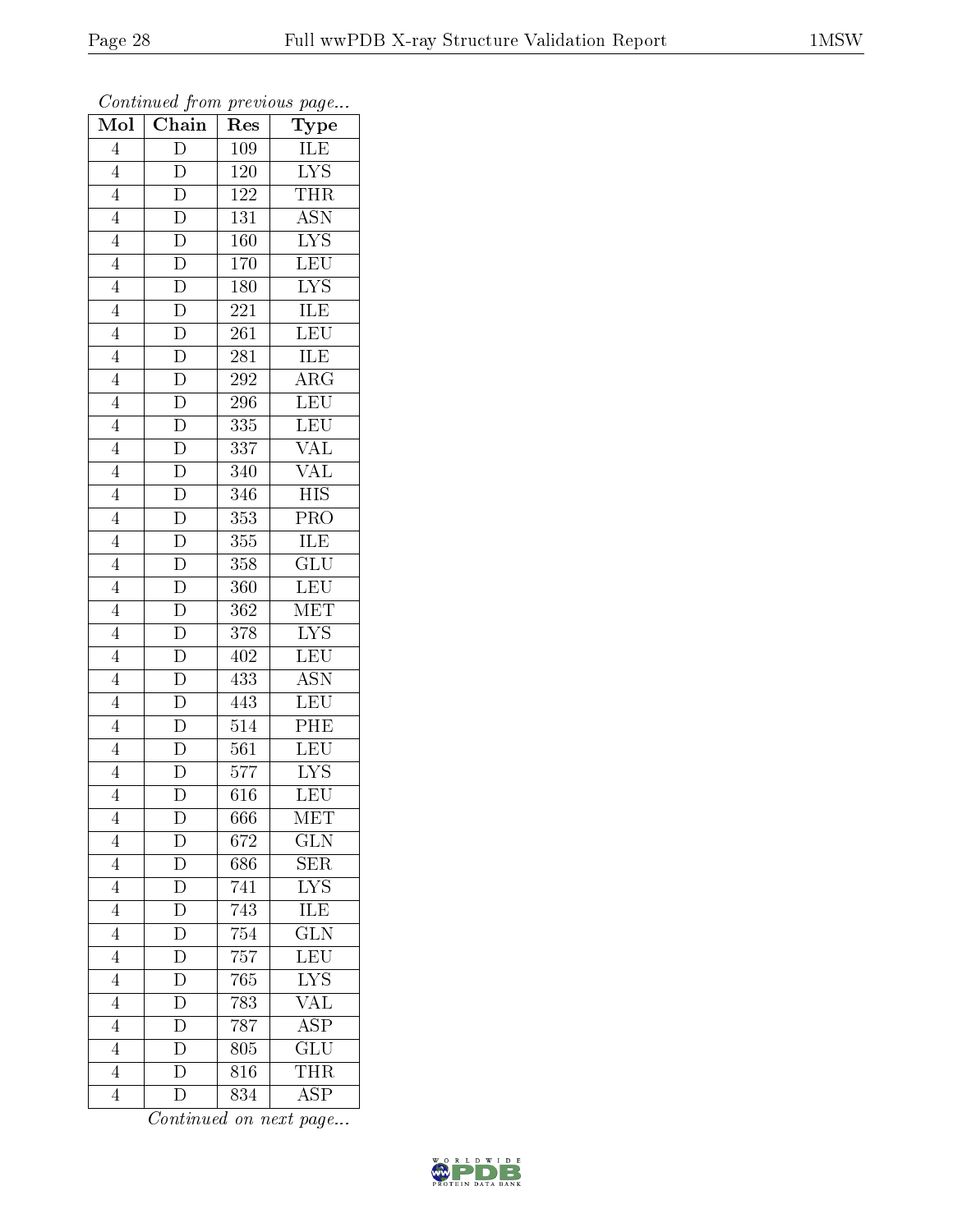Continued from previous page...

| Mol | Chain | Res | Type       |
|-----|-------|-----|------------|
|     |       | 837 | <b>GLU</b> |
|     |       | 847 | <b>ASP</b> |
|     |       | 857 | <b>GLN</b> |
|     |       | 859 | <b>ASP</b> |
|     |       | 871 | <b>ASN</b> |

Some sidechains can be flipped to improve hydrogen bonding and reduce clashes. All (24) such sidechains are listed below:

| Mol            | $\overline{\text{Chain}}$ | Res              | Type                      |
|----------------|---------------------------|------------------|---------------------------|
| $\overline{4}$ | $\overline{\rm D}$        | 9                | <b>ASN</b>                |
| $\overline{4}$ | $\overline{\rm D}$        | $\overline{41}$  | $\overline{HIS}$          |
| $\overline{4}$ | $\overline{\text{D}}$     | 86               | $\overline{\mathrm{ASN}}$ |
| $\overline{4}$ | $\overline{D}$            | $\overline{107}$ | $\overline{\text{GLN}}$   |
| $\overline{4}$ | $\overline{\rm D}$        | 131              | <b>ASN</b>                |
| $\overline{4}$ | $\overline{D}$            | 161              | $\overline{HIS}$          |
| $\overline{4}$ | $\overline{D}$            | 184              | $\overline{\text{GLN}}$   |
| $\overline{4}$ | $\overline{D}$            | 321              | <b>ASN</b>                |
| $\overline{4}$ | $\overline{D}$            | 433              | $\overline{\mathrm{ASN}}$ |
| $\overline{4}$ | $\overline{D}$            | 544              | <b>GLN</b>                |
| $\overline{4}$ | $\overline{D}$            | 568              | <b>GLN</b>                |
| $\overline{4}$ | $\overline{D}$            | 649              | <b>GLN</b>                |
| $\overline{4}$ | $\overline{D}$            | 656              | <b>GLN</b>                |
| $\overline{4}$ | $\overline{D}$            | 697              | $\overline{\mathrm{ASN}}$ |
| $\overline{4}$ | $\overline{\rm D}$        | 726              | <b>HIS</b>                |
| $\overline{4}$ | $\overline{D}$            | 744              | $\widetilde{\text{GLN}}$  |
| $\overline{4}$ | $\overline{D}$            | 754              | <b>GLN</b>                |
| $\overline{4}$ | $\overline{D}$            | 758              | <b>GLN</b>                |
| $\overline{4}$ | $\overline{\rm D}$        | 772              | <b>HIS</b>                |
| $\overline{4}$ | $\overline{D}$            | 781              | <b>ASN</b>                |
| $\overline{4}$ | $\overline{\rm D}$        | 784              | $\overline{\text{HIS}}$   |
| $\overline{4}$ | $\overline{D}$            | 811              | HIS                       |
| $\overline{4}$ | $\overline{\rm D}$        | 848              | <b>GLN</b>                |
| $\overline{4}$ | $\overline{D}$            | 871              | ASN                       |

#### 5.3.3 RNA (1)

|  |              | Mol   Chain   Analysed   Backbone Outliers   Pucker Outliers |  |
|--|--------------|--------------------------------------------------------------|--|
|  | $9/10(90\%)$ | $1(11\%)$                                                    |  |

All (1) RNA backbone outliers are listed below:

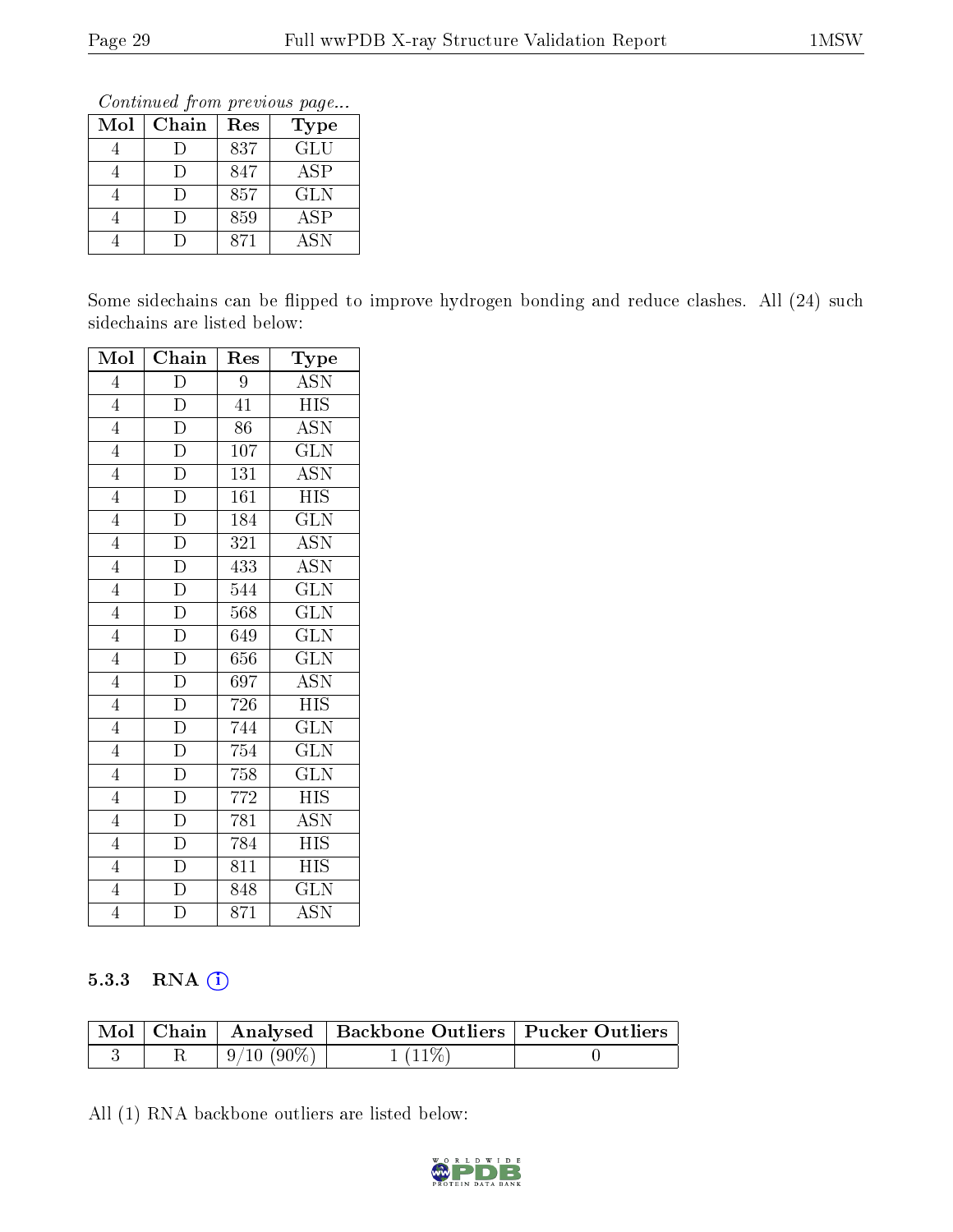| $\mathrm{Mol}\mid\mathrm{Chain}\mid\mathrm{Res}\mid$ | Tvpe |
|------------------------------------------------------|------|
|                                                      |      |

There are no RNA pucker outliers to report.

#### 5.4 Non-standard residues in protein, DNA, RNA chains (i)

There are no non-standard protein/DNA/RNA residues in this entry.

#### 5.5 Carbohydrates  $(i)$

There are no carbohydrates in this entry.

#### 5.6 Ligand geometry  $(i)$

There are no ligands in this entry.

#### 5.7 [O](https://www.wwpdb.org/validation/2017/XrayValidationReportHelp#nonstandard_residues_and_ligands)ther polymers  $(i)$

There are no such residues in this entry.

#### 5.8 Polymer linkage issues  $(i)$

There are no chain breaks in this entry.